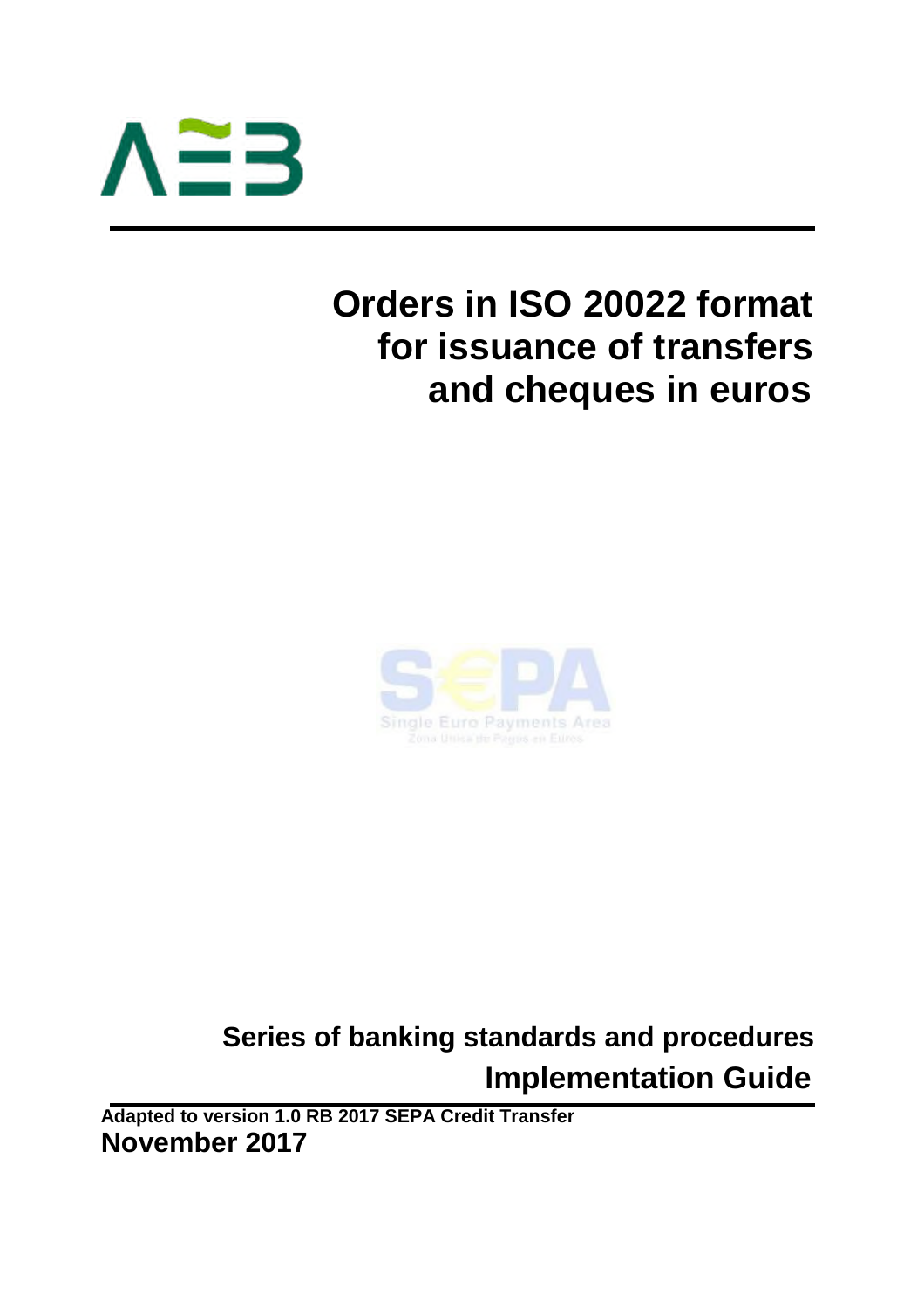## **CONTENTS**

## Page

| $\mathbf{L}$ |                                                  |  |
|--------------|--------------------------------------------------|--|
|              |                                                  |  |
|              |                                                  |  |
|              |                                                  |  |
| Ш.           | DEFINITION and CHARACTERISTICS OF THE SERVICE  6 |  |
|              |                                                  |  |
|              |                                                  |  |
|              |                                                  |  |
| III.         |                                                  |  |
|              |                                                  |  |
|              |                                                  |  |
|              |                                                  |  |
|              |                                                  |  |
|              |                                                  |  |
|              | 5. FILE CHARACTERISTICS AND EXCHANGE METHODS  27 |  |
|              |                                                  |  |
|              |                                                  |  |
|              |                                                  |  |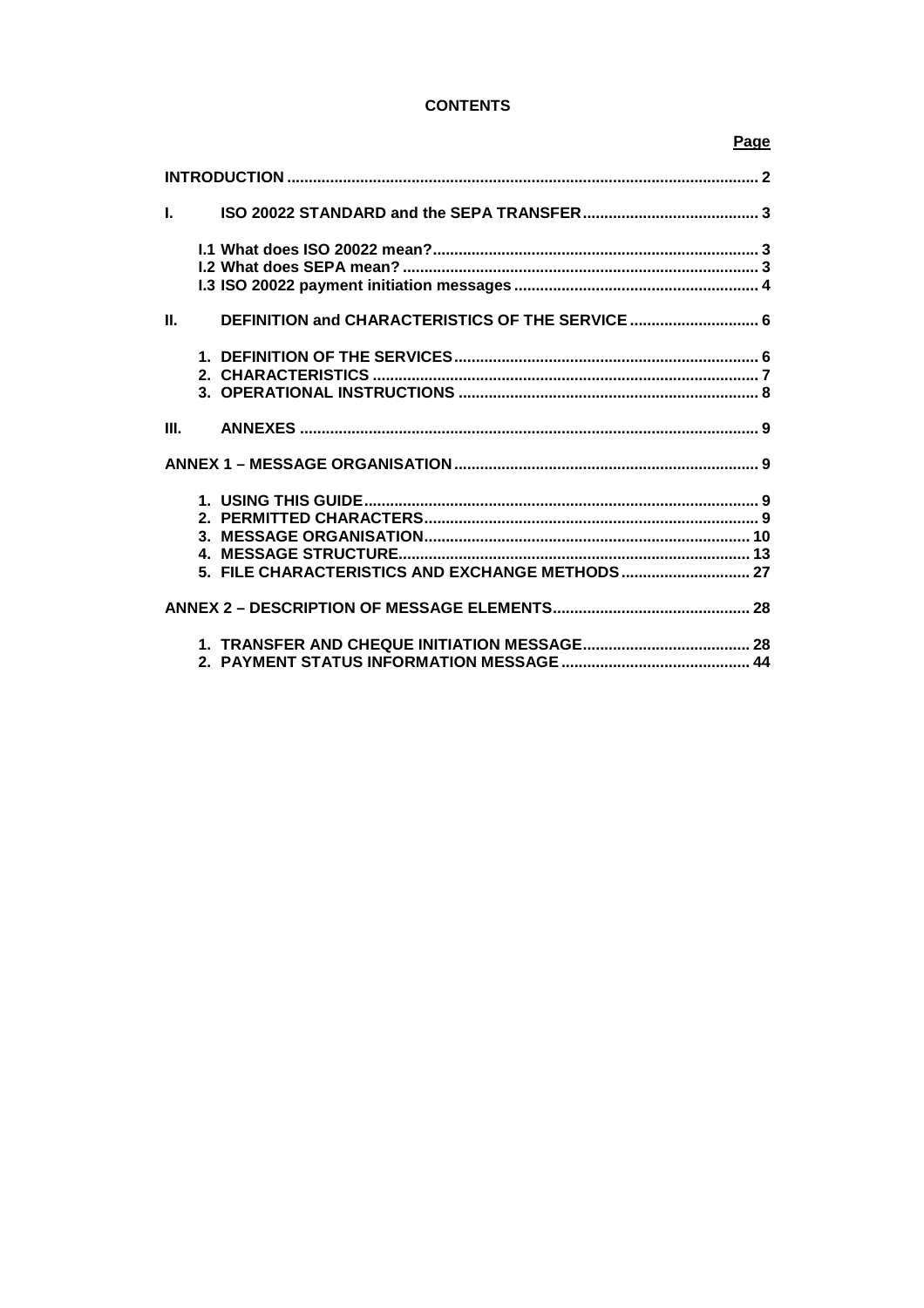#### **INTRODUCTION**

This implementation guide and the ISO 20022-format messages detailed herein have been defined by Spanish credit institutions via their respective associations: Asociación Española de Banca (AEB); Confederación Española de Cajas de Ahorros (CECA); and Unión Nacional de Cooperativas de Crédito (UNACC).

It is, therefore, a standardised guide common to all the credit institutions that provide the services to which this guide refers.

The use of the ISO 20022 format in the way described in this guide will allow the customers to promptly order SEPA transfers, other transfers in euros with countries that are not part of the SEPA area, and request the issuance of bank cheques in euros for national payments.

For its practical application, there must be a prior agreement between the customer that demands the service and the credit institution that provides it.

This version has been revised and is compatible with the operational standards of Rulebook v.1.0 2017 and the Implementation Guidelines v1.0 2017 from the SEPA transfer scheme of the European Payments Council (EPC).

This guide will come into force on **19 November 2017**.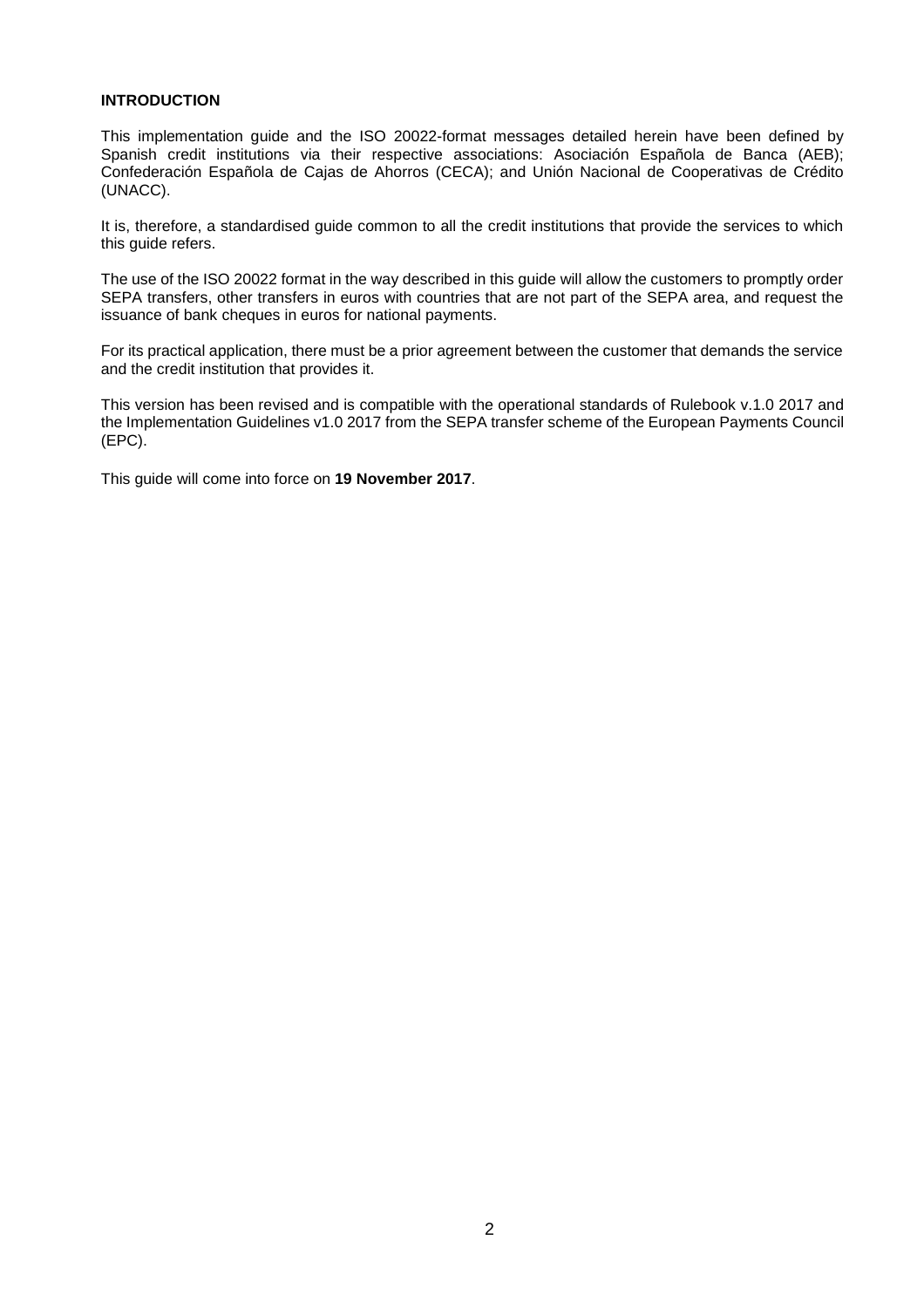#### **I. ISO 20022 STANDARD and the SEPA TRANSFER**

#### **I.1 What does ISO 20022 mean?**

Regulation 260/2012. which sets out the technical and business requirements for transfers and direct debits in euros, establishes the obligation of using ISO 20022 messages to communicate payment orders that are not transmitted individually.

ISO – International Organisation for the Standardisation – is a global federation of national standardisation organisations, which has developed the international standard **ISO 20022** – Universal Financial Industry message scheme – for the financial sector.

ISO 20022 messages have been designed independently of the transport protocol that is used and do not include their own conventions for the transport message. The users of these messages are free to define the message transport, in accordance with the standards and practices of the network or community where its use is introduced.

#### **I.2 What does SEPA mean?**

SEPA stands for Single Euro Payments Area<sup>1</sup>. It is an initiative that establishes a truly integrated area for European payments in euros in which these payments are subjected to a uniform set of standards, norms and conditions.

The SEPA transfer is a basic payment tool for making deposits in euros, without a quantity limit, between customer bank accounts within the scope of SEPA, electronically and in a completely automated way.

 $1$  SEPA comprises the European Union countries plus Iceland, Liechtenstein, Norway, Switzerland, Monaco, and San Marino. The most upto-date information can be found in the documentation section on the official website of the EPC: http://www.europeanpaymentscouncil.eu/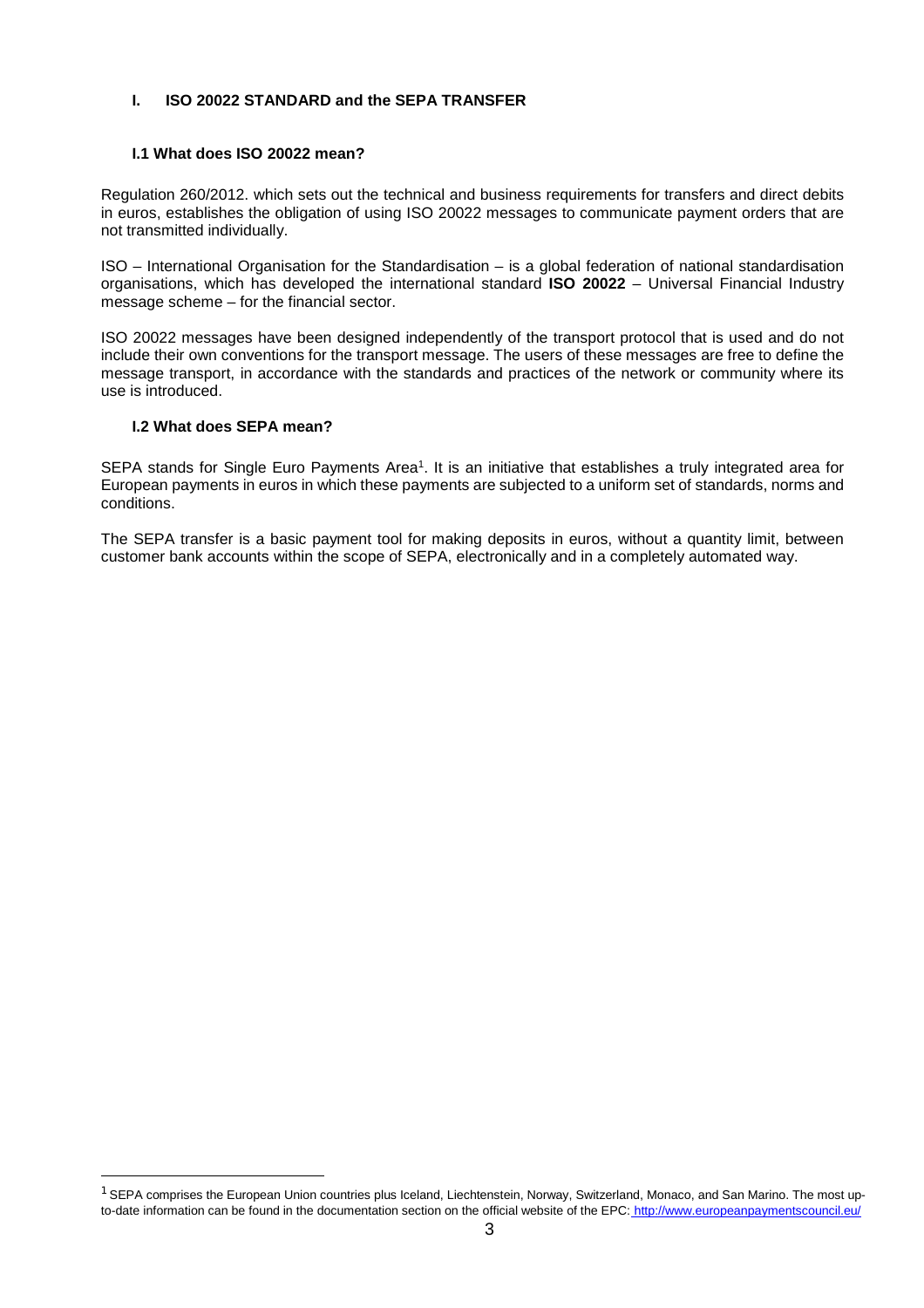#### **I.3 ISO 20022 payment initiation messages**

|                                                                                                                                                                     |                   | Purchase order/invoices/remittance advice |                                      |
|---------------------------------------------------------------------------------------------------------------------------------------------------------------------|-------------------|-------------------------------------------|--------------------------------------|
| Customer-to-Bank<br>(Cliente a Banco)<br>(Inicio del pago por el cliente)<br>$\left( 1 \right)$<br>CustomerCreditTransferInitiation<br>(Informe de estado del pago) | $\overline{2}$    | Interbank                                 | Bank-to-Customer<br>333              |
| PaymentStatusReport                                                                                                                                                 |                   |                                           |                                      |
| DebitNotification                                                                                                                                                   | $\overline{3}$    |                                           |                                      |
|                                                                                                                                                                     | $\left( 4\right)$ | Interbank messages                        |                                      |
|                                                                                                                                                                     | 6)                |                                           | $\circ$<br>CreditNotification<br>(6) |
| AccountReport/Statement                                                                                                                                             |                   |                                           | AccountReport/Statement              |

The image below shows the scope of ISO 20022 messages for payment initiation.

The ISO 20022 standard covers all possible messages from the initiation of a payment transaction until it reaches the recipient. The number on the list corresponds to the number on the chart:

- 1. Initiation of payment through the payment initiation message (transfers and cheque requests in the case of this guide).
- 2. Information on the status of the transaction through the payment status information message.
- 3. Possibility of sending the initiating party a debit note between the financial institution and its customer.
- 4. Messages to transport the payment transaction by the different financial institutions that can intervene in the payment chain.
- 5. Possibility of sending the creditor a credit note between the financial institution and its customer.
- 6. Information from the financial institution to its customer regarding movements recorded in the account balances.

This guide details the adaptations of messages marked 1 and 2 to the specific requirements of the Spanish community, to initiate transfers and request the issuance of cheques.

This guide has been prepared in accordance with the following payment initiation and payment status information messages:

- Customer Credit Transfer Initiation (Initiation of transfers by the customer). The corresponding XML scheme is **pain.001.001.03**
- Payment Status Report (Information on the status of the payment). Its corresponding XML scheme is **pain.002.001.03**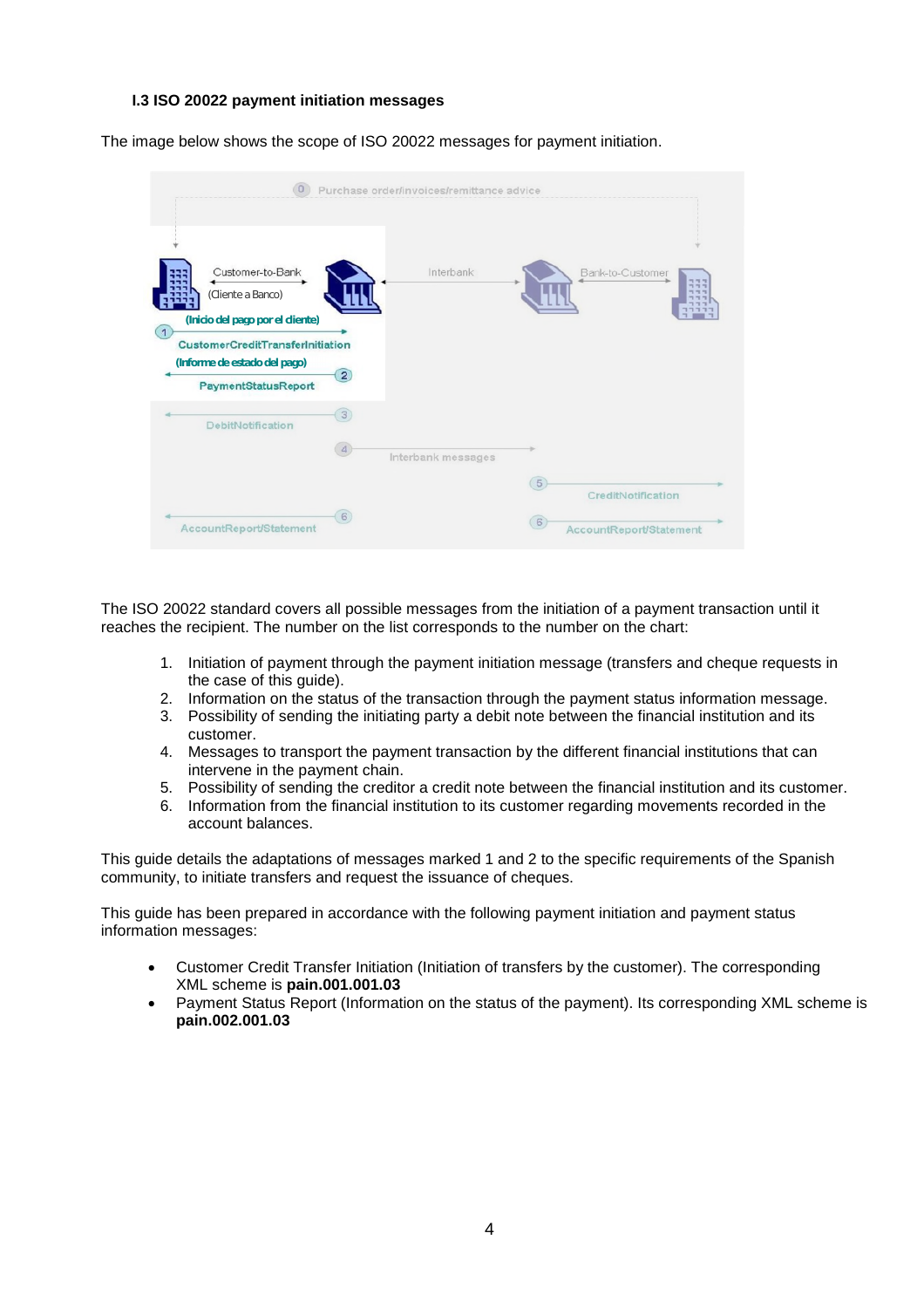For SEPA transfers, the following table shows the data sets of the SEPA transfer scheme with the messages adapted by the EPC:

| <b>SEPA transfer scheme</b>                                   | <b>ISO 20022 standard XML</b>              |
|---------------------------------------------------------------|--------------------------------------------|
| <b>DS-01</b> , Information on the transfer from the debtor to | <b>Customer Credit Transfer Initiation</b> |
| the institution                                               | (pain.001.001.03)                          |
| Rejection, from the DS-03 for the rejection by the            | Reject - Payment Status Report             |
| debtor agent                                                  | (pain.002.001.03)                          |

This guide includes the rules of use and format considered necessary by the Spanish banking community for the issuing of SEPA transfers.

The explanatory documents prepared for the ISO should also be taken into account:

- "ISO 20022 **Message Definition Report** Payments Standards Initiation Edition September 2009".
- "ISO 20022 **Customer-to-Bank Message Usage Guide** Customer Credit Transfer Initiation, Customer Direct Debit Initiation, and Payment Status Report - Version 3.0 – Date 8 January, 2009".
- "ISO 20022 **Customer-to-Bank Message Usage Guide Appendix** Customer Credit Transfer Initiation, Customer Direct Debit Initiation, and Payment Status Report - Version 3.0 – Date 8 January, 2009".

From 19 November, 2017, it is compulsory to accept the ISO20022 XML messages published by the EPC in the document: "SEPA Credit Transfer Scheme Customer to Bank Implementation Guidelines"<sup>2</sup> . This document has been used to prepare the IS020022 XML SEPA transfers messages contained in this guide.

#### **I.4 Links**

The documents in English containing the complete definition of the ISO **20022** messages, as well as the corresponding user guide, can be download from the ISO website: http://www.iso20022.org/payments\_messages.page

We recommend that you consult the following documents (in English) on the EPC website:

- "SEPA Credit Transfer Scheme Rulebook" and
- "SEPA Credit Transfer Scheme Customer-to-Bank Implementation Guidelines"

https://www.europeanpaymentscouncil.eu/what-we-do/sepa-credit-transfer/sepa-credit-transferrulebook

In addition, when applicable, refer to two other ISO standards:

- ISO 3166-1 Alpha-2: The list of country codes can be found on the following website: http://www.iso.org/iso/country\_codes/iso\_3166\_code\_lists/country\_names\_and\_code\_elements.ht m
- ISO 4217 Alpha-3: The list of currency codes can be found on the following website: http://www.iso.org/iso/fr/home/store/catalogue\_tc/catalogue\_detail.htm?csnumber=46121

<sup>2</sup> https://www.europeanpaymentscouncil.eu/sites/default/files/KB/files/EPC132-08%20SCT%20C2B%20IG%202017%20V1.0.pdf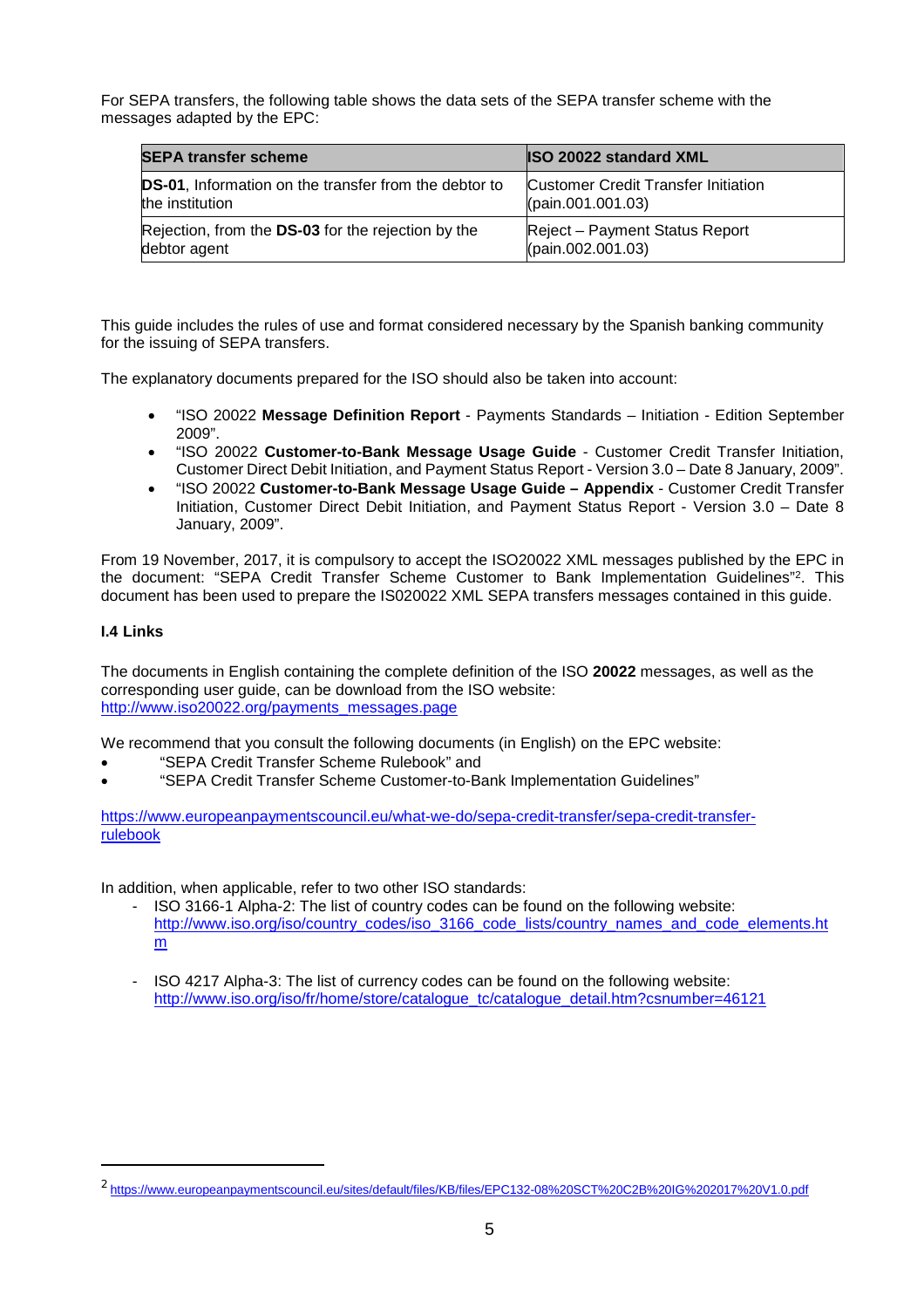## **II. DEFINITION and CHARACTERISTICS OF THE SERVICE**

## **1. DEFINITION OF THE SERVICES**

This guide allows credit institutions to provide two different services.

The first consists of the channelling of the following transactions, through the payment initiation message:

 Transfer orders in euros corresponding to payments from companies, public bodies, and other customers (hereinafter debtors) to be paid into the accounts of the beneficiaries.

For this service, requests for the issuance of the following types of transfers will be channelled:

- o SEPA transfers (national and cross-border within the SEPA zone).
- o Other cross-border transfers (not in the SEPA zone) in euros.
- Orders for issuance of bank cheques for national payments in euros.

All the accounts in the European Economic Area will be communicated in IBAN format<sup>3</sup>.

The second service consists of providing the debtor information on the status of the transaction sent previously in a payment initiation message. To provide this, the debtor's credit institution will use the payment status information message. This guide establishes the content of the message to communicate the rejection of a complete payment initiation message, or of specific transactions within a payment initiation message.

 $3$  The IBAN specifications can be found in ISO 13616 that you can download from the following website: https://www.swift.com/sites/default/files/resources/swift\_standards\_ibanregistry.pdf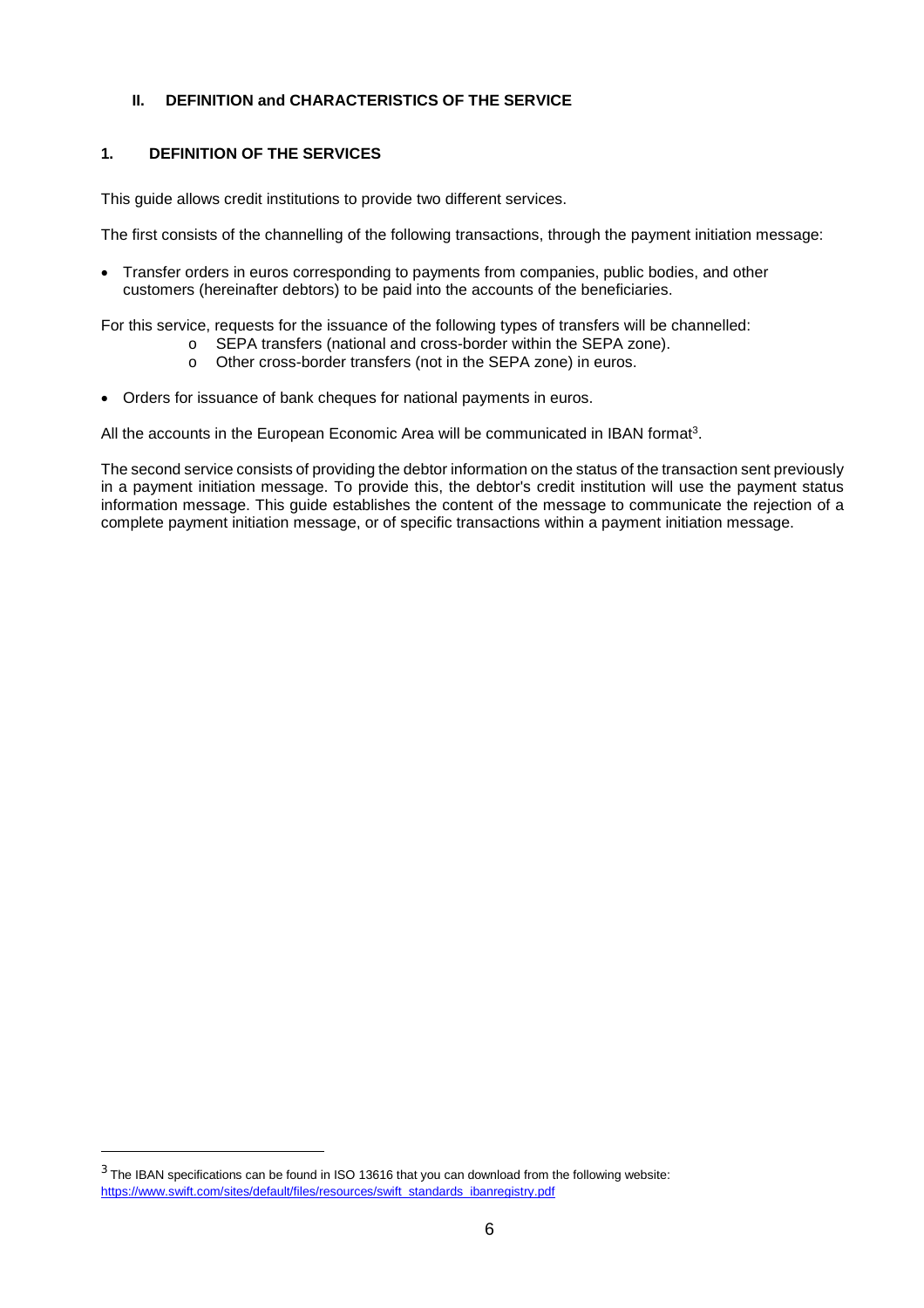## **2. CHARACTERISTICS**

## **2.1. PARTIES INVOLVED IN A PAYMENT INITIATION MESSAGE**

The Spanish community has drawn up this guide to be used in a direct relationship between the debtor and the financial institution that holds the charge account. It therefore does not include possible intermediary financial institutions.

In this scenario of a direct relationship, the ISO 20022 standard anticipates that up to seven different figures can be involved in a payment initiation message. Each of them is specified in the following table, together with their definition.

| Term                                 | <b>Synonyms</b>                                            | <b>Description</b>                                                                                                                                                                                                                                                                                                                                                                                                                                     |
|--------------------------------------|------------------------------------------------------------|--------------------------------------------------------------------------------------------------------------------------------------------------------------------------------------------------------------------------------------------------------------------------------------------------------------------------------------------------------------------------------------------------------------------------------------------------------|
| <b>Debtor</b>                        | Originator,<br>Ordering Party,                             | Party that owes a monetary amount to the (ultimate) creditor.                                                                                                                                                                                                                                                                                                                                                                                          |
|                                      | Buver                                                      | Use: Required information. Holder of the charge account that will be<br>used to make the payment. This may, or may not, coincide with the<br>ultimate debtor.                                                                                                                                                                                                                                                                                          |
| Ultimate Debtor                      | Originator<br><b>Reference Party</b>                       | Party that ultimately owes a monetary amount to the (ultimate)<br>creditor.                                                                                                                                                                                                                                                                                                                                                                            |
|                                      |                                                            | Use: Optional detail. This is the party that owes a monetary amount to<br>the (ultimate) creditor having received goods or services, gifts, etc.,<br>and is the party responsible for making the payment. This may coincide<br>with the account holder where the debtor's company will debit the<br>payment (the debtor), or may be different from this. This is usually the<br>buyer. It must only be specified when it is different from the debtor. |
| <b>Initiating Party</b>              |                                                            | Party that initiates the payment. This may be the debtor or another<br>party that initiates the payment in their name.                                                                                                                                                                                                                                                                                                                                 |
|                                      |                                                            | Use: Required information. The party that sends the payment<br>instructions to the issuing institution. This may be the debtor or another<br>party that initiates the payment in their name, for example, a shared<br>services centre or payment factory.                                                                                                                                                                                              |
| <b>Creditor</b>                      | Beneficiary,<br>Seller                                     | Party to whom a monetary amount is owed.                                                                                                                                                                                                                                                                                                                                                                                                               |
|                                      |                                                            | Use: Required information. Holder of the account where the funds<br>received from the debtor/initiating party will be credited. This may be the<br>ultimate creditor or a different party.                                                                                                                                                                                                                                                             |
| <b>Ultimate Creditor</b>             | Ultimate<br>Beneficiary,                                   | Party that ultimately owes a monetary amount.                                                                                                                                                                                                                                                                                                                                                                                                          |
|                                      | Beneficiary<br>Reference Party                             | Use: Optional detail. Party that is the ultimate creditor of the transfer.<br>May or may not coincide with the creditor. This is usually the seller.                                                                                                                                                                                                                                                                                                   |
| Debtor agent /<br><b>Bank of the</b> | Bank                                                       | Financial institution where the debtor holds their account.                                                                                                                                                                                                                                                                                                                                                                                            |
| debtor                               | (Originating Bank,<br>Originator's Bank,<br>Debtor's Bank) | Use: Financial institution where the debtor holds an account and<br>which receives the payment order to be carried out from the initiating<br>party. If the debtor is the same as the buyer, it is the buyer's financial<br>institution.                                                                                                                                                                                                               |
| <b>Creditor agent</b>                | Bank<br>(Beneficiary's<br>Bank,<br>Seller's Bank)          | Financial institution where the creditor holds an account.<br>Use: Financial institution that receives the payment message from the<br>holder of an account or another party mentioned in the message and<br>that pays the funds into the account. The creditor's bank is the<br>creditor's financial institution, If the creditor coincides with the seller,<br>this is the seller's financial institution.                                           |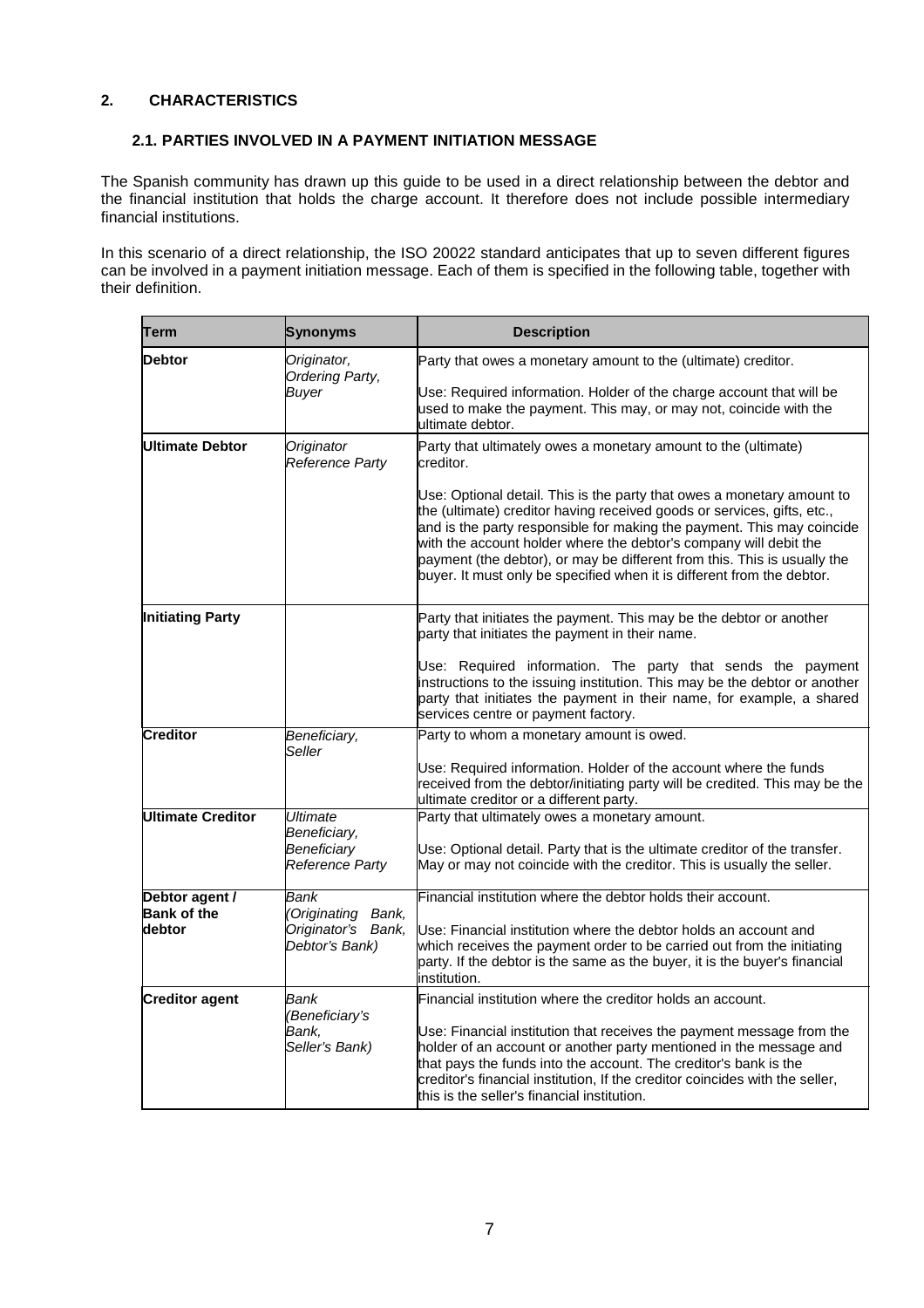## **2.2. SEPA TRANSFER ORDERS**

SEPA transfer orders and their execution have the following characteristics:

- They are transfers between accounts. Both the debtors and the beneficiaries must have accounts open in the credit institutions associated with the SEPA transfer scheme.
- The transactions will be in euros and destined for countries in the SEPA zone.
- In relation to operational expenses, each party assumes the fees applicable for its institution. The debtor agent will transfer the entire amount of the transfer.

With prior agreement with the institution, there is the possibility of requesting the issuance of the SEPA transfer to credit the creditor on the same day as the execution date. This functionality, which is optional for the debtor agent, requires the agent's consent for its use.

#### **2.3. OTHER TRANSFER ORDERS**

- Debtors will also be able to request other cross-border transfers in euros from credit institutions when they are destined for countries that are not in the SEPA zone.
- The data provided by the debtor for the creditor will be transferred in its entirety until it reaches the creditor, provided that is possible. Due to technical limitations of interbank formats, it is possible that the debtor agent cannot get the full information provided to the creditor's institution.

#### **2.4 ISSUANCE OF CHEQUES**

 Debtors can arrange for the issuance of bank cheques from credit entities, only for national payments.

#### **3. OPERATIONAL INSTRUCTIONS**

The files containing the transfer orders and issuances of cheques must be in the possession of the institution at least three business days before the issuance date.

The date set for the issuance of the transfers and cheques must coincide with a business day and if it does not, the issuance date will be the next business day.

Debtors must deliver a file with the characteristics specified in Annexes 1 and 2.

For technical reasons it may be appropriate to establish a maximum limit in the number of transactions to include in each file, which must be communicated to the institution.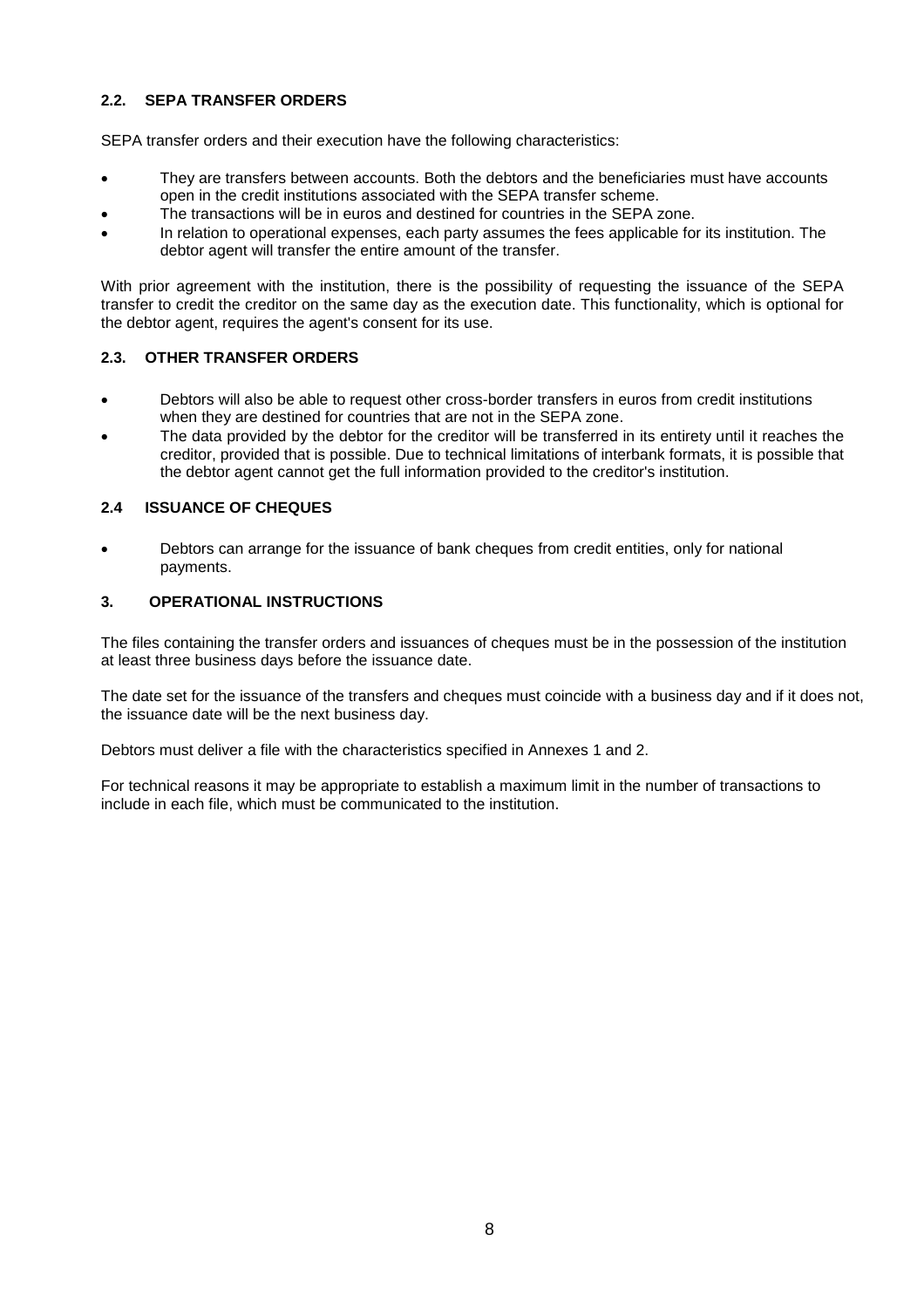#### **III. ANNEXES**

#### **ANNEX 1 – MESSAGE ORGANISATION**

#### **1. USING THIS GUIDE**

If the structure of the messages defined in this guide (see Annex 1, epigraph 4) is compared to that defined in the document "ISO 20022 Message Definition":

- There are gaps in the numbering of the elements, due to the fact that this guide does not use all the elements of the ISO 20022 message. Unless previously agreed with your financial institution, the elements that are not included should not be used.
- In SEPA transfers there are differences in the numbering and occurrence of the elements, due to the fact that this guide follows the SEPA transfer initiation message criterion (pain.001.001.03) published by the EPC in its IG v 1.0 SCT.
- Rules of use specific to the Spanish community have been defined for certain elements of the messages. These rules must be observed in order to avoid the debtor agent rejecting the entire message or some of the payments within it, or that it has details that are ignored. These use rules are indicated in the description of the corresponding element.

The description of each element of the message and rules is detailed in this way in Annex 2:

| <b>Contents</b>   | Number referring to the description for that element in the document "ISO 20022 Message<br>Definition Report for Payment Standards - Initiation"                                                                                                                                                                                                                                                                                                                                                                                                        |
|-------------------|---------------------------------------------------------------------------------------------------------------------------------------------------------------------------------------------------------------------------------------------------------------------------------------------------------------------------------------------------------------------------------------------------------------------------------------------------------------------------------------------------------------------------------------------------------|
| <b>Definition</b> | Definition of the element or component                                                                                                                                                                                                                                                                                                                                                                                                                                                                                                                  |
| Use               | Information on how the element must be used                                                                                                                                                                                                                                                                                                                                                                                                                                                                                                             |
| <b>XML Label</b>  | Name of the XML label for the element                                                                                                                                                                                                                                                                                                                                                                                                                                                                                                                   |
| <b>Occurrence</b> | Indicates if the element is optional or compulsory and the number of times that it can be<br>repeated. This information is expressed between square brackets in the following way:<br>$[11]$ = compulsory, only appears once<br>$[1n]$ = compulsory and repetitive. $n =$ unlimited number of<br>times $[01]$ = optional, only appears once<br>$[0n]$ = optional and repetitive. $n =$ unlimited number of times<br>When only one of different possible elements can appear, it is indicated with $\{OR \dots OR\}$<br>in front of the various elements |
| Format            | lindicates the values of the element and the data format                                                                                                                                                                                                                                                                                                                                                                                                                                                                                                |
| <b>Rules</b>      | Indicates any specific rule that affects the occurrence or values of the element                                                                                                                                                                                                                                                                                                                                                                                                                                                                        |

#### **2. PERMITTED CHARACTERS**

The ISO 20022 messages must use the standard UTF8 character encoding. The set of Latin characters normally utilised in international communication must be used, which comprises the following characters:

a b c d e f g h i j k l m n o p q r s t u v w x y z A B C D E F G H I J K L M N O P Q R S T U V W X Y Z 0 1 2 3 4 5 6 7 8 9  $/ - ? : () . , ' +$ **Space** 

The conversion of invalid characters to valid SEPA characters is made using the following rule:

 $\tilde{N}$ ,ñ to N,n Ç,ç to C,c

In addition, there are five characters that cannot be used in a literal way in ISO 20022, except when used to define labels, or within a comment or process instruction. When used in any free text, they must be substituted for their ASCII character: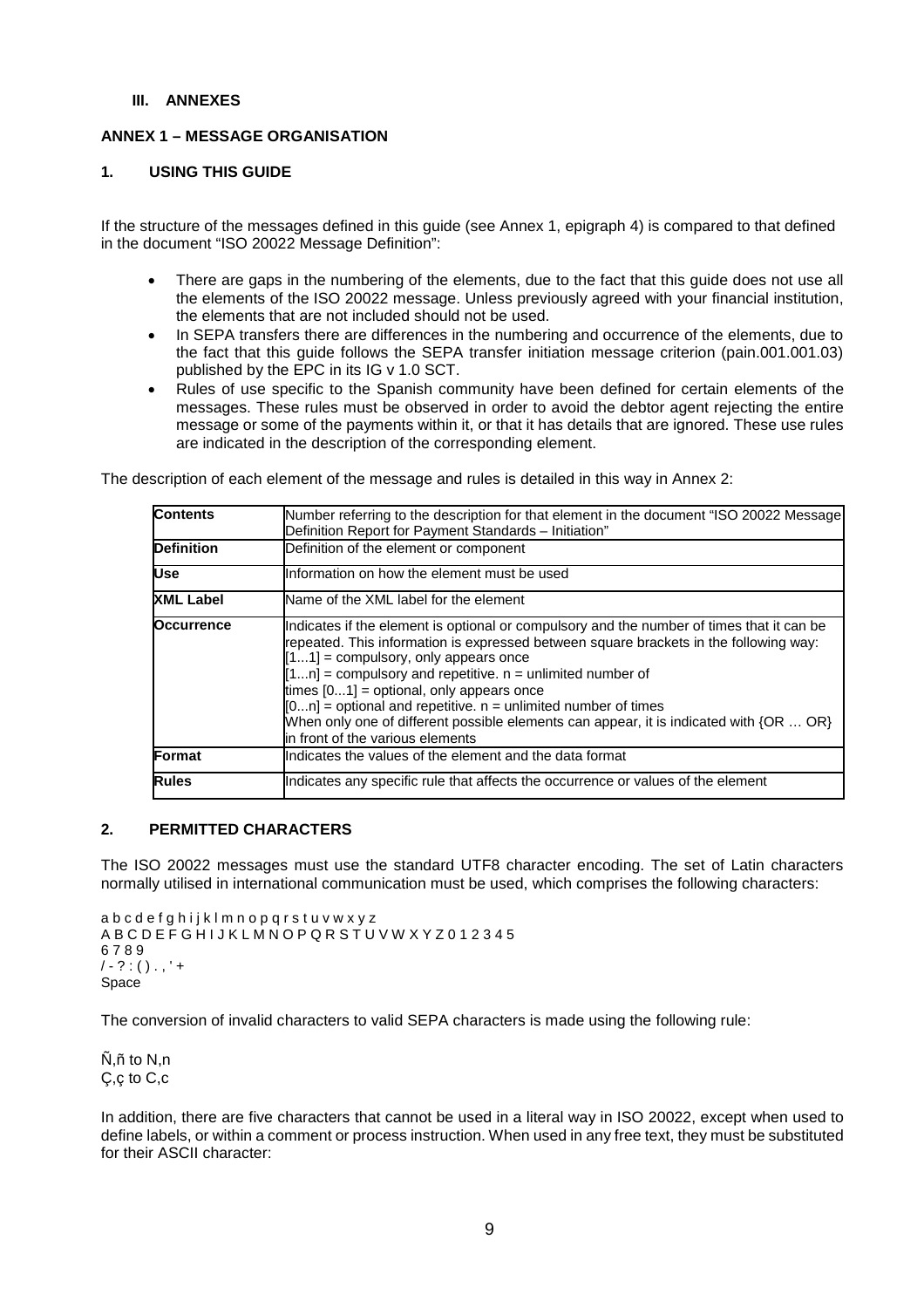| Character not permitted in XML | <b>ASCII character</b> |
|--------------------------------|------------------------|
| & (ampersand)                  | &:                     |
| $\langle$ (less than)          | <:                     |
| $>$ (greater than)             | >                      |
| " (double quotation marks)     | "                      |
| (apostrophe)                   | ':                     |

#### **3. MESSAGE ORGANISATION**

#### **3.1. Transfer initiation message**

The ISO 20022 transfer initiation message from the customer (**pain.001.001.03**) is composed of three main parts or blocks:

#### **A. Group Header**

The header block is compulsory and appears only once. It contains elements common to all the message. The following components must always be present:

- Message Identification.
- Creation Date and Time.
- Number of Transactions (1 if the message contains a single transaction, n if it contains multiple).
- Initiating Party (party that sends the message).

The Spanish community has defined a rule to be used for the identification of the "Initiating party": In this label the debtor must enter the NIF-suffix (tax ID number) that they use.

#### **B. Payment information**

The payment information block is compulsory and may be repeated. It contains elements relating to the debtor in the transaction. Elements that always appear in this block are:

- Payment Method
- Requested Execution Date
- Debtor
- Debtor Account
- Debtor Agent

All transactions within this block must have the same debtor account and debtor agent, the same requested execution date and the same payment method. Therefore, if the initiating party or the debtor have to issue payments in the same file, for example, to debit them from different accounts or with different execution dates, they must use different payment information blocks for each account and date.

There are certain elements that can appear only once, either in the payment information block, or in the individual transfer information block, which the debtor must select, but they may not appear in both. For example:

- Payment Type Information
- Ultimate Debtor
- Charges Bearer

Section 4 describes the structure of the three possible "Payment information block" types covered in this guide:

- To initiate SEPA transfers
- To initiate other transfers in euros
- To request the issuance of cheques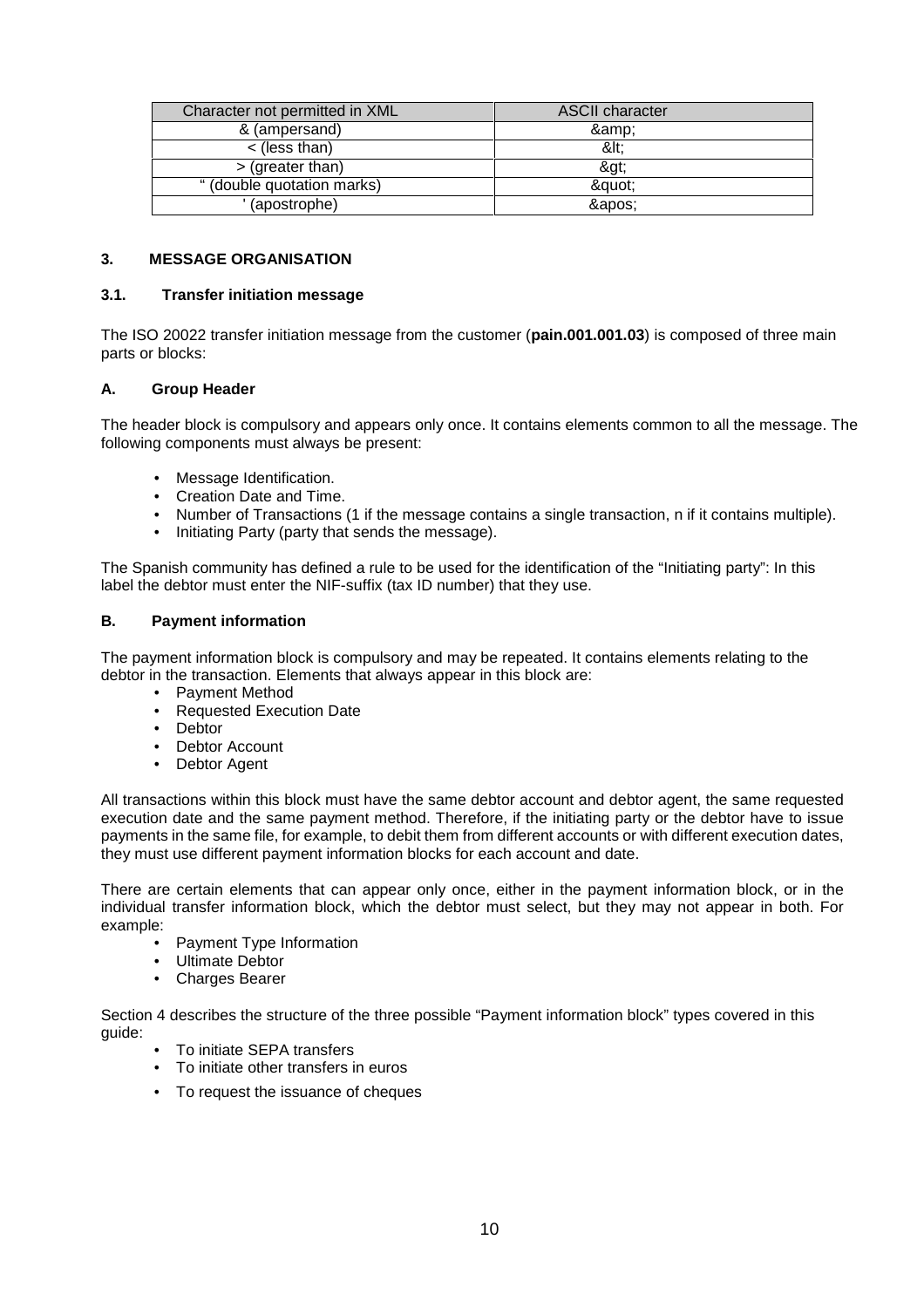#### **C. Credit transfer transaction information**

The individual transfer information block is part of the payment information block. It is compulsory and can be repeated n times. It contains elements relating to the creditor of the transaction, such as amount, creditor, creditor agent, and remittance information of the transaction.

*The payment instructions* are the combination of the payment information block (B) and the individual transfer information block (C). According to the payment information block type that is used, this block will contain either individual SEPA transfer information, or other individual transfers in euros or other currencies, or specific requests for the issuance of cheques. Section 4 describes the structure of block C, within the corresponding block B type.

Below, is a summary of the structure of the pain.001.001.03 message defined in this guide, with labels that contain:

|           | Label                              | Occurrence |
|-----------|------------------------------------|------------|
|           | <b>Root of the message</b>         | [11]       |
| Α.        | <b>HEADER</b>                      | [11]       |
|           | <b>Message Identification</b>      | [1…1]      |
|           | Creation Date and Time             | [11]       |
|           | Number of transactions             | [1…1]      |
|           | Control sum                        | [0…1]      |
| Ŧ         | Initiating party                   | [11]       |
| В.        | <b>PAYMENT INFORMATION</b>         | [1n]       |
|           | Payment information identification | [11]       |
|           | Payment method                     | [11]       |
|           | <b>Batch booking</b>               | [0…1]      |
|           | Number of transactions             | [01]       |
|           | Control sum                        | [0…1]      |
| $\ddot{}$ | Payment type information           | [01]       |
|           | Requested execution date           | [11]       |
| $\ddot{}$ | Applicant                          | [11]       |
| Ŧ         | Debtor account                     | [11]       |
| $\ddot{}$ | Debtor agent                       | [11]       |
|           | Ultimate debtor                    | [01]       |
|           | Expenses clause                    | [0…1]      |

|           | Label                                            | Occurrence |
|-----------|--------------------------------------------------|------------|
| C.        | <b>INDIVIDUAL TRANSFER</b><br><b>INFORMATION</b> | [1n]       |
| $\ddot{}$ | Payment identification                           | [11]       |
| $+$       | Payment type information                         | [01]       |
| $+$       | Amount                                           | [11]       |
| $\ddot{}$ | Instruction for issuance of cheque               | [01]       |
| $+$       | Ultimate debtor                                  | [01]       |
| $+$       | Creditor agent                                   | [01]       |
| $+$       | Recipient                                        | [01]       |
| $+$       | Creditor account                                 | [01]       |
| $+$       | Ultimate creditor                                | [01]       |
| $+$       | Purpose                                          | [01]       |
| $+$       | Remittance information                           | [0…1       |

The + sign indicates that this label is broken down into other lower ranking elements.

#### **3.2. Payment status information message**

The payment status information message (**pain.002.001.03**) is sent by the institution that has executed the payment to the initiating party, to inform them of the status of one or more payment instructions. It can be used to communicate the status of a complete transfer initiation message, or to communicate the status of a specific transaction due to later actions or instructions, such as the cancellation of the payment through a payment cancellation request message.

The status can be communicated at a group or individual transaction level. Some status codes can only be used at the group level, for example, "Partially accepted" and "Received". Other codes can be used at both levels, such as "Pending", "Rejected", and the various possible states of acceptance.

Payment status information messages refer to original payment instructions reference either by only including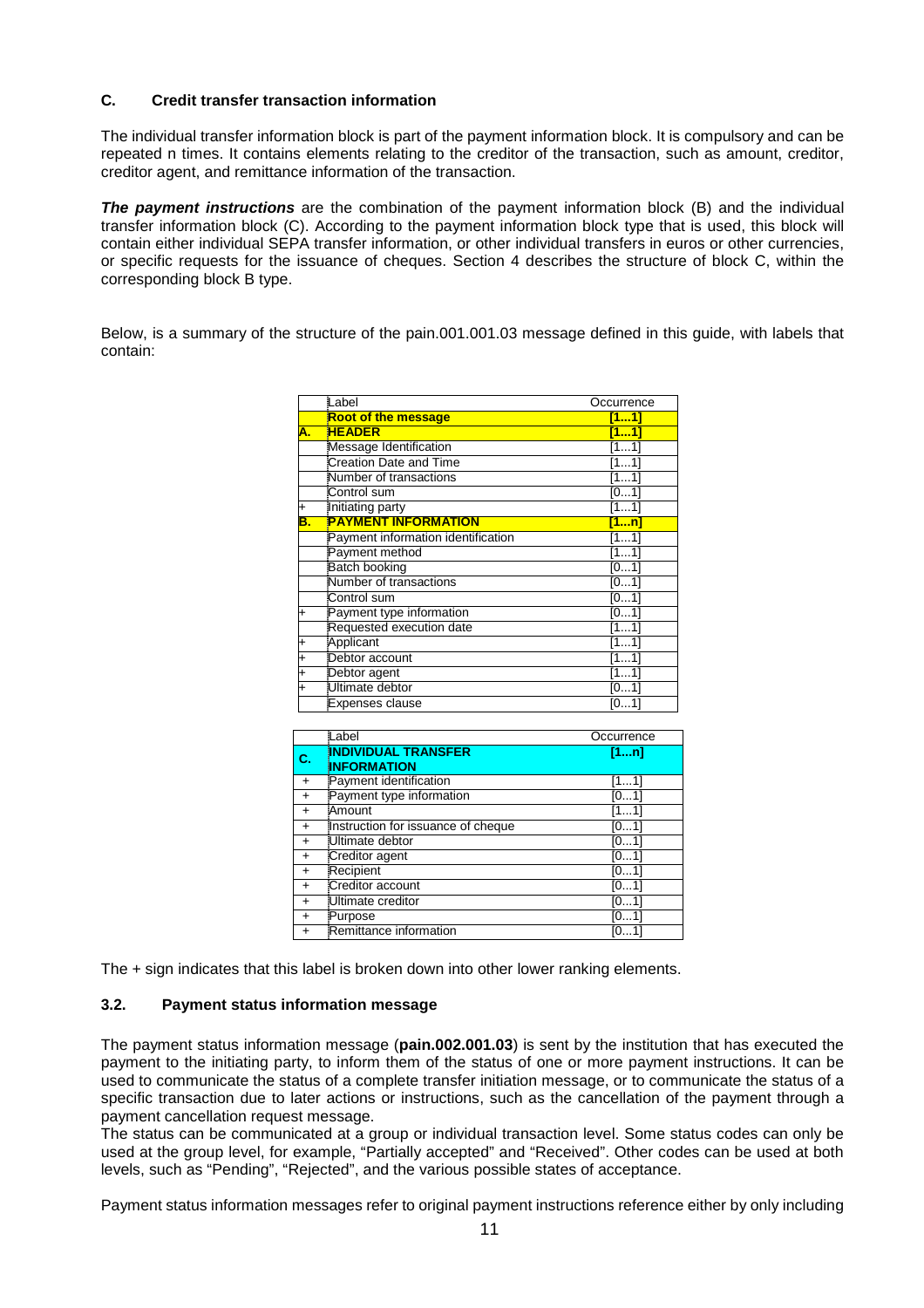references to the original message, or by including both these and a set of elements from the original instruction.

This guide includes this message for the purposes of being able to inform the debtor of the rejection of one or more requests for transfer issuances and cheques. Its use must always be governed by a bilateral agreement between the debtor and their financial institution.

The ISO 20022 payment status information message is composed of three main parts or blocks.

#### **A. Group Header**

The header block is compulsory and appears only once. It contains elements common to all the message. The following components must always be present:

- Message Identification.
- Creation Date and Time.
- Debtor Agent.

#### **B. Original Group Information and Status**

This information block and group status is compulsory and appears only once. It contains elements relating to the original transfer initiation message from the customer and may contain the global status for everything in the original message.

#### **C. Transaction Information and Status**

The information block and transaction status is optional and repetitive. It contains elements that refer to the transactions within the original message and may include the status of each original individual transaction.

Below is a summary of the pain.002.001.03 message structure defined in this guide, with labels that contain:

|                | Label                                                               | Occurrence |
|----------------|---------------------------------------------------------------------|------------|
|                | <b>Root of the message</b>                                          | [11]       |
| Α.             | <b>HEADER</b>                                                       | [11]       |
|                | Message Identification                                              | [11]       |
|                | Creation Date and Time                                              | [11]       |
| $^{+}$         | Debtor agent                                                        | [01]       |
| Β.             | <b>ORIGINAL GROUP INFORMATION AND STATUS</b>                        | [11]       |
|                | Original message identification                                     | [11]       |
|                | Identification of the original message name                         | [11]       |
|                | Group status                                                        | [01]       |
| $\overline{+}$ | Reason status information                                           | [0n]       |
| С.             | <b>INFORMATION AND STATUS OF THE ORIGINAL</b><br><b>TRANSACTION</b> | [0n]       |
| $+$            | Original payment information identification                         | [11]       |
|                | Information on the status of the transaction                        | [01]       |
| $\overline{+}$ | Reason status information                                           | [0n]       |
|                | Information and status of the transaction                           | [0…n]      |

The + sign indicates that this label is broken down into other lower ranking elements.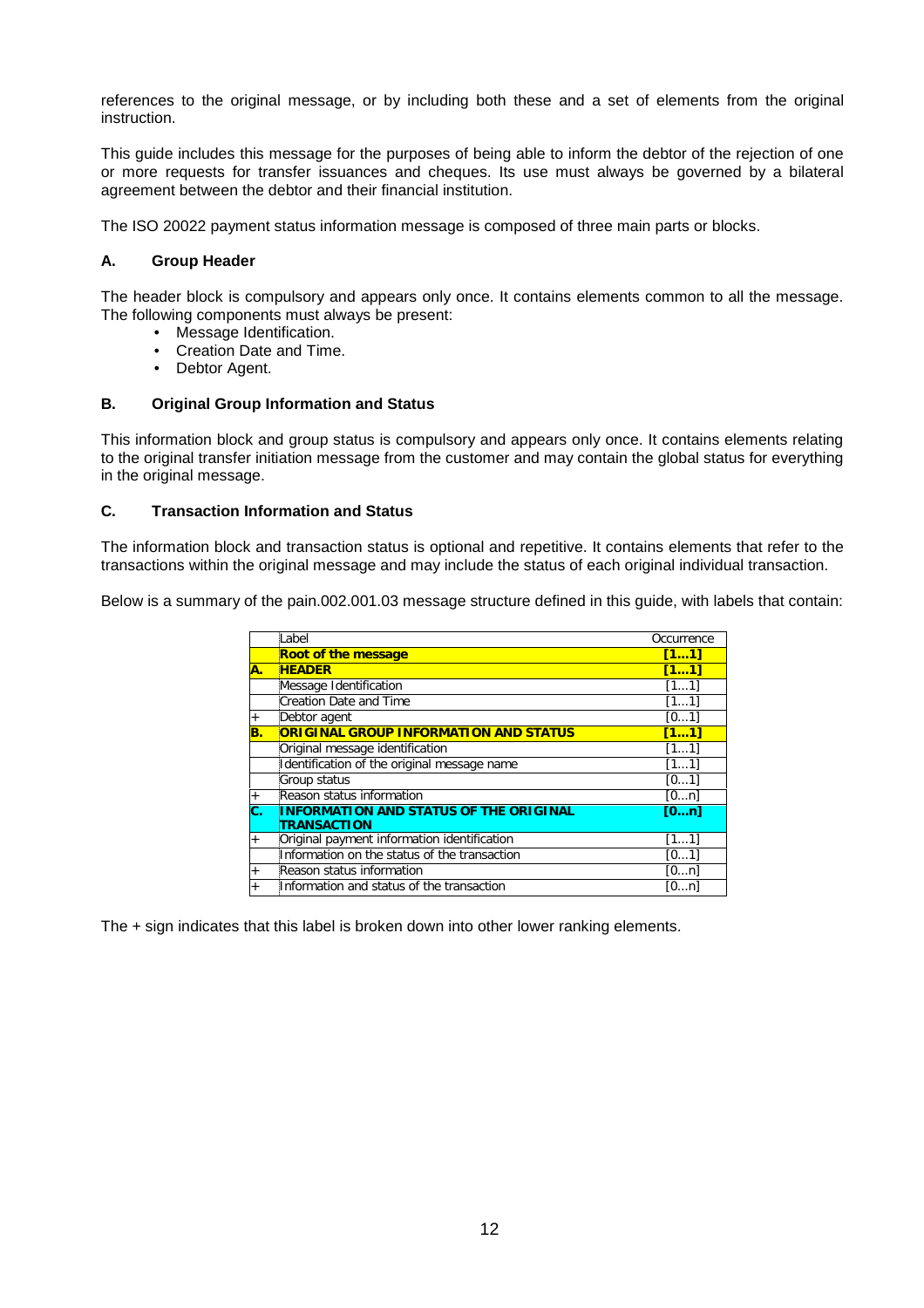## **4. MESSAGE STRUCTURE**

## **4.1. Transfer initiation message**

According to the agreement with the financial institution, the transfer initiation message may contain up to three different types of payment information blocks. Each has specific characteristics for ordering these types of transactions and, where applicable, they must always appear in this order in the message:

- SEPA transfers.
- Other transfers in euros (not SEPA transfers).
- Request for issuance of cheques.

The structure specific to each is detailed below. The message must contain at least one payment information block, of any of the above-mentioned types.

#### **4.1.1. SEPA transfers**

The table shows the elements that must be used to initiate SEPA transfers. The criterion of the transfer initiation message (pain.001.001.03) published by the EPC in the "Customer to Bank Implementation Guidelines" has been followed, particularly in respect to the numbering of the index and label occurrences; the three message blocks are separated by a double line.

The shaded cells indicate that the element is a component, in other words, is composed of lower ranking elements. Annex 2 contains a more detailed description of each element of the message.

| Index<br><b>EPC</b> | Occurrence             | Name                             | <xml label=""></xml>                  | Length |
|---------------------|------------------------|----------------------------------|---------------------------------------|--------|
|                     | [11]                   | + Root of the message            | <cstmrcdttrfinitn></cstmrcdttrfinitn> |        |
| 1.0                 | [11]                   | + Header                         | <grphdr></grphdr>                     |        |
| 1.1                 | [11]                   | ++ Message Identification        | <msgld></msgld>                       | 35     |
| 1.2                 | [11]                   | ++ Creation Date and Time        | <credttm></credttm>                   | 19     |
| 1.4                 | [11]                   | ++ Number of transactions        | <nboftxs></nboftxs>                   | 15     |
| 1.5                 | [11]                   | ++ Control sum                   | <ctrlsum></ctrlsum>                   | 18     |
| 1.6                 | [11]                   | ++ Initiating party              | <lnitgpty></lnitgpty>                 |        |
| 1.7                 | [01]                   | +++ Name                         | $<$ Nm $>$                            | 70     |
| 1.9                 | [01]                   | +++ Identification               | $<$ ld $>$                            |        |
| 1.10                | $[11]$ {Or             | ++++ Organisation Identification | <orgld></orgld>                       |        |
|                     | $[11]$ {{Or            | $++++$ BIC or BEI                | <bicorbei></bicorbei>                 | 11     |
|                     | $[11]$ Or}}            | $+$ ++++ Other                   | <othr></othr>                         |        |
|                     | [11]                   | ++++++ Identification            | $<$ ld>                               | 35     |
|                     | [01]                   | ++++++ Name of scheme            | <schmenm></schmenm>                   |        |
|                     | $[11]$ {{Or            |                                  | $<$ Cd $>$                            | 4      |
|                     | $[11]$ Or}}            | +++++++ Proprietary              | <prtry></prtry>                       | 35     |
|                     | [01]                   | ++++++ Issuer                    | $<$ Issr $>$                          | 35     |
| 1.11                | $[11]$ Or}             | ++++ Private individual          | <prvtid></prvtid>                     |        |
|                     | $\overline{[11]}$ {{Or | +++++ Date and place by birth    | <dtandplcofbirth></dtandplcofbirth>   |        |
|                     | [11]                   | ++++++ Date of birth             | <birthdt></birthdt>                   | 10     |
|                     | [01]                   | ++++++ Province of birth         | <prvcofbirth></prvcofbirth>           | 35     |
|                     | [11]                   | ++++++ City of birth             | <cityofbirth></cityofbirth>           | 35     |
|                     | [11]                   | ++++++ Country of birth          | <ctryofbirth></ctryofbirth>           | 2      |
|                     | $[11]$ Or}}            | $++++$ Other                     | <othr></othr>                         |        |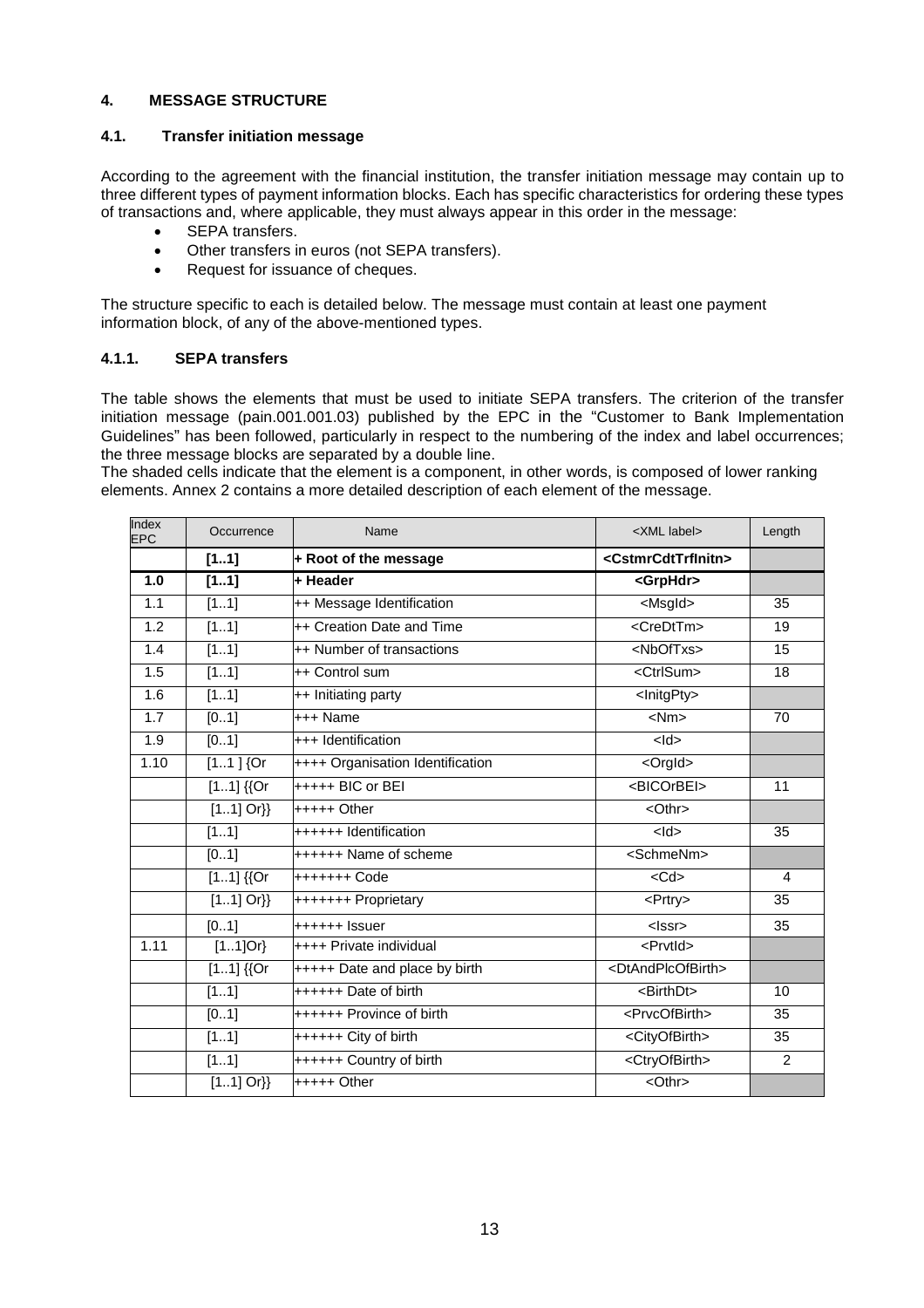| Index<br><b>EPC</b> | Occurrence         | Name                                                   | <xml label=""></xml>                  | Length  |
|---------------------|--------------------|--------------------------------------------------------|---------------------------------------|---------|
|                     | [11]               | ++++++ Identification                                  | $<$ ld $>$                            | 35      |
|                     | [01]               | ++++++ Name of scheme                                  | <schmenm></schmenm>                   |         |
|                     | $[11]$ {{Or        | +++++++ Code                                           | $<$ Cd $>$                            | 4       |
|                     | $[11]$ Or}}        | +++++++ Proprietary                                    | <prtry></prtry>                       | 35      |
|                     | [01]               | ++++++ Issuer                                          | $<$ Issr $>$                          | 35      |
| 2.0                 | [1n]               | + Payment information                                  | <pmtlnf></pmtlnf>                     |         |
| 2.1                 | [11]               | ++ Payment information identification                  | <pmtlnfld></pmtlnfld>                 | 35      |
| 2.2                 | [11]               | ++ Payment method                                      | <pmtmtd></pmtmtd>                     | 3       |
| 2.3                 | [01]               | ++ Batch booking                                       | <btchbookg></btchbookg>               | 5       |
| 2.4                 | [11]               | ++ Number of transactions                              | <nboftxs></nboftxs>                   | 15      |
| 2.5                 | [11]               | ++ Control sum                                         | <ctrlsum></ctrlsum>                   | 18      |
| 2.6                 | [01]               | ++ Payment type information                            | <pmttpinf></pmttpinf>                 |         |
| 2.7                 | [01]               | +++ Instruction priority                               | <lnstrprty></lnstrprty>               | 4       |
| 2.8                 | [01]               | +++ Service level                                      | <svclvl></svclvl>                     |         |
| 2.9                 | [11]               | ++++ Code                                              | $<$ Cd $>$                            | 4       |
| 2.11                | [01]               | +++ Local instrument                                   | <lcllnstrm></lcllnstrm>               |         |
| 2.12                | $[11]$ {Or         | ++++ Code                                              | $<$ Cd $>$                            | 4       |
| 2.13                | $[11]$ Or}         | ++++ Proprietary                                       | $\overline{\le}$ Prtry>               | 35      |
| 2.14                | [01]               | +++ Category purpose                                   | <ctgypurp></ctgypurp>                 |         |
|                     | $\overline{[11]}$  | ++++ Code                                              | $<$ Cd $>$                            | 4       |
| 2.15                | [11]               | ++ Requested execution date                            | <reqdexctndt></reqdexctndt>           | 10      |
| 2.17                | [11]               | ++ Debtor                                              | $<$ Dbtr $>$                          |         |
| 2.18                |                    | +++ Name                                               | $<$ Nm $>$                            | 70      |
| 2.19                | [11]<br>[01]       | +++ Postal address                                     | <pstladr></pstladr>                   |         |
|                     |                    |                                                        |                                       |         |
| 2.28<br>2.29        | [01]<br>[02]       | ++++ Country<br>++++ Address line                      | <ctry><br/><adrline></adrline></ctry> | 2<br>70 |
|                     |                    |                                                        |                                       |         |
| 2.30<br>2.31        | [01]<br>$[11]$ {Or | +++ Identification<br>++++ Organisation Identification | $<$ ld $>$<br><orgld></orgld>         |         |
|                     |                    |                                                        |                                       |         |
|                     | $[11]$ {{Or        | +++++ BIC or BEI                                       | <bicorbei></bicorbei>                 | 11      |
|                     | $[11]$ Or}}        | $++++$ Other                                           | <othr></othr>                         |         |
|                     | [11]               | ++++++ Identification                                  | $<$ ld $>$                            | 35      |
|                     | [01]               | ++++++ Name of scheme                                  | <schmenm></schmenm>                   |         |
|                     | $[11]$ {{Or        | +++++++ Code                                           | $<$ Cd $>$                            | 4       |
|                     | $[11]$ Or}}        | +++++++ Proprietary                                    | <prtry></prtry>                       | 35      |
|                     | [01]               | ++++++ Issuer                                          | <lssr></lssr>                         | 35      |
| 2.32                | $[11]$ Or}         | ++++ Private individual                                | <prvtid></prvtid>                     |         |
|                     | $[11]$ {{Or        | +++++ Date and place by birth                          | <dtandplcofbirth></dtandplcofbirth>   |         |
|                     | [11]               | ++++++ Date of birth                                   | <birthdt></birthdt>                   | 10      |
|                     | [01]               | ++++++ Province of birth                               | <prvcofbirth></prvcofbirth>           | 35      |
|                     | [11]               | ++++++ City of birth                                   | <cityofbirth></cityofbirth>           | 35      |
|                     | [11]               | ++++++ Country of birth                                | <ctryofbirth></ctryofbirth>           | 2       |
|                     | $[11]$ Or}}        | $++++$ Other                                           | <othr></othr>                         |         |
|                     | [11]               | ++++++ Identification                                  | $<$ ld $>$                            | 35      |
|                     | [01]               | ++++++ Name of scheme                                  | <schmenm></schmenm>                   |         |
|                     | $[11]$ {{Or        | +++++++ Code                                           | $<$ Cd $>$                            | 4       |
|                     | $[11]$ Or}}        | +++++++ Proprietary                                    | <prtry></prtry>                       | 35      |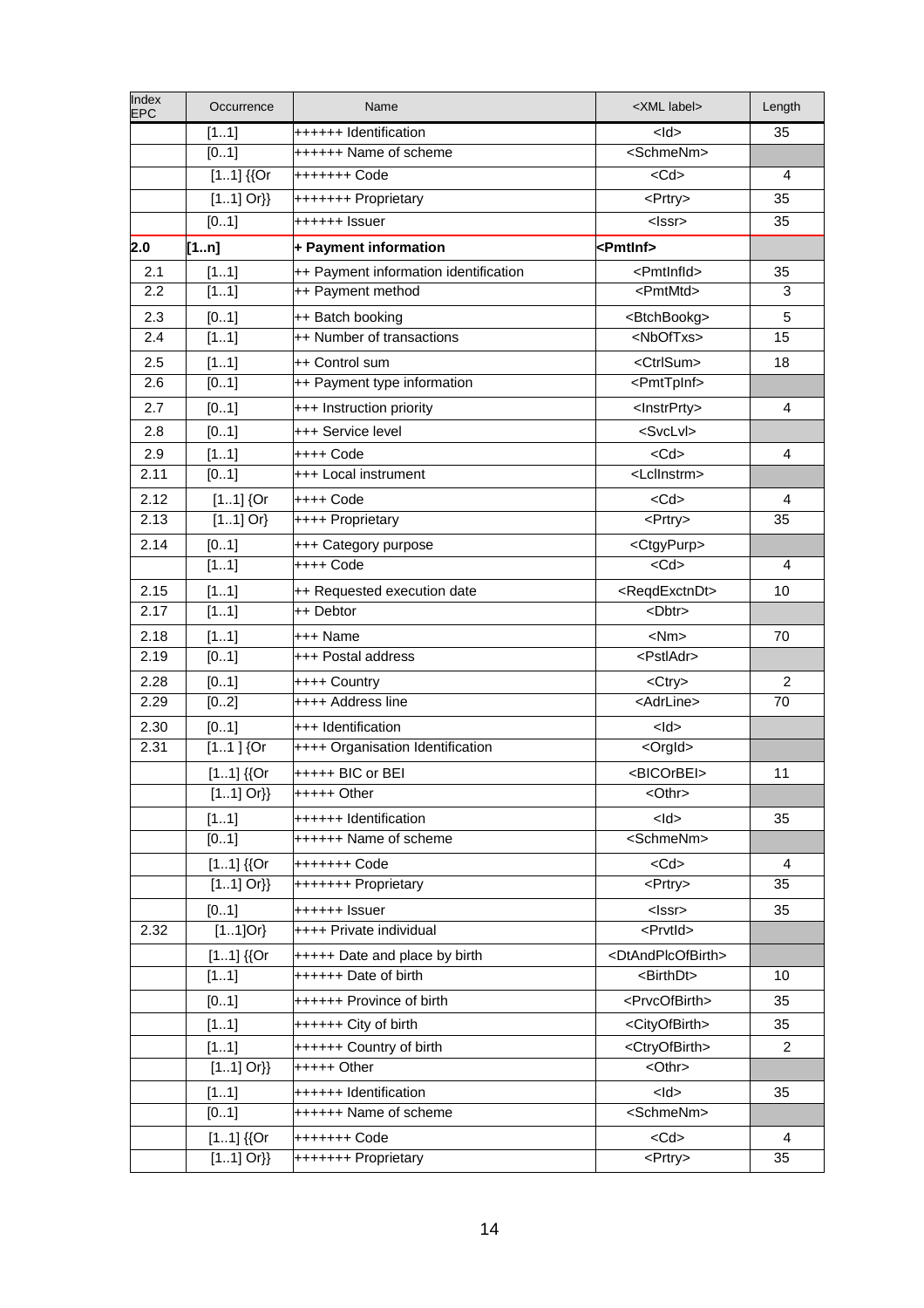| Index<br>EPC | Occurrence        | Name                                       | <xml label=""></xml>                | Length         |
|--------------|-------------------|--------------------------------------------|-------------------------------------|----------------|
|              | [01]              | ++++++ Issuer                              | $<$ Issr $>$                        | 35             |
| 2.35         | [11]              | ++ Debtor account                          | <dbtracct></dbtracct>               |                |
| 2.36         | [11]              | +++ Identification                         | $<$ ld $>$                          |                |
|              | [11]              | ++++ IBAN                                  | $<$ IBAN $>$                        | 34             |
| 2.38         | [01]              | +++ Currency                               | $<$ Ccy $>$                         | 3              |
| 2.40         | [11]              | ++ Debtor agent                            | <dbtragt></dbtragt>                 |                |
| 2.41         | [11]              | +++ Financial institution identification   | <fininstnid></fininstnid>           |                |
| 2.42         | [01]              | ++++ BIC of the financial institution      | $<$ BIC $>$                         | 11             |
| 2.46         | [01]              | ++++ Other                                 | <othr></othr>                       |                |
| 2.47         | [11]              | +++++ Identification                       | $<$ ld $>$                          | 35             |
| 2.52         | [01]              | ++ Ultimate debtor                         | <ultmtdbtr></ultmtdbtr>             |                |
| 2.53         | [01]              | +++ Name                                   | $<$ Nm $>$                          | 70             |
| 2.55         | [01]              | +++ Identification                         | $<$ ld $>$                          |                |
| 2.56         | $[11]$ {Or        | ++++ Organisation Identification           | <orgld></orgld>                     |                |
|              | $[11]$ {{Or       | $++++ + BIC$ or BEI                        | <bicorbei></bicorbei>               | 11             |
|              | $[11]$ Or}}       | $++++$ Other                               | <othr></othr>                       |                |
|              | [11]              | ++++++ Identification                      | $<$ ld>                             | 35             |
|              | [01]              | ++++++ Name of scheme                      | <schmenm></schmenm>                 |                |
|              | $[11]$ {{Or       | +++++++ Code                               | $<$ Cd $>$                          | 4              |
|              | $[11]$ Or}}       | +++++++ Proprietary                        | <prtry></prtry>                     | 35             |
|              | [01]              | ++++++ Issuer                              | $<$ Issr $>$                        | 35             |
| 2.57         | $1.1]$ Or}        | ++++ Private individual                    | <prvtld></prvtld>                   |                |
|              | $[11]$ {{Or       | +++++ Date and place by birth              | <dtandplcofbirth></dtandplcofbirth> |                |
|              | [11]              | $+++++$ Date of birth                      | <birthdt></birthdt>                 | 10             |
|              | $\overline{[01]}$ | ++++++ Province of birth                   | <prvcofbirth></prvcofbirth>         | 35             |
|              | [11]              | ++++++ City of birth                       | <cityofbirth></cityofbirth>         | 35             |
|              | [11]              | ++++++ Country of birth                    | <ctryofbirth></ctryofbirth>         | $\overline{2}$ |
|              | $[11]$ Or}}       | $++++$ Other                               | <othr></othr>                       |                |
|              | [11]              | ++++++ Identification                      | $<$ ld $>$                          | 35             |
|              | [01]              | ++++++ Name of scheme                      | <schmenm></schmenm>                 |                |
|              | $[11]$ {{Or       | +++++++ Code                               | $<$ Cd $>$                          | 4              |
|              | $[11]Or\}$        | +++++++ Proprietary                        | <prtry></prtry>                     | 35             |
|              | [01]              | ++++++ Issuer                              | $<$ $ s$ sr $>$                     | 35             |
| 2.60         | [01]              | ++ Charge bearer                           | <chrgbr></chrgbr>                   | 4              |
| 2.63         | $[1n]$            | ++ Credit Transfer Transaction Information | <cdttrftxinf></cdttrftxinf>         |                |
| 2.64         | [11]              | +++ Payment identification                 | <pmtld></pmtld>                     |                |
| 2.65         | [01]              | ++++ Instruction identification            | <lnstrld></lnstrld>                 | 35             |
| 2.66         | [11]              | ++++ End to end identification             | <endtoendid></endtoendid>           | 35             |
| 2.67         | [01]              | +++ Payment type information               | <pmttpinf></pmttpinf>               |                |
| 2.69         | [01]              | ++++ Service level                         | <svclvl></svclvl>                   |                |
| 2.70         | [11]              | +++++ Code                                 | $<$ Cd $>$                          | 4              |
| 2.72         | [01]              | ++++ Local instrument                      | <lcllnstrm></lcllnstrm>             |                |
| 2.73         | $[11]$ {Or        | +++++ Code                                 | $<$ Cd $>$                          | 35             |
| 2.74         | $[11]$ Or}        | +++++ Proprietary                          | <prtry></prtry>                     | 35             |
| 2.75         | [01]              | ++++ Transfer Type                         | <ctgypurp></ctgypurp>               |                |
|              | [11]              | +++++ Code                                 | $<$ Cd>                             | 4              |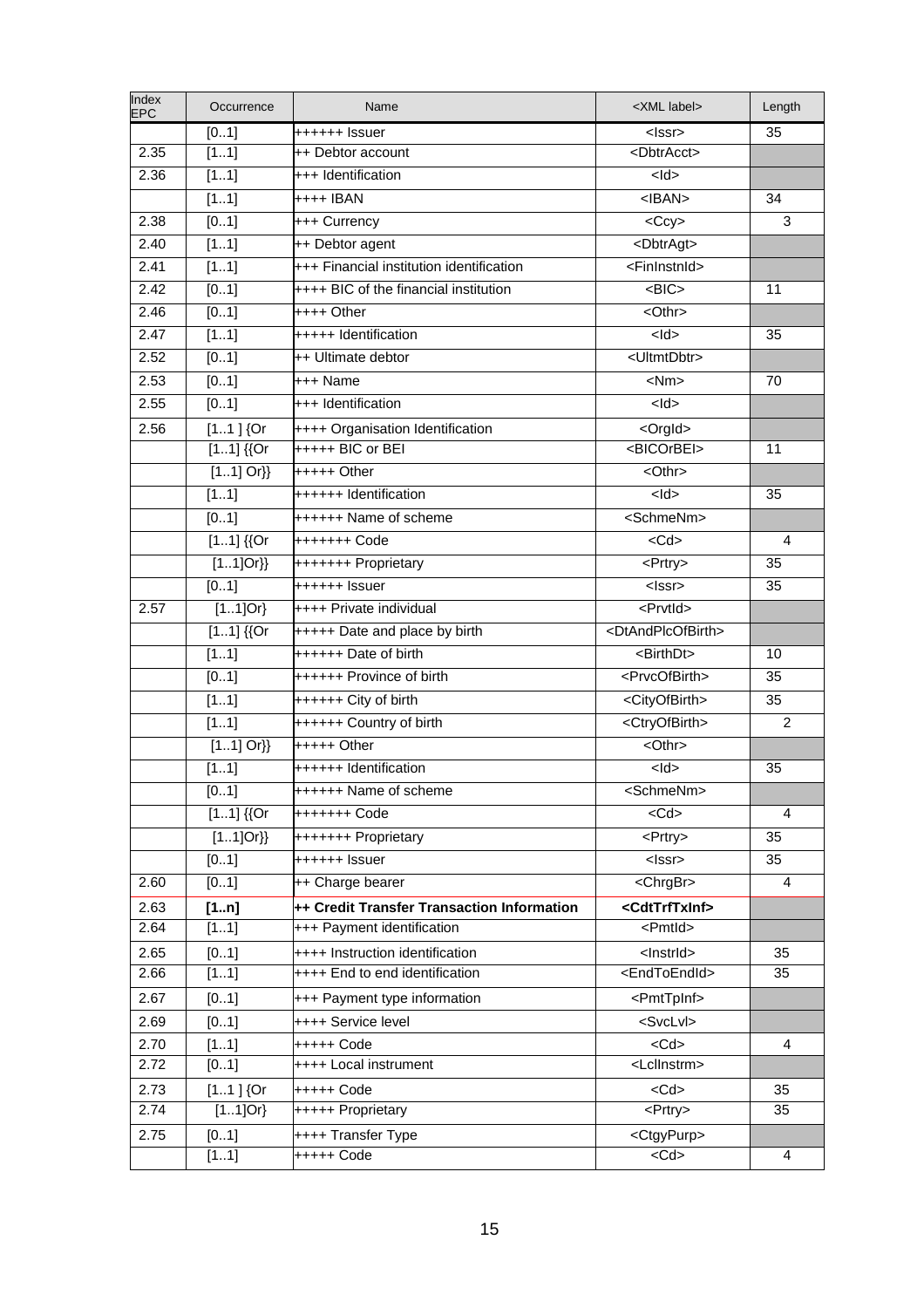| 2.76<br>[11]<br>$+++$ Amount<br><amt><br/>2.77<br/>[11]<br/><lnstdamt><br/>++++ Instructed amount<br/>18<br/>2.80<br/>[01]<br/><chrgbr><br/>+++ Charge bearer<br/>4<br/><ultmtdbtr><br/>[01]<br/>+++ Ultimate debtor<br/>2.82<br/>2.83<br/><math>&lt;</math>Nm<math>&gt;</math><br/>[01]<br/>++++ Name<br/>70<br/>[01]<br/><math>&lt;</math>ld<math>&gt;</math><br/>2.85<br/>++++ Identification<br/>2.86<br/><math>[11]</math> {Or<br/>+++++ Organisation identification<br/><orgld><br/><math>\overline{[11]}</math> {{Or<br/>++++++ BIC or BEI<br/><bicorbei><br/>11<br/><math>[11]</math> Or}}<br/><othr><br/><math>+++++O</math>ther<br/>[11]<br/><math>&lt;</math>ld&gt;<br/>+++++++ Identification<br/><schmenm><br/>[01]<br/>+++++++ Name of scheme<br/><math>[11]</math> {{Or<br/><math>&lt;</math>Cd<math>&gt;</math><br/>++++++++ Code<br/>4<br/><math>[11]</math> Or}}<br/><prtry><br/>35<br/>++++++++ Proprietary<br/>+++++++ Issuer<br/>[01]<br/><lssr><br/>35<br/><math>[11]</math>Or}<br/>+++++ Private individual<br/><prvtid><br/>2.87<br/><math>[11]</math> {{Or<br/>++++++ Date and place by birth<br/><dtandplcofbirth><br/>[11]<br/>+++++++ Date of birth<br/><birthdt><br/>10<br/><prvcofbirth><br/>+++++++ Province of birth<br/>[01]<br/>35<br/>[11]<br/>+++++++ City of birth<br/><cityofbirth><br/>35<br/>[11]<br/>+++++++ Country of birth<br/><ctryofbirth><br/>2<br/><math>[11]</math> Or}}<br/><othr><br/><math>***++</math> Other<br/><math>&lt;</math>ld&gt;<br/>[11]<br/>+++++++ Identification<br/>35<br/><schmenm><br/>[01]<br/>+++++++ Name of scheme<br/><math>[11]</math> {{Or<br/><math>&lt;</math>Cd&gt;<br/>++++++++ Code<br/>4<br/><math>[11]</math> Or}}<br/>++++++++ Proprietary<br/><prtry><br/>35<br/>[01]<br/>35<br/>+++++++ Issuer<br/><math>&lt;</math> Issr<math>&gt;</math><br/>2.96<br/>[01]<br/>+++ Creditor agent<br/><cdtragt><br/>++++ Creditor financial institution<br/><fininstnid><br/>[11]<br/>identification<br/>+++++ Creditor agent BIC<br/><math>\overline{BIC}</math><br/>[01]<br/>11<br/>+++ Creditor<br/>2.98<br/>[11]<br/><cdtr><br/>2.99<br/><math>&lt;</math>Nm<math>&gt;</math><br/>++++ Name<br/>70<br/>[11]<br/>[01]<br/><pstladr><br/>2,100<br/>++++ Postal address<br/>2,109<br/>[01]<br/>+++++ Country<br/><ctry><br/>2<br/>+++++ Address line<br/><adrline><br/>2,110<br/>[02]<br/>70<br/>2,111<br/>++++ Identification<br/><math>&lt;</math>ld<math>&gt;</math><br/>[01]<br/><math>[11]</math> {Or<br/>+++++ Organisation identification<br/><orgld><br/>2,112<br/>++++++ BIC or BEI<br/><bicorbei><br/><math>[11]</math> {{Or<br/>11<br/><math>[11]</math> Or}}<br/><othr><br/>++++++ Other<br/><math>&lt;</math>ld<math>&gt;</math><br/>+++++++ Identification<br/>35<br/>[11]<br/>[01]<br/><schmenm><br/>+++++++ Name of scheme<br/><math>&lt;</math>Cd<math>&gt;</math><br/><math>[11]</math> {{Or<br/>++++++++ Code<br/>4<br/><math>[11]</math> Or}}<br/>35<br/>++++++++ Proprietary<br/><prtry></prtry></schmenm></othr></bicorbei></orgld></adrline></ctry></pstladr></cdtr></fininstnid></cdtragt></prtry></schmenm></othr></ctryofbirth></cityofbirth></prvcofbirth></birthdt></dtandplcofbirth></prvtid></lssr></prtry></schmenm></othr></bicorbei></orgld></ultmtdbtr></chrgbr></lnstdamt></amt> | Index<br><b>EPC</b> | Occurrence | Name           | <xml label=""></xml> | Length |
|---------------------------------------------------------------------------------------------------------------------------------------------------------------------------------------------------------------------------------------------------------------------------------------------------------------------------------------------------------------------------------------------------------------------------------------------------------------------------------------------------------------------------------------------------------------------------------------------------------------------------------------------------------------------------------------------------------------------------------------------------------------------------------------------------------------------------------------------------------------------------------------------------------------------------------------------------------------------------------------------------------------------------------------------------------------------------------------------------------------------------------------------------------------------------------------------------------------------------------------------------------------------------------------------------------------------------------------------------------------------------------------------------------------------------------------------------------------------------------------------------------------------------------------------------------------------------------------------------------------------------------------------------------------------------------------------------------------------------------------------------------------------------------------------------------------------------------------------------------------------------------------------------------------------------------------------------------------------------------------------------------------------------------------------------------------------------------------------------------------------------------------------------------------------------------------------------------------------------------------------------------------------------------------------------------------------------------------------------------------------------------------------------------------------------------------------------------------------------------------------------------------------------------------------------------------------------------------------------------------------------------------------------------------------------------------------------------------------------------------------------------------------------------------------------------------------------------------------------------------------------------------------------------------------------------------------------------------------------------------------------------------------------------------------------------------------------------------------------------------------------------------------------------------------------------------------------------------------------------------------------------------------------------------------|---------------------|------------|----------------|----------------------|--------|
|                                                                                                                                                                                                                                                                                                                                                                                                                                                                                                                                                                                                                                                                                                                                                                                                                                                                                                                                                                                                                                                                                                                                                                                                                                                                                                                                                                                                                                                                                                                                                                                                                                                                                                                                                                                                                                                                                                                                                                                                                                                                                                                                                                                                                                                                                                                                                                                                                                                                                                                                                                                                                                                                                                                                                                                                                                                                                                                                                                                                                                                                                                                                                                                                                                                                                             |                     |            |                |                      |        |
|                                                                                                                                                                                                                                                                                                                                                                                                                                                                                                                                                                                                                                                                                                                                                                                                                                                                                                                                                                                                                                                                                                                                                                                                                                                                                                                                                                                                                                                                                                                                                                                                                                                                                                                                                                                                                                                                                                                                                                                                                                                                                                                                                                                                                                                                                                                                                                                                                                                                                                                                                                                                                                                                                                                                                                                                                                                                                                                                                                                                                                                                                                                                                                                                                                                                                             |                     |            |                |                      |        |
|                                                                                                                                                                                                                                                                                                                                                                                                                                                                                                                                                                                                                                                                                                                                                                                                                                                                                                                                                                                                                                                                                                                                                                                                                                                                                                                                                                                                                                                                                                                                                                                                                                                                                                                                                                                                                                                                                                                                                                                                                                                                                                                                                                                                                                                                                                                                                                                                                                                                                                                                                                                                                                                                                                                                                                                                                                                                                                                                                                                                                                                                                                                                                                                                                                                                                             |                     |            |                |                      |        |
|                                                                                                                                                                                                                                                                                                                                                                                                                                                                                                                                                                                                                                                                                                                                                                                                                                                                                                                                                                                                                                                                                                                                                                                                                                                                                                                                                                                                                                                                                                                                                                                                                                                                                                                                                                                                                                                                                                                                                                                                                                                                                                                                                                                                                                                                                                                                                                                                                                                                                                                                                                                                                                                                                                                                                                                                                                                                                                                                                                                                                                                                                                                                                                                                                                                                                             |                     |            |                |                      |        |
|                                                                                                                                                                                                                                                                                                                                                                                                                                                                                                                                                                                                                                                                                                                                                                                                                                                                                                                                                                                                                                                                                                                                                                                                                                                                                                                                                                                                                                                                                                                                                                                                                                                                                                                                                                                                                                                                                                                                                                                                                                                                                                                                                                                                                                                                                                                                                                                                                                                                                                                                                                                                                                                                                                                                                                                                                                                                                                                                                                                                                                                                                                                                                                                                                                                                                             |                     |            |                |                      |        |
|                                                                                                                                                                                                                                                                                                                                                                                                                                                                                                                                                                                                                                                                                                                                                                                                                                                                                                                                                                                                                                                                                                                                                                                                                                                                                                                                                                                                                                                                                                                                                                                                                                                                                                                                                                                                                                                                                                                                                                                                                                                                                                                                                                                                                                                                                                                                                                                                                                                                                                                                                                                                                                                                                                                                                                                                                                                                                                                                                                                                                                                                                                                                                                                                                                                                                             |                     |            |                |                      |        |
|                                                                                                                                                                                                                                                                                                                                                                                                                                                                                                                                                                                                                                                                                                                                                                                                                                                                                                                                                                                                                                                                                                                                                                                                                                                                                                                                                                                                                                                                                                                                                                                                                                                                                                                                                                                                                                                                                                                                                                                                                                                                                                                                                                                                                                                                                                                                                                                                                                                                                                                                                                                                                                                                                                                                                                                                                                                                                                                                                                                                                                                                                                                                                                                                                                                                                             |                     |            |                |                      |        |
|                                                                                                                                                                                                                                                                                                                                                                                                                                                                                                                                                                                                                                                                                                                                                                                                                                                                                                                                                                                                                                                                                                                                                                                                                                                                                                                                                                                                                                                                                                                                                                                                                                                                                                                                                                                                                                                                                                                                                                                                                                                                                                                                                                                                                                                                                                                                                                                                                                                                                                                                                                                                                                                                                                                                                                                                                                                                                                                                                                                                                                                                                                                                                                                                                                                                                             |                     |            |                |                      |        |
|                                                                                                                                                                                                                                                                                                                                                                                                                                                                                                                                                                                                                                                                                                                                                                                                                                                                                                                                                                                                                                                                                                                                                                                                                                                                                                                                                                                                                                                                                                                                                                                                                                                                                                                                                                                                                                                                                                                                                                                                                                                                                                                                                                                                                                                                                                                                                                                                                                                                                                                                                                                                                                                                                                                                                                                                                                                                                                                                                                                                                                                                                                                                                                                                                                                                                             |                     |            |                |                      |        |
|                                                                                                                                                                                                                                                                                                                                                                                                                                                                                                                                                                                                                                                                                                                                                                                                                                                                                                                                                                                                                                                                                                                                                                                                                                                                                                                                                                                                                                                                                                                                                                                                                                                                                                                                                                                                                                                                                                                                                                                                                                                                                                                                                                                                                                                                                                                                                                                                                                                                                                                                                                                                                                                                                                                                                                                                                                                                                                                                                                                                                                                                                                                                                                                                                                                                                             |                     |            |                |                      |        |
|                                                                                                                                                                                                                                                                                                                                                                                                                                                                                                                                                                                                                                                                                                                                                                                                                                                                                                                                                                                                                                                                                                                                                                                                                                                                                                                                                                                                                                                                                                                                                                                                                                                                                                                                                                                                                                                                                                                                                                                                                                                                                                                                                                                                                                                                                                                                                                                                                                                                                                                                                                                                                                                                                                                                                                                                                                                                                                                                                                                                                                                                                                                                                                                                                                                                                             |                     |            |                |                      |        |
|                                                                                                                                                                                                                                                                                                                                                                                                                                                                                                                                                                                                                                                                                                                                                                                                                                                                                                                                                                                                                                                                                                                                                                                                                                                                                                                                                                                                                                                                                                                                                                                                                                                                                                                                                                                                                                                                                                                                                                                                                                                                                                                                                                                                                                                                                                                                                                                                                                                                                                                                                                                                                                                                                                                                                                                                                                                                                                                                                                                                                                                                                                                                                                                                                                                                                             |                     |            |                |                      |        |
|                                                                                                                                                                                                                                                                                                                                                                                                                                                                                                                                                                                                                                                                                                                                                                                                                                                                                                                                                                                                                                                                                                                                                                                                                                                                                                                                                                                                                                                                                                                                                                                                                                                                                                                                                                                                                                                                                                                                                                                                                                                                                                                                                                                                                                                                                                                                                                                                                                                                                                                                                                                                                                                                                                                                                                                                                                                                                                                                                                                                                                                                                                                                                                                                                                                                                             |                     |            |                |                      |        |
|                                                                                                                                                                                                                                                                                                                                                                                                                                                                                                                                                                                                                                                                                                                                                                                                                                                                                                                                                                                                                                                                                                                                                                                                                                                                                                                                                                                                                                                                                                                                                                                                                                                                                                                                                                                                                                                                                                                                                                                                                                                                                                                                                                                                                                                                                                                                                                                                                                                                                                                                                                                                                                                                                                                                                                                                                                                                                                                                                                                                                                                                                                                                                                                                                                                                                             |                     |            |                |                      |        |
|                                                                                                                                                                                                                                                                                                                                                                                                                                                                                                                                                                                                                                                                                                                                                                                                                                                                                                                                                                                                                                                                                                                                                                                                                                                                                                                                                                                                                                                                                                                                                                                                                                                                                                                                                                                                                                                                                                                                                                                                                                                                                                                                                                                                                                                                                                                                                                                                                                                                                                                                                                                                                                                                                                                                                                                                                                                                                                                                                                                                                                                                                                                                                                                                                                                                                             |                     |            |                |                      |        |
|                                                                                                                                                                                                                                                                                                                                                                                                                                                                                                                                                                                                                                                                                                                                                                                                                                                                                                                                                                                                                                                                                                                                                                                                                                                                                                                                                                                                                                                                                                                                                                                                                                                                                                                                                                                                                                                                                                                                                                                                                                                                                                                                                                                                                                                                                                                                                                                                                                                                                                                                                                                                                                                                                                                                                                                                                                                                                                                                                                                                                                                                                                                                                                                                                                                                                             |                     |            |                |                      |        |
|                                                                                                                                                                                                                                                                                                                                                                                                                                                                                                                                                                                                                                                                                                                                                                                                                                                                                                                                                                                                                                                                                                                                                                                                                                                                                                                                                                                                                                                                                                                                                                                                                                                                                                                                                                                                                                                                                                                                                                                                                                                                                                                                                                                                                                                                                                                                                                                                                                                                                                                                                                                                                                                                                                                                                                                                                                                                                                                                                                                                                                                                                                                                                                                                                                                                                             |                     |            |                |                      |        |
|                                                                                                                                                                                                                                                                                                                                                                                                                                                                                                                                                                                                                                                                                                                                                                                                                                                                                                                                                                                                                                                                                                                                                                                                                                                                                                                                                                                                                                                                                                                                                                                                                                                                                                                                                                                                                                                                                                                                                                                                                                                                                                                                                                                                                                                                                                                                                                                                                                                                                                                                                                                                                                                                                                                                                                                                                                                                                                                                                                                                                                                                                                                                                                                                                                                                                             |                     |            |                |                      |        |
|                                                                                                                                                                                                                                                                                                                                                                                                                                                                                                                                                                                                                                                                                                                                                                                                                                                                                                                                                                                                                                                                                                                                                                                                                                                                                                                                                                                                                                                                                                                                                                                                                                                                                                                                                                                                                                                                                                                                                                                                                                                                                                                                                                                                                                                                                                                                                                                                                                                                                                                                                                                                                                                                                                                                                                                                                                                                                                                                                                                                                                                                                                                                                                                                                                                                                             |                     |            |                |                      |        |
|                                                                                                                                                                                                                                                                                                                                                                                                                                                                                                                                                                                                                                                                                                                                                                                                                                                                                                                                                                                                                                                                                                                                                                                                                                                                                                                                                                                                                                                                                                                                                                                                                                                                                                                                                                                                                                                                                                                                                                                                                                                                                                                                                                                                                                                                                                                                                                                                                                                                                                                                                                                                                                                                                                                                                                                                                                                                                                                                                                                                                                                                                                                                                                                                                                                                                             |                     |            |                |                      |        |
|                                                                                                                                                                                                                                                                                                                                                                                                                                                                                                                                                                                                                                                                                                                                                                                                                                                                                                                                                                                                                                                                                                                                                                                                                                                                                                                                                                                                                                                                                                                                                                                                                                                                                                                                                                                                                                                                                                                                                                                                                                                                                                                                                                                                                                                                                                                                                                                                                                                                                                                                                                                                                                                                                                                                                                                                                                                                                                                                                                                                                                                                                                                                                                                                                                                                                             |                     |            |                |                      |        |
|                                                                                                                                                                                                                                                                                                                                                                                                                                                                                                                                                                                                                                                                                                                                                                                                                                                                                                                                                                                                                                                                                                                                                                                                                                                                                                                                                                                                                                                                                                                                                                                                                                                                                                                                                                                                                                                                                                                                                                                                                                                                                                                                                                                                                                                                                                                                                                                                                                                                                                                                                                                                                                                                                                                                                                                                                                                                                                                                                                                                                                                                                                                                                                                                                                                                                             |                     |            |                |                      |        |
|                                                                                                                                                                                                                                                                                                                                                                                                                                                                                                                                                                                                                                                                                                                                                                                                                                                                                                                                                                                                                                                                                                                                                                                                                                                                                                                                                                                                                                                                                                                                                                                                                                                                                                                                                                                                                                                                                                                                                                                                                                                                                                                                                                                                                                                                                                                                                                                                                                                                                                                                                                                                                                                                                                                                                                                                                                                                                                                                                                                                                                                                                                                                                                                                                                                                                             |                     |            |                |                      |        |
|                                                                                                                                                                                                                                                                                                                                                                                                                                                                                                                                                                                                                                                                                                                                                                                                                                                                                                                                                                                                                                                                                                                                                                                                                                                                                                                                                                                                                                                                                                                                                                                                                                                                                                                                                                                                                                                                                                                                                                                                                                                                                                                                                                                                                                                                                                                                                                                                                                                                                                                                                                                                                                                                                                                                                                                                                                                                                                                                                                                                                                                                                                                                                                                                                                                                                             |                     |            |                |                      |        |
|                                                                                                                                                                                                                                                                                                                                                                                                                                                                                                                                                                                                                                                                                                                                                                                                                                                                                                                                                                                                                                                                                                                                                                                                                                                                                                                                                                                                                                                                                                                                                                                                                                                                                                                                                                                                                                                                                                                                                                                                                                                                                                                                                                                                                                                                                                                                                                                                                                                                                                                                                                                                                                                                                                                                                                                                                                                                                                                                                                                                                                                                                                                                                                                                                                                                                             |                     |            |                |                      |        |
|                                                                                                                                                                                                                                                                                                                                                                                                                                                                                                                                                                                                                                                                                                                                                                                                                                                                                                                                                                                                                                                                                                                                                                                                                                                                                                                                                                                                                                                                                                                                                                                                                                                                                                                                                                                                                                                                                                                                                                                                                                                                                                                                                                                                                                                                                                                                                                                                                                                                                                                                                                                                                                                                                                                                                                                                                                                                                                                                                                                                                                                                                                                                                                                                                                                                                             |                     |            |                |                      |        |
|                                                                                                                                                                                                                                                                                                                                                                                                                                                                                                                                                                                                                                                                                                                                                                                                                                                                                                                                                                                                                                                                                                                                                                                                                                                                                                                                                                                                                                                                                                                                                                                                                                                                                                                                                                                                                                                                                                                                                                                                                                                                                                                                                                                                                                                                                                                                                                                                                                                                                                                                                                                                                                                                                                                                                                                                                                                                                                                                                                                                                                                                                                                                                                                                                                                                                             |                     |            |                |                      |        |
|                                                                                                                                                                                                                                                                                                                                                                                                                                                                                                                                                                                                                                                                                                                                                                                                                                                                                                                                                                                                                                                                                                                                                                                                                                                                                                                                                                                                                                                                                                                                                                                                                                                                                                                                                                                                                                                                                                                                                                                                                                                                                                                                                                                                                                                                                                                                                                                                                                                                                                                                                                                                                                                                                                                                                                                                                                                                                                                                                                                                                                                                                                                                                                                                                                                                                             |                     |            |                |                      |        |
|                                                                                                                                                                                                                                                                                                                                                                                                                                                                                                                                                                                                                                                                                                                                                                                                                                                                                                                                                                                                                                                                                                                                                                                                                                                                                                                                                                                                                                                                                                                                                                                                                                                                                                                                                                                                                                                                                                                                                                                                                                                                                                                                                                                                                                                                                                                                                                                                                                                                                                                                                                                                                                                                                                                                                                                                                                                                                                                                                                                                                                                                                                                                                                                                                                                                                             |                     |            |                |                      |        |
|                                                                                                                                                                                                                                                                                                                                                                                                                                                                                                                                                                                                                                                                                                                                                                                                                                                                                                                                                                                                                                                                                                                                                                                                                                                                                                                                                                                                                                                                                                                                                                                                                                                                                                                                                                                                                                                                                                                                                                                                                                                                                                                                                                                                                                                                                                                                                                                                                                                                                                                                                                                                                                                                                                                                                                                                                                                                                                                                                                                                                                                                                                                                                                                                                                                                                             |                     |            |                |                      |        |
|                                                                                                                                                                                                                                                                                                                                                                                                                                                                                                                                                                                                                                                                                                                                                                                                                                                                                                                                                                                                                                                                                                                                                                                                                                                                                                                                                                                                                                                                                                                                                                                                                                                                                                                                                                                                                                                                                                                                                                                                                                                                                                                                                                                                                                                                                                                                                                                                                                                                                                                                                                                                                                                                                                                                                                                                                                                                                                                                                                                                                                                                                                                                                                                                                                                                                             |                     |            |                |                      |        |
|                                                                                                                                                                                                                                                                                                                                                                                                                                                                                                                                                                                                                                                                                                                                                                                                                                                                                                                                                                                                                                                                                                                                                                                                                                                                                                                                                                                                                                                                                                                                                                                                                                                                                                                                                                                                                                                                                                                                                                                                                                                                                                                                                                                                                                                                                                                                                                                                                                                                                                                                                                                                                                                                                                                                                                                                                                                                                                                                                                                                                                                                                                                                                                                                                                                                                             |                     |            |                |                      |        |
|                                                                                                                                                                                                                                                                                                                                                                                                                                                                                                                                                                                                                                                                                                                                                                                                                                                                                                                                                                                                                                                                                                                                                                                                                                                                                                                                                                                                                                                                                                                                                                                                                                                                                                                                                                                                                                                                                                                                                                                                                                                                                                                                                                                                                                                                                                                                                                                                                                                                                                                                                                                                                                                                                                                                                                                                                                                                                                                                                                                                                                                                                                                                                                                                                                                                                             |                     |            |                |                      |        |
|                                                                                                                                                                                                                                                                                                                                                                                                                                                                                                                                                                                                                                                                                                                                                                                                                                                                                                                                                                                                                                                                                                                                                                                                                                                                                                                                                                                                                                                                                                                                                                                                                                                                                                                                                                                                                                                                                                                                                                                                                                                                                                                                                                                                                                                                                                                                                                                                                                                                                                                                                                                                                                                                                                                                                                                                                                                                                                                                                                                                                                                                                                                                                                                                                                                                                             |                     |            |                |                      |        |
|                                                                                                                                                                                                                                                                                                                                                                                                                                                                                                                                                                                                                                                                                                                                                                                                                                                                                                                                                                                                                                                                                                                                                                                                                                                                                                                                                                                                                                                                                                                                                                                                                                                                                                                                                                                                                                                                                                                                                                                                                                                                                                                                                                                                                                                                                                                                                                                                                                                                                                                                                                                                                                                                                                                                                                                                                                                                                                                                                                                                                                                                                                                                                                                                                                                                                             |                     |            |                |                      |        |
|                                                                                                                                                                                                                                                                                                                                                                                                                                                                                                                                                                                                                                                                                                                                                                                                                                                                                                                                                                                                                                                                                                                                                                                                                                                                                                                                                                                                                                                                                                                                                                                                                                                                                                                                                                                                                                                                                                                                                                                                                                                                                                                                                                                                                                                                                                                                                                                                                                                                                                                                                                                                                                                                                                                                                                                                                                                                                                                                                                                                                                                                                                                                                                                                                                                                                             |                     |            |                |                      |        |
|                                                                                                                                                                                                                                                                                                                                                                                                                                                                                                                                                                                                                                                                                                                                                                                                                                                                                                                                                                                                                                                                                                                                                                                                                                                                                                                                                                                                                                                                                                                                                                                                                                                                                                                                                                                                                                                                                                                                                                                                                                                                                                                                                                                                                                                                                                                                                                                                                                                                                                                                                                                                                                                                                                                                                                                                                                                                                                                                                                                                                                                                                                                                                                                                                                                                                             |                     |            |                |                      |        |
|                                                                                                                                                                                                                                                                                                                                                                                                                                                                                                                                                                                                                                                                                                                                                                                                                                                                                                                                                                                                                                                                                                                                                                                                                                                                                                                                                                                                                                                                                                                                                                                                                                                                                                                                                                                                                                                                                                                                                                                                                                                                                                                                                                                                                                                                                                                                                                                                                                                                                                                                                                                                                                                                                                                                                                                                                                                                                                                                                                                                                                                                                                                                                                                                                                                                                             |                     |            |                |                      |        |
|                                                                                                                                                                                                                                                                                                                                                                                                                                                                                                                                                                                                                                                                                                                                                                                                                                                                                                                                                                                                                                                                                                                                                                                                                                                                                                                                                                                                                                                                                                                                                                                                                                                                                                                                                                                                                                                                                                                                                                                                                                                                                                                                                                                                                                                                                                                                                                                                                                                                                                                                                                                                                                                                                                                                                                                                                                                                                                                                                                                                                                                                                                                                                                                                                                                                                             |                     |            |                |                      |        |
|                                                                                                                                                                                                                                                                                                                                                                                                                                                                                                                                                                                                                                                                                                                                                                                                                                                                                                                                                                                                                                                                                                                                                                                                                                                                                                                                                                                                                                                                                                                                                                                                                                                                                                                                                                                                                                                                                                                                                                                                                                                                                                                                                                                                                                                                                                                                                                                                                                                                                                                                                                                                                                                                                                                                                                                                                                                                                                                                                                                                                                                                                                                                                                                                                                                                                             |                     |            |                |                      |        |
|                                                                                                                                                                                                                                                                                                                                                                                                                                                                                                                                                                                                                                                                                                                                                                                                                                                                                                                                                                                                                                                                                                                                                                                                                                                                                                                                                                                                                                                                                                                                                                                                                                                                                                                                                                                                                                                                                                                                                                                                                                                                                                                                                                                                                                                                                                                                                                                                                                                                                                                                                                                                                                                                                                                                                                                                                                                                                                                                                                                                                                                                                                                                                                                                                                                                                             |                     |            |                |                      |        |
|                                                                                                                                                                                                                                                                                                                                                                                                                                                                                                                                                                                                                                                                                                                                                                                                                                                                                                                                                                                                                                                                                                                                                                                                                                                                                                                                                                                                                                                                                                                                                                                                                                                                                                                                                                                                                                                                                                                                                                                                                                                                                                                                                                                                                                                                                                                                                                                                                                                                                                                                                                                                                                                                                                                                                                                                                                                                                                                                                                                                                                                                                                                                                                                                                                                                                             |                     |            |                |                      |        |
|                                                                                                                                                                                                                                                                                                                                                                                                                                                                                                                                                                                                                                                                                                                                                                                                                                                                                                                                                                                                                                                                                                                                                                                                                                                                                                                                                                                                                                                                                                                                                                                                                                                                                                                                                                                                                                                                                                                                                                                                                                                                                                                                                                                                                                                                                                                                                                                                                                                                                                                                                                                                                                                                                                                                                                                                                                                                                                                                                                                                                                                                                                                                                                                                                                                                                             |                     |            |                |                      |        |
|                                                                                                                                                                                                                                                                                                                                                                                                                                                                                                                                                                                                                                                                                                                                                                                                                                                                                                                                                                                                                                                                                                                                                                                                                                                                                                                                                                                                                                                                                                                                                                                                                                                                                                                                                                                                                                                                                                                                                                                                                                                                                                                                                                                                                                                                                                                                                                                                                                                                                                                                                                                                                                                                                                                                                                                                                                                                                                                                                                                                                                                                                                                                                                                                                                                                                             |                     | [01]       | +++++++ Issuer | <lssr></lssr>        | 35     |
| $[11]$ Or}<br>2,113<br>+++++ Private individual<br><prvtld></prvtld>                                                                                                                                                                                                                                                                                                                                                                                                                                                                                                                                                                                                                                                                                                                                                                                                                                                                                                                                                                                                                                                                                                                                                                                                                                                                                                                                                                                                                                                                                                                                                                                                                                                                                                                                                                                                                                                                                                                                                                                                                                                                                                                                                                                                                                                                                                                                                                                                                                                                                                                                                                                                                                                                                                                                                                                                                                                                                                                                                                                                                                                                                                                                                                                                                        |                     |            |                |                      |        |
| $[11]$ {{Or<br><dtandplcofbirth><br/>++++++ Date and place by birth</dtandplcofbirth>                                                                                                                                                                                                                                                                                                                                                                                                                                                                                                                                                                                                                                                                                                                                                                                                                                                                                                                                                                                                                                                                                                                                                                                                                                                                                                                                                                                                                                                                                                                                                                                                                                                                                                                                                                                                                                                                                                                                                                                                                                                                                                                                                                                                                                                                                                                                                                                                                                                                                                                                                                                                                                                                                                                                                                                                                                                                                                                                                                                                                                                                                                                                                                                                       |                     |            |                |                      |        |
| [11]<br>+++++++ Date of birth<br><birthdt><br/>10</birthdt>                                                                                                                                                                                                                                                                                                                                                                                                                                                                                                                                                                                                                                                                                                                                                                                                                                                                                                                                                                                                                                                                                                                                                                                                                                                                                                                                                                                                                                                                                                                                                                                                                                                                                                                                                                                                                                                                                                                                                                                                                                                                                                                                                                                                                                                                                                                                                                                                                                                                                                                                                                                                                                                                                                                                                                                                                                                                                                                                                                                                                                                                                                                                                                                                                                 |                     |            |                |                      |        |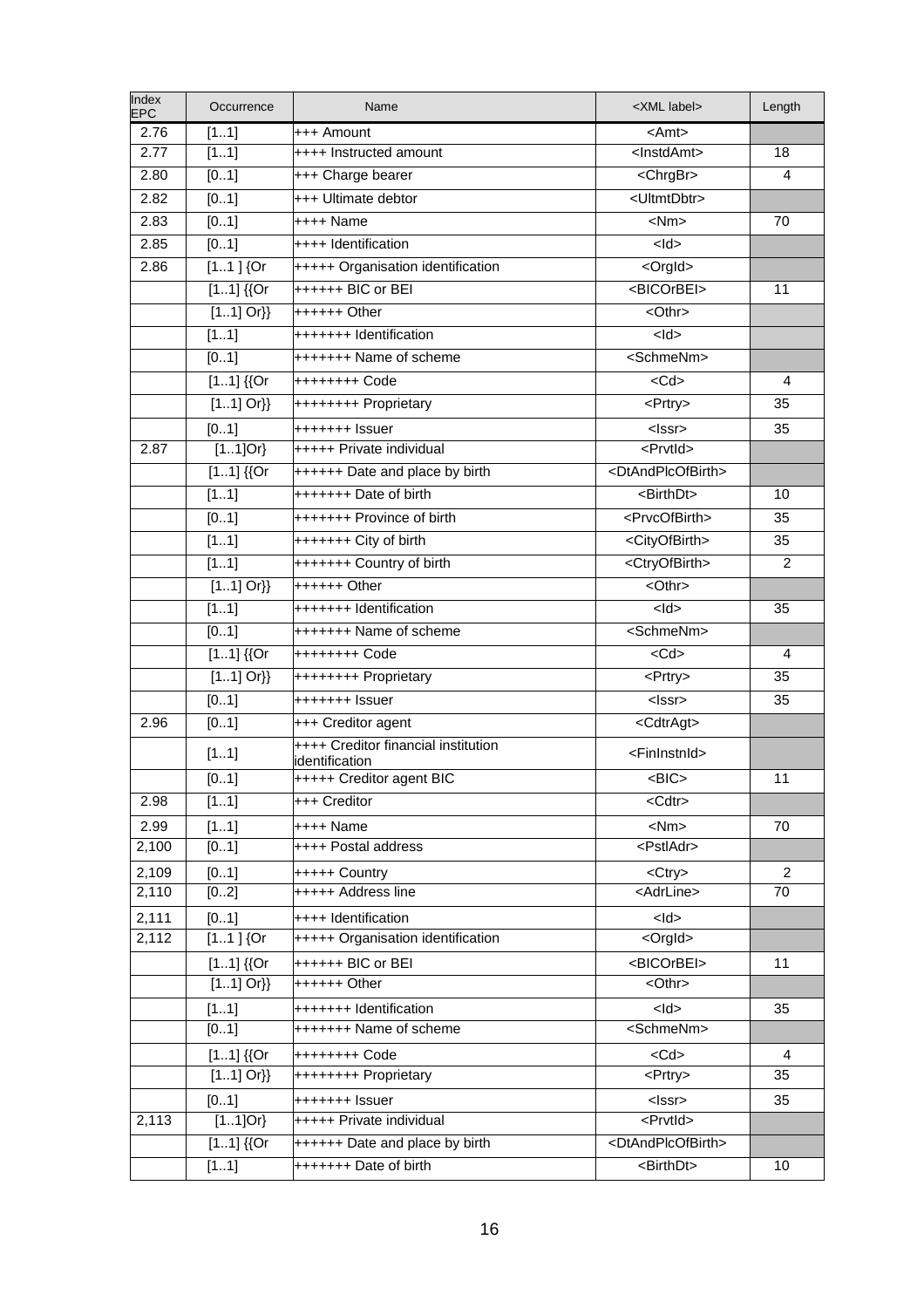| Index<br><b>EPC</b> | Occurrence            | Name                              | <xml label=""></xml>                | Length |
|---------------------|-----------------------|-----------------------------------|-------------------------------------|--------|
|                     | [01]                  | +++++++ Province of birth         | <prvcofbirth></prvcofbirth>         | 35     |
|                     | [11]                  | +++++++ City of birth             | <cityofbirth></cityofbirth>         | 35     |
|                     | [11]                  | +++++++ Country of birth          | <ctryofbirth></ctryofbirth>         | 2      |
|                     | $[11]$ Or}}           | $+++++$ Other                     |                                     |        |
|                     | [11]                  | +++++++ Identification            | $<$ ld>                             | 35     |
|                     | [01]                  | +++++++ Name of scheme            | <schmenm></schmenm>                 |        |
|                     | $[11]$ {{Or           | ++++++++ Code                     | $<$ Cd>                             | 4      |
|                     | $[11]$ Or}}           | ++++++++ Proprietary              | <prtry></prtry>                     | 35     |
|                     | [01]                  | $++++++$ Issuer                   | <lssr></lssr>                       | 35     |
| 2,116               | [11]                  | +++ Creditor account              | <cdtracct></cdtracct>               |        |
|                     | [11]                  | ++++ Identification               | $<$ ld $>$                          |        |
|                     | [01]                  | +++++ IBAN                        | $<$ IBAN $>$                        | 34     |
| 2,117               | [01]                  | +++ Ultimate creditor             | <ultmtcdtr></ultmtcdtr>             |        |
| 2,118               | [01]                  | ++++ Name                         | $<$ Nm $>$                          | 70     |
| 2,120               | [01]                  | $++++$ Identification             | $<$ ld $>$                          |        |
| 2,121               | $[11]$ {Or            | +++++ Organisation identification | <orgld></orgld>                     |        |
|                     | $[11]$ {{Or           | ++++++ BIC or BEI                 | <bicorbei></bicorbei>               | 11     |
|                     | $[11]$ Or}}           | ++++++ Other                      | <othr></othr>                       |        |
|                     | [11]                  | +++++++ Identification            | $<$ ld $>$                          | 35     |
|                     | [01]                  | +++++++ Name of scheme            | <schmenm></schmenm>                 |        |
|                     | $[11]$ {{Or           | ++++++++ Code                     | $<$ Cd>                             | 4      |
|                     | $[11]$ Or}}           | ++++++++ Proprietary              | <prtry></prtry>                     | 35     |
|                     | [01]                  | +++++++ Issuer                    | <lssr></lssr>                       | 35     |
| 2,122               | $\overline{[11]}$ Or} | +++++ Private individual          | <prvtid></prvtid>                   |        |
|                     | $[11]$ {{Or           | ++++++ Date and place by birth    | <dtandplcofbirth></dtandplcofbirth> |        |
|                     | [11]                  | +++++++ Date of birth             | <birthdt></birthdt>                 | 10     |
|                     | [01]                  | +++++++ Province of birth         | <prvcofbirth></prvcofbirth>         | 35     |
|                     | [11]                  | +++++++ City of birth             | <cityofbirth></cityofbirth>         | 35     |
|                     | [11]                  | +++++++ Country of birth          | <ctryofbirth></ctryofbirth>         | 2      |
|                     | $[11]$ Or}}           | ++++++ Other                      | <othr></othr>                       |        |
|                     | [11]                  | +++++++ Identification            | $<$ ld $>$                          | 35     |
|                     | [01]                  | +++++++ Name of scheme            | <schmenm></schmenm>                 |        |
|                     | $[11]$ {{Or           | ++++++++ Code                     | $<$ Cd $>$                          | 4      |
|                     | $[11]Or\}$            | ++++++++ Proprietary              | <prtry></prtry>                     | 35     |
|                     | [01]                  | +++++++ Issuer                    | <lssr></lssr>                       | 35     |
| 2,127               | [01]                  | +++ Purpose                       | <purp></purp>                       |        |
| 2,128               | [11]                  | ++++ Code                         | $<$ Cd $>$                          | 4      |
| 2,133               | [01]                  | +++ Remittance information        | <rmtlnf></rmtlnf>                   |        |
| 2,134               | [01]                  | ++++ Unstructured                 | <ustrd></ustrd>                     | 140    |
| 2,135               | [01]                  | ++++ Structured                   | <strd></strd>                       |        |
|                     |                       | +++++ Reference provided by the   |                                     |        |
| 2,138               | [01]                  | creditor                          | <cdtrrefinf></cdtrrefinf>           |        |
| 2,139               | [01]                  | ++++++ Type                       | $<$ Tp $>$                          |        |
| 2,140               | [11]                  | +++++++ Code or Proprietary       | <cdorprtry></cdorprtry>             |        |
| 2,141               | [11]                  | ++++++++ Code                     | $<$ Cd $>$                          | 4      |
| 2,143               | [01]                  | +++++++ Issuer                    | <lssr></lssr>                       | 35     |
| 2,144               | [01]                  | ++++++ Reference                  | <ref></ref>                         | 35     |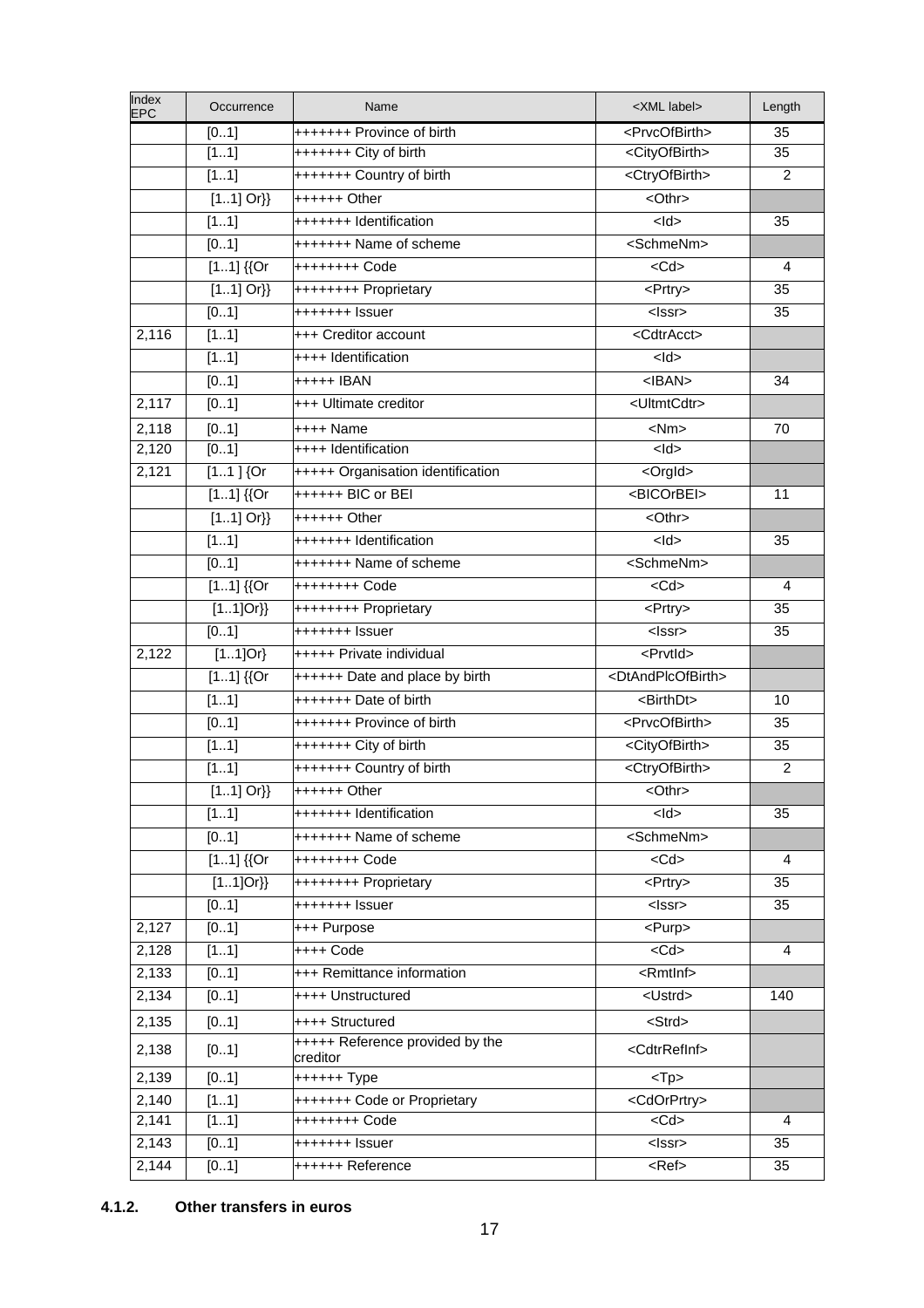The following table shows the elements that must be used to initiate other transfers in euros, for which the transfer initiation message has been used (pain.001.001.03) published by ISO20022.

The three message blocks are divided by a double line. The shaded cells indicate that the element is a component, in other words, is composed of lower ranking elements. Annex 2 contains a more detailed description of each element of the message.

| Index<br><b>ISO</b> | Occurrence  | Name                                  | <xml label=""></xml>                  | Length          |
|---------------------|-------------|---------------------------------------|---------------------------------------|-----------------|
|                     | [11]        | + Message root                        | <cstmrcdttrfinitn></cstmrcdttrfinitn> |                 |
| 1.0                 | [11]        | + Header                              | <grphdr></grphdr>                     |                 |
| 1.1                 | [11]        | ++ Message Identification             | <msgld></msgld>                       | 35              |
| 1.2                 | [11]        | ++ Creation Date and Time             | <credttm></credttm>                   | 19              |
| 1.6                 | [11]        | ++ Number of transactions             | <nboftxs></nboftxs>                   | 15              |
| 1.7                 | [01]        | ++ Control sum                        | <ctrlsum></ctrlsum>                   | 18              |
| 1.8                 | [11]        | ++ Initiating party                   | <lnitgpty></lnitgpty>                 |                 |
|                     | [01]        | +++ Name                              | $<$ Nm $>$                            | 70              |
|                     | [01]        | +++ Identification                    | $<$ ld $>$                            |                 |
|                     | $[11]$ {Or  | ++++ Organisation Identification      | <orgld></orgld>                       |                 |
|                     | $[11]$ {{Or | $+$ ++++ BIC or BEI                   | <bicorbei></bicorbei>                 | 11              |
|                     | $[11]$ Or}} | +++++ Other                           | <othr></othr>                         |                 |
|                     | [11]        | ++++++ Identification                 | $<$ ld $>$                            | 35              |
|                     | [01]        | <b>++++++ Name of scheme</b>          | <schmenm></schmenm>                   |                 |
|                     | $[11]$ {{Or | +++++++ Code                          | $<$ Cd>                               | $\overline{4}$  |
|                     | $[11]$ Or}} | +++++++ Proprietary                   | <prtry></prtry>                       | 35              |
|                     | [01]        | ++++++ Issuer                         | $<$ Issr $>$                          | 35              |
|                     | $[11]$ Or}  | ++++ Private individual               | <prvtld></prvtld>                     |                 |
|                     | $[11]$ {{Or | +++++ Date and place by birth         | <dtandplcofbirth></dtandplcofbirth>   |                 |
|                     | [11]        | ++++++ Date of birth                  | <birthdt></birthdt>                   | 10              |
|                     | [01]        | ++++++ Province of birth              | <prvcofbirth></prvcofbirth>           | 35              |
|                     | [11]        | ++++++ City of birth                  | <cityofbirth></cityofbirth>           | 35              |
|                     | [11]        | ++++++ Country of birth               | <ctryofbirth></ctryofbirth>           | 2               |
|                     | $[11]$ Or}} | +++++ Other                           | <othr></othr>                         |                 |
|                     | [11]        | ++++++ Identification                 | $<$ ld $>$                            | 35              |
|                     | [01]        | ++++++ Name of scheme                 | <schmenm></schmenm>                   |                 |
|                     | $[11]$ {{Or | +++++++ Code                          | $<$ Cd $>$                            | 4               |
|                     | $[11]$ Or}} | +++++++ Proprietary                   | <prtry></prtry>                       | 35              |
|                     | [01]        | ++++++ Issuer                         | $<$ Issr $>$                          | 35              |
| 2.0                 | [1n]        | + Payment information                 | <pmtlnf></pmtlnf>                     |                 |
| 2.1                 | [11]        | ++ Payment information identification | <pmtlnfld></pmtlnfld>                 | 35              |
| 2.2                 | [11]        | ++ Payment method                     | <pmtmtd></pmtmtd>                     | $\overline{3}$  |
| 2.3                 | [01]        | ++ Batch booking                      | <btchbookg></btchbookg>               | $\overline{5}$  |
| 2.4                 | [01]        | ++ Number of transactions             | <nboftxs></nboftxs>                   | $\overline{15}$ |
| 2.5                 | [0.1]       | ++ Control sum                        | <ctrlsum></ctrlsum>                   | 18              |
| 2.6                 | [01]        | ++ Payment type information           | <pmttpinf></pmttpinf>                 |                 |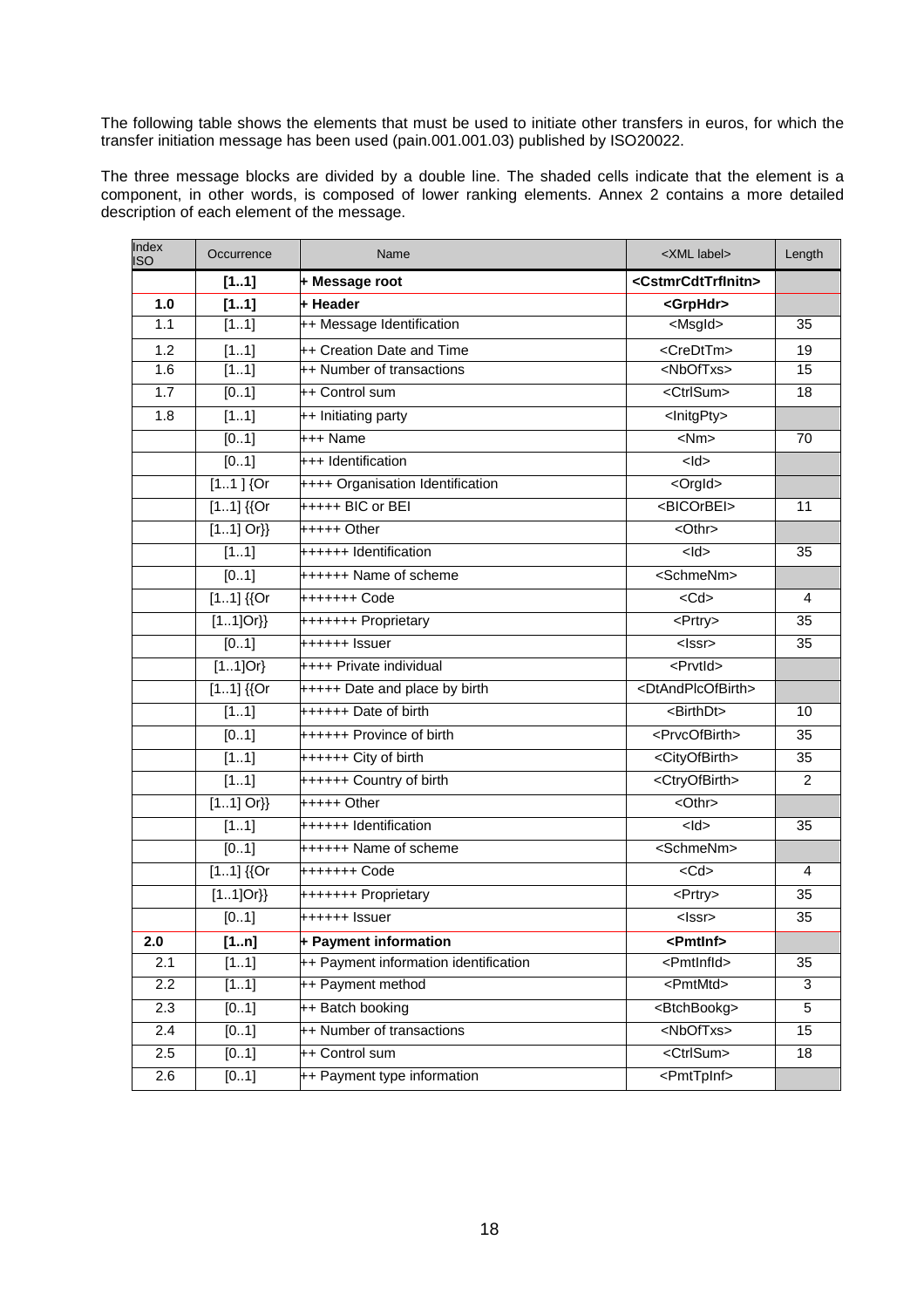| Index<br><b>ISO</b> | Occurrence  | Name                                         | <xml label=""></xml>                | Length          |
|---------------------|-------------|----------------------------------------------|-------------------------------------|-----------------|
| 2.7                 | [01]        | +++ Instruction priority                     | <lnstrprty></lnstrprty>             | $\overline{4}$  |
| 2.14                | [01]        | +++ Category purpose                         | <ctgypurp></ctgypurp>               |                 |
| 2.15                | $[11]$ {Or  | ++++ Code                                    | $<$ Cd $>$                          | 4               |
| 2.16                | $[11]$ Or}  | ++++ Proprietary                             | <prtry></prtry>                     | 35              |
| 2.17                | [11]        | ++ Requested execution date                  | <reqdexctndt></reqdexctndt>         | 10              |
| 2.19                | [11]        | ++ Debtor                                    | <dbtr></dbtr>                       |                 |
| 2.19                | [01]        | +++ Name                                     | $\overline{\text{N}}$               | 70              |
| 2.19                | [01]        | +++ Postal address                           | <pstladr></pstladr>                 |                 |
| 2.19                | [01]        | ++++ Country                                 | <ctry></ctry>                       | $\overline{2}$  |
| 2.19                | [02]        | ++++ Address line                            | <adrline></adrline>                 | $\overline{70}$ |
| 2.19                | [01]        | +++ Identification                           | $<$ ld>                             |                 |
| 2.19                | $[11]$ {Or  | ++++ Organisation Identification             | <orgld></orgld>                     |                 |
| 2.19                | $[11]$ {{Or | $++++ + BIC$ or BEI                          | <bicorbei></bicorbei>               | 11              |
| 2.19                | $[11]$ Or}} | +++++ Other                                  | <othr></othr>                       |                 |
| 2.19                | [11]        | ++++++ Identification                        | $\frac{1}{2}$                       | 35              |
| 2.19                | [01]        | ++++++ Name of scheme                        | <schmenm></schmenm>                 |                 |
| 2.19                | $[11]$ {Or  | +++++++ Code                                 | $<$ Cd $>$                          | $\overline{4}$  |
| 2.19                | $[11]$ Or}  | +++++++ Proprietary                          | <prtry></prtry>                     | 35              |
| 2.19                | [01]        | ++++++ Issuer                                | $\overline{\text{<}$ lssr>          | 35              |
| 2.19                | $[11]$ Or}  | ++++ Private individual                      | <prvtid></prvtid>                   |                 |
| 2.19                | $[11]$ {{Or | +++++ Date and place by birth                | <dtandplcofbirth></dtandplcofbirth> |                 |
| 2.19                | [11]        | ++++++ Date of birth                         | <birthdt></birthdt>                 | 10              |
| 2.19                | [01]        | ++++++ Province of birth                     | <prvcofbirth></prvcofbirth>         | 35              |
| 2.19                | [11]        | ++++++ City of birth                         | <cityofbirth></cityofbirth>         | $\overline{35}$ |
| 2.19                | [11]        | ++++++ Country of birth                      | <ctryofbirth></ctryofbirth>         | $\overline{2}$  |
| 2.19                | $[11]$ Or}} | +++++ Other                                  | <othr></othr>                       |                 |
| 2.19                | [11]        | ++++++ Identification                        | $\frac{1}{2}$                       | 35              |
| 2.19                | [01]        | ++++++ Name of scheme                        | <schmenm></schmenm>                 |                 |
| 2.19                | $[11]$ {{Or | +++++++ Code                                 | $<$ Cd $>$                          | 4               |
| 2.19                | $[11]Or\}$  | +++++++ Proprietary                          | <prtry></prtry>                     | 35              |
| 2.19                | [01]        | ++++++ Issuer                                | $<$ Issr $>$                        | 35              |
| 2.20                | [11]        | ++ Debtor account                            | <dbtracct></dbtracct>               |                 |
|                     | [11]        | +++ Identification                           | $<$ ld $>$                          |                 |
|                     | $[11]$ {Or  | ++++ IBAN                                    | $<$ IBAN $>$                        | 34              |
|                     | $[11]$ Or}  | ++++ Other                                   |                                     |                 |
|                     | [11]        | +++++ Identification                         | $\frac{1}{2}$                       | $\overline{35}$ |
|                     | [01]        | +++ Currency                                 | $<$ Ccy $>$                         | 3               |
| 2.21                | [11]        | ++ Debtor agent                              | <dbtragt></dbtragt>                 |                 |
|                     | [11]        | +++ Financial institution identification     | <fininstnid></fininstnid>           |                 |
|                     | [01]        | ++++ BIC of the debtor financial institution | $-BIC$                              | 11              |
| 2.24                | [01]        | ++ Charge bearer                             | <chrgbr></chrgbr>                   | 4               |
| 2.27                | [1n]        | ++ Credit Transfer Transaction Information   | <cdttrftxinf></cdttrftxinf>         |                 |
| 2.28                | [11]        | +++ Payment identification                   | <pmtld></pmtld>                     |                 |
| 2.29                | [01]        | ++++ Instruction identification              | <lnstrld></lnstrld>                 | 35              |
| 2.30                | [11]        | ++++ End to end identification               | <endtoendid></endtoendid>           | 35              |
| 2.31                | [01]        | +++ Payment type information                 | <pmttpinf></pmttpinf>               |                 |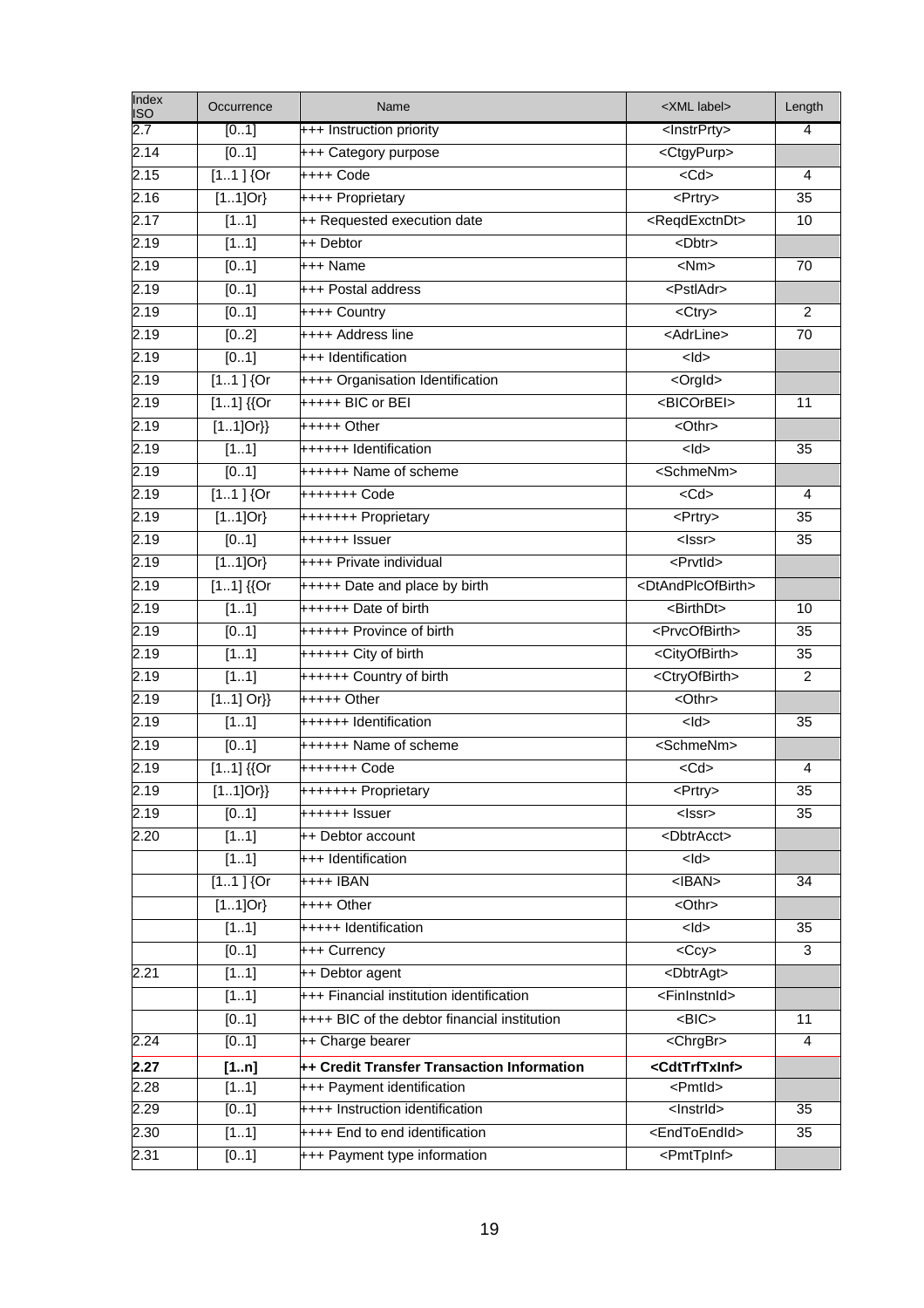| Index<br><b>ISO</b> | Occurrence        | Name                                               | <xml label=""></xml>                | Length         |
|---------------------|-------------------|----------------------------------------------------|-------------------------------------|----------------|
| 2.32                | [01]              | ++++ Instruction priority                          | <lnstrprty></lnstrprty>             | $\overline{4}$ |
| 2.42                | [11]              | +++ Amount                                         | $<$ Amt $>$                         |                |
| 2.43                | [11]              | ++++ Instructed amount                             | <lnstdamt></lnstdamt>               | 18             |
| 2.51                | [0.1]             | +++ Charge bearer                                  | <chrgbr></chrgbr>                   | 4              |
| 2.77                | [01]              | +++ Creditor agent                                 | <cdtragt></cdtragt>                 |                |
|                     | [11]              | ++++ Creditor financial institution identification | <fininstnid></fininstnid>           |                |
|                     | [01]              | +++++ Creditor agent BIC                           | R                                   | 11             |
| 2.79                | [01]              | +++ Creditor                                       | $<$ Cdtr $>$                        |                |
| 2.79                | [01]              | ++++ Name                                          | $<$ Nm $>$                          | 70             |
| 2.79                | [01]              | ++++ Postal address                                | <pstladr></pstladr>                 |                |
| 2.79                | [01]              | +++++ Country                                      | <ctry></ctry>                       | $\overline{2}$ |
| 2.79                | [02]              | +++++ Address line                                 | <adrline></adrline>                 | 70             |
| 2.79                | [01]              | ++++ Identification                                | $<$ ld>                             |                |
| 2.79                | $[11]$ {Or        | +++++ Organisation identification                  | <orgld></orgld>                     |                |
| 2.79                | $[11]$ {{Or       | ++++++ BIC or BEI                                  | <bicorbei></bicorbei>               | 11             |
| 2.79                | $[11]$ Or}}       | ++++++ Other                                       | $<$ Othr $>$                        |                |
| 2.79                | [11]              | +++++++ Identification                             | $<$ ld $>$                          | 35             |
| 2.79                | $\overline{[01]}$ | +++++++ Name of scheme                             | <schmenm></schmenm>                 |                |
| 2.79                | $[11]$ {Or        | ++++++++ Code                                      | $<$ Cd $>$                          | 4              |
| 2.79                | $[11]$ Or}        | ++++++++ Proprietary                               | <prtry></prtry>                     | 35             |
| 2.79                | [01]              | +++++++ Issuer                                     | <lssr></lssr>                       | 35             |
| 2.79                | $[11]$ Or}        | +++++ Private individual                           | <prvtld></prvtld>                   |                |
| 2.79                | $[11]$ {{Or       | ++++++ Date and place by birth                     | <dtandplcofbirth></dtandplcofbirth> |                |
| 2.79                | [11]              | +++++++ Date of birth                              | <birthdt></birthdt>                 | 10             |
| 2.79                | [01]              | +++++++ Province of birth                          | <prvcofbirth></prvcofbirth>         | 35             |
| 2.79                | [11]              | +++++++ City of birth                              | <cityofbirth></cityofbirth>         | 35             |
| 2.79                | $\overline{[11]}$ | +++++++ Country of birth                           | <ctryofbirth></ctryofbirth>         | $\overline{2}$ |
| 2.79                | $[11]$ Or}}       | $+++++$ Other                                      |                                     |                |
| 2.79                | [11]              | +++++++ Identification                             | $<$ ld $>$                          | 35             |
| 2.79                | [01]              | +++++++ Name of scheme                             | <schmenm></schmenm>                 |                |
| 2.79                | $[11]$ {{Or       | ++++++++ Code                                      | $<$ Cd $>$                          | 4              |
| 2.79                | $[11]Or\}$        | ++++++++ Proprietary                               | <prtry></prtry>                     | 35             |
| 2.79                | [01]              | +++++++ Issuer                                     | <lssr></lssr>                       | 35             |
| 2.79                | [01]              | ++++ Country of residence                          | <ctryofres></ctryofres>             | $\overline{2}$ |
| 2.80                | [01]              | +++ Creditor account                               | <cdtracct></cdtracct>               |                |
|                     | [11]              | ++++ Identification                                | $<$ ld>                             |                |
|                     | $[11]$ {Or        | +++++ IBAN                                         | $<$ <b>IBAN&gt;</b>                 | 34             |
|                     | $[11]$ Or}        | +++++ Other                                        | <othr></othr>                       |                |
|                     | [11]              | ++++++ Identification (BBAN)                       | $<$ ld>                             | 35             |
| 2.98                | [01]              | +++ Remittance information                         | <rmtlnf></rmtlnf>                   |                |
| 2.99                | [0n.]             | ++++ Unstructured                                  | <ustrd></ustrd>                     | 140            |

## **4.1.3. Request for issuance of cheques**

The following table shows the elements that must be used to request the issuance of cheques in euros from the debtor agent, for which the transfer initiation message has been used

(pain.001.001.03) published by ISO20022. The three message blocks are divided by a double line.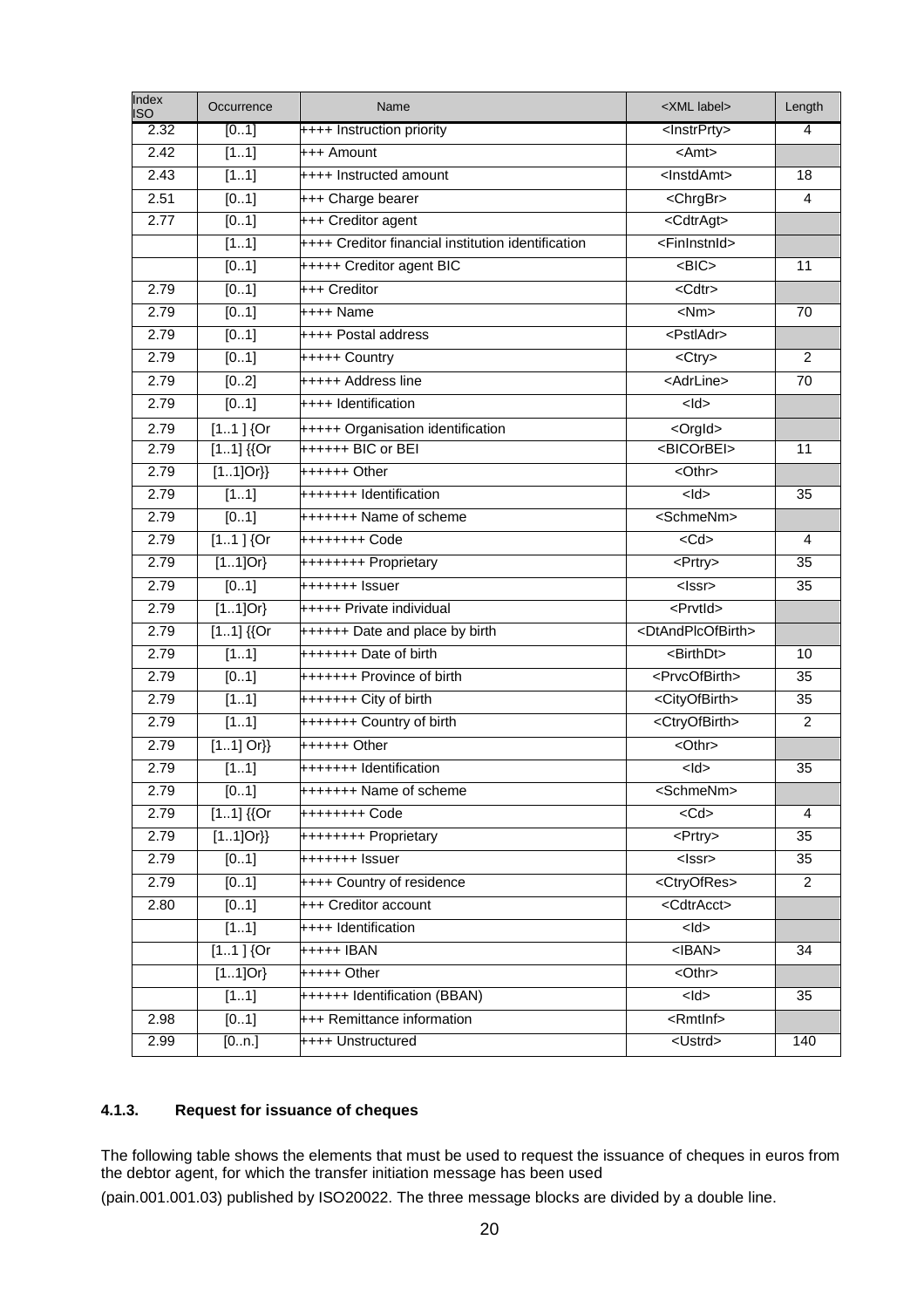The shaded cells indicate that the element is a component, in other words, is composed of lower ranking elements. Annex 2 contains a more detailed description of each element of the message.

| Index<br><b>ISO</b> | Occurrence  | Name                                  | <xml label=""></xml>                  | Length          |
|---------------------|-------------|---------------------------------------|---------------------------------------|-----------------|
|                     | [11]        | + Root of the message                 | <cstmrcdttrfinitn></cstmrcdttrfinitn> |                 |
| 1.0                 | [11]        | + Header                              | <grphdr></grphdr>                     |                 |
| 1.1                 | [11]        | ++ Message Identification             | <msgld></msgld>                       | 35              |
| 1.2                 | [11]        | ++ Creation Date and Time             | <credttm></credttm>                   | 19              |
| 1.6                 | [11]        | ++ Number of transactions             | <nboftxs></nboftxs>                   | 15              |
| 1.7                 | [01]        | ++ Control sum                        | <ctrlsum></ctrlsum>                   | 18              |
| 1.8                 | [11]        | ++ Initiating party                   | <lnitgpty></lnitgpty>                 |                 |
|                     | [01]        | +++ Name                              | $<$ Nm $>$                            | 70              |
|                     | [01]        | +++ Identification                    | $<$ ld $>$                            |                 |
|                     | $[11]$ {Or  | ++++ Organisation Identification      | <orgld></orgld>                       |                 |
|                     | $[11]$ {{Or | +++++ BIC or BEI                      | <bicorbei></bicorbei>                 | 11              |
|                     | $[11]Or\}$  | $++++$ Other                          | <othr></othr>                         |                 |
|                     | [11]        | ++++++ Identification                 | $<$ ld $>$                            | 35              |
|                     | [01]        | ++++++ Issuer                         | <lssr></lssr>                         | 35              |
|                     | $[11]$ Or}  | ++++ Private individual               | <prvtid></prvtid>                     |                 |
|                     | $[11]$ {{Or | +++++ Date and place by birth         | <dtandplcofbirth></dtandplcofbirth>   |                 |
|                     | [11]        | ++++++ Date of birth                  | <birthdt></birthdt>                   | 10              |
|                     | [01]        | ++++++ Province of birth              | <prvcofbirth></prvcofbirth>           | 35              |
|                     | [11]        | ++++++ City of birth                  | <cityofbirth></cityofbirth>           | 35              |
|                     | [11]        | ++++++ Country of birth               | <ctryofbirth></ctryofbirth>           | $\overline{2}$  |
|                     | $[11]$ Or}} | $***+$ Other                          | <othr></othr>                         |                 |
|                     | [11]        | ++++++ Identification                 | $<$ ld $>$                            | 35              |
|                     | [01]        | ++++++ Name of scheme                 | <schmenm></schmenm>                   |                 |
|                     | $[11]$ {{Or | +++++++ Code                          | $<$ Cd $>$                            | 4               |
|                     | $[11]Or\}$  | +++++++ Proprietary                   | <prtry></prtry>                       | $\overline{35}$ |
|                     | [01]        | ++++++ Issuer                         | $<$ Issr $>$                          | 35              |
| 2.0                 | [1n]        | + Payment information                 | <pmtlnf></pmtlnf>                     |                 |
| 2.1                 | [01]        | ++ Payment information identification | <pmtlnfld></pmtlnfld>                 | 35              |
| 2.2                 | [11]        | ++ Payment method                     | <pmtmtd></pmtmtd>                     | 3               |
| 2.3                 | [01]        | ++ Batch booking                      | <btchbookg></btchbookg>               | 5               |
| 2.4                 | [01]        | ++ Number of transactions             | <nboftxs></nboftxs>                   | 15              |
| 2.5                 | [01]        | ++ Control sum                        | <ctrlsum></ctrlsum>                   | 18              |
| 2.17                | [11]        | ++ Requested execution date           | <reqdexctndt></reqdexctndt>           | 10              |
| 2.19                | [11]        | ++ Debtor                             | <dbtr></dbtr>                         |                 |
| 2.19                | [01]        | +++ Name                              | $<$ Nm $>$                            | 70              |
| 2.19                | [01]        | +++ Postal address                    | <pstladr></pstladr>                   |                 |
| 2.19                | [01]        | ++++ Country                          | <ctry></ctry>                         | $\overline{2}$  |
| 2.19                | [02]        | ++++ Address line                     | <adrline></adrline>                   | $\overline{70}$ |
| 2.19                | [01]        | +++ Identification                    | $<$ ld>                               |                 |
| 2.19                | $[11]$ {Or  | ++++ Organisation Identification      | <orgld></orgld>                       |                 |
| 2.19                | $[11]$ {{Or | +++++ BIC or BEI                      | <bicorbei></bicorbei>                 | 11              |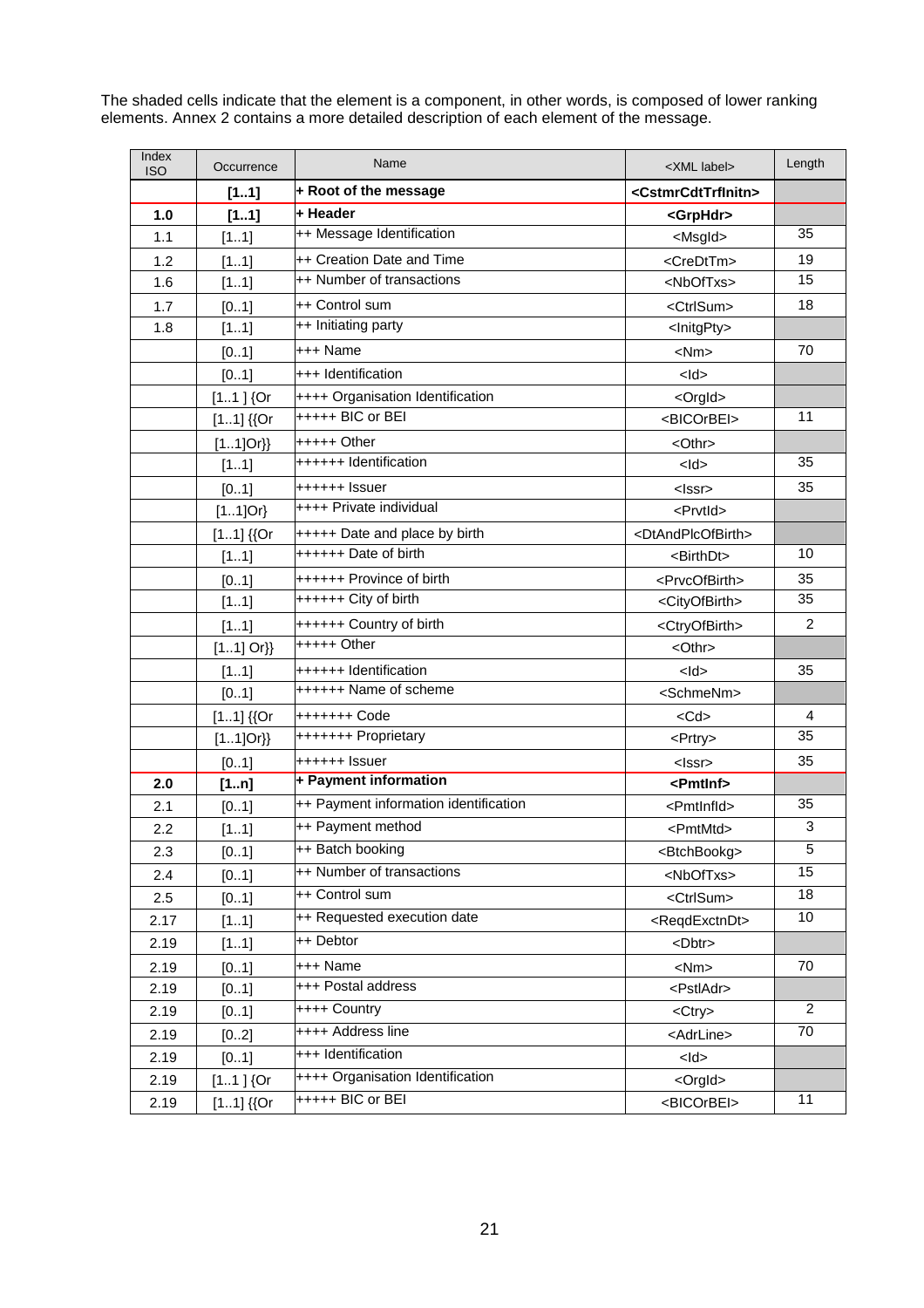| Index<br><b>ISO</b> | Occurrence  | Name                                            | <xml label=""></xml>                | Length          |
|---------------------|-------------|-------------------------------------------------|-------------------------------------|-----------------|
| 2.19                | $[11]Or\}$  | $***+$ Other                                    | <othr></othr>                       |                 |
| 2.19                | [11]        | ++++++ Identification                           | $<$ ld>                             | 35              |
| 2.19                | [01]        | ++++++ Name of scheme                           | <schmenm></schmenm>                 |                 |
| 2.19                | $[11]$ {Or  | +++++++ Code                                    | $<$ Cd>                             | $\overline{4}$  |
| 2.19                | $[11]$ Or}  | +++++++ Proprietary                             | <prtry></prtry>                     | 35              |
| 2.19                | [01]        | ++++++ Issuer                                   | $\overline{\le}$ lssr>              | 35              |
| 2.19                | $[11]$ Or}  | ++++ Private individual                         | <prvtld></prvtld>                   |                 |
| 2.19                | $[11]$ {{Or | +++++ Date and place by birth                   | <dtandplcofbirth></dtandplcofbirth> |                 |
| 2.19                | [11]        | ++++++ Date of birth                            | <birthdt></birthdt>                 | 10              |
| 2.19                | [01]        | ++++++ Province of birth                        | <prvcofbirth></prvcofbirth>         | 35              |
| 2.19                | [11]        | ++++++ City of birth                            | <cityofbirth></cityofbirth>         | $\overline{35}$ |
| 2.19                | [11]        | ++++++ Country of birth                         | <ctryofbirth></ctryofbirth>         | 2               |
| 2.19                | $[11]$ Or}} | $++++$ Other                                    | <othr></othr>                       |                 |
| 2.19                | [11]        | ++++++ Identification                           | $<$ ld $>$                          | 35              |
| 2.19                | [01]        | ++++++ Name of scheme                           | <schmenm></schmenm>                 |                 |
| 2.19                | $[11]$ {{Or | +++++++ Code                                    | $<$ Cd $>$                          | 4               |
| 2.19                | $[11]$ Or}} | +++++++ Proprietary                             | <prtry></prtry>                     | 35              |
| 2.19                | [01]        | ++++++ Issuer                                   | $<$ Issr $>$                        | 35              |
| 2.20                | [11]        | ++ Debtor account                               | <dbtracct></dbtracct>               |                 |
|                     | [11]        | +++ Identification                              | $<$ ld $>$                          |                 |
|                     | $[11]$ {Or  | ++++ IBAN                                       | <iban></iban>                       | 34              |
|                     | $[11]$ Or}  | ++++ Other                                      | <othr></othr>                       |                 |
|                     | [11]        | +++++ Identification                            | $<$ ld $>$                          | 35              |
|                     | [01]        | +++ Currency                                    | $<$ Ccy $>$                         | 3               |
| 2.21                | [11]        | ++ Debtor agent                                 | <dbtragt></dbtragt>                 |                 |
|                     | [11]        | +++ Identification of the financial institution | <fininstnid></fininstnid>           |                 |
|                     | [01]        | ++++ BIC                                        | $-BIC$                              | 11              |
| 2.27                | [1n]        | ++ Credit Transfer Transaction Information      | <cdttrftxinf></cdttrftxinf>         |                 |
| 2.28                | [11]        | +++ Payment identification                      | <pmtld></pmtld>                     |                 |
| 2.29                | [01]        | ++++ Instruction identification                 | <lnstrld></lnstrld>                 | 35              |
| 2.30                | [11]        | ++++ End to end identification                  | <endtoendid></endtoendid>           | 35              |
| 2.42                | [11]        | +++ Amount                                      | <amt></amt>                         |                 |
| 2.43                | [11]        | ++++ Instructed amount                          | <lnstdamt></lnstdamt>               | 18              |
| 2.52                | [01]        | +++ Cheque issuance instructions                | <chqinstr></chqinstr>               |                 |
| 2.53                | [0.1]       | ++++ Cheque type                                | $<$ ChqTp $>$                       | 4               |
| 2.58                | [01]        | ++++ Delivery method                            | <dlvrymtd></dlvrymtd>               |                 |
| 2.59                | [11]        | +++++ Code                                      | $<$ Cd $>$                          | 4               |
| 2.64                | [01]        | ++++ Instruction priority                       | <lnstrprty></lnstrprty>             | 4               |
| 2.69                | [01]        | ++++ Print location                             | <prtlctn></prtlctn>                 | 35              |
| 2.70                | [01]        | +++ Ultimate debtor (On behalf of)              | <ultmtdbtr></ultmtdbtr>             |                 |
|                     | [01]        | ++++ Name                                       | $<$ Nm $>$                          | 70              |
|                     | [01]        | ++++ Postal address                             | <pstladr></pstladr>                 |                 |
|                     | [01]        | +++++ Country                                   | <ctry></ctry>                       | 2               |
|                     | [0.2]       | +++++ Address line                              | <adrline></adrline>                 | 70              |
| 2.79                | [01]        | +++ Creditor                                    | <cdtr></cdtr>                       |                 |
| 2.79                | [01]        | ++++ Name                                       | $\langle Nm \rangle$                | 70              |
|                     |             |                                                 |                                     |                 |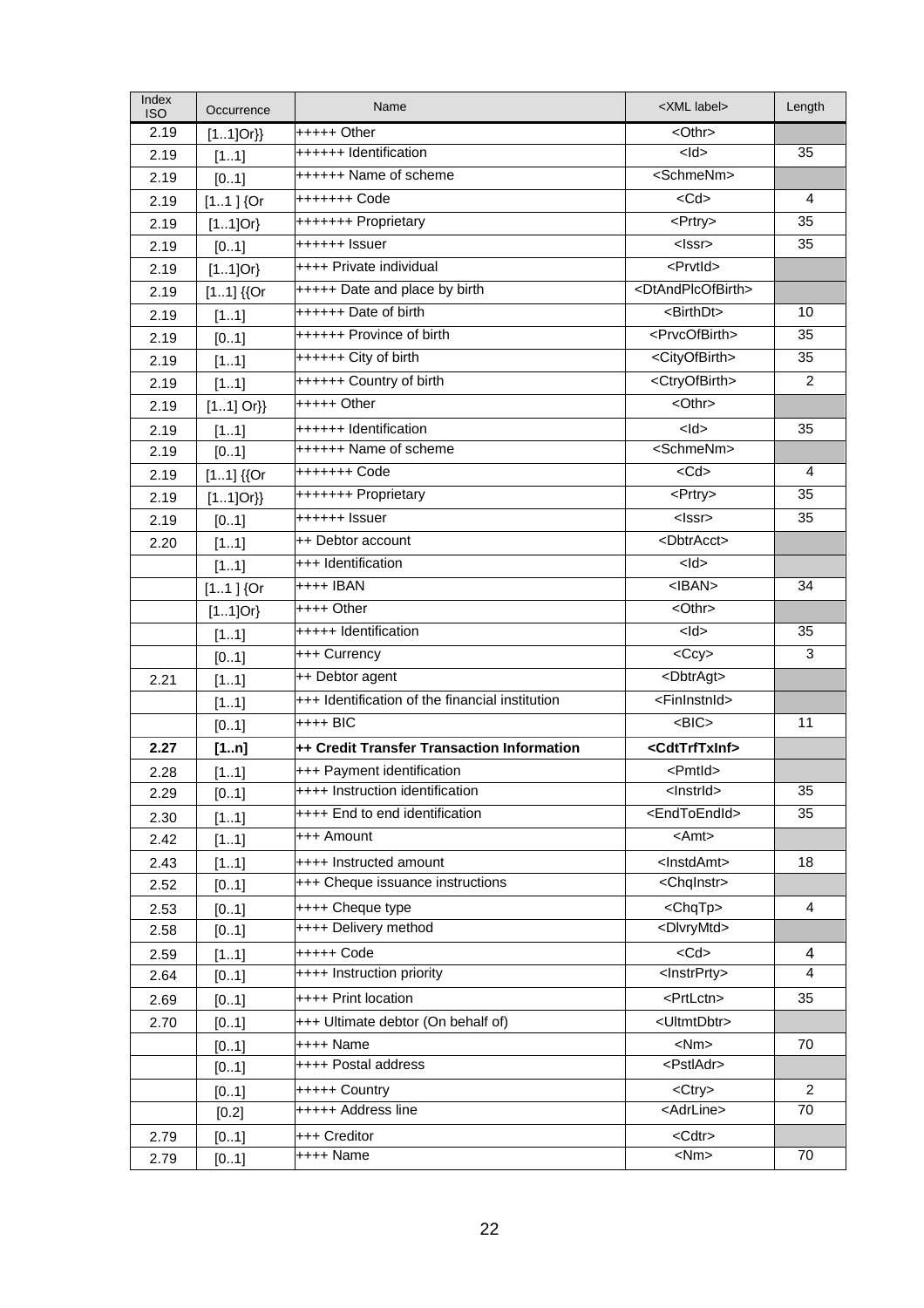| Index<br><b>ISO</b> | Occurrence  | Name                              | <xml label=""></xml>                | Length          |
|---------------------|-------------|-----------------------------------|-------------------------------------|-----------------|
| 2.79                | [01]        | ++++ Postal address               | <pstladr></pstladr>                 |                 |
| 2.79                | [01]        | +++++ Country                     | $<$ Ctry $>$                        | $\overline{2}$  |
| 2.79                | [02]        | +++++ Address line                | <adrline></adrline>                 | $\overline{70}$ |
| 2.79                | [01]        | ++++ Identification               | $\frac{1}{2}$                       |                 |
| 2.79                | $[11]$ {Or  | +++++ Organisation identification | <orgld></orgld>                     |                 |
| 2.79                | $[11]$ {{Or | ++++++ BIC or BEI                 | <bicorbei></bicorbei>               | 11              |
| 2.79                | $[11]$ Or}} | $+++++$ Other                     | <othr></othr>                       |                 |
| 2.79                | [11]        | +++++++ Identification            | $<$ ld $>$                          | 35              |
| 2.79                | [01]        | +++++++ Name of scheme            | <schmenm></schmenm>                 |                 |
| 2.79                | $1.1$ ] {Or |                                   | $<$ Cd>                             | $\overline{4}$  |
| 2.79                | $[11]$ Or}  | ++++++++ Proprietary              | <prtry></prtry>                     | 35              |
| 2.79                | [01]        | +++++++ Issuer                    | $<$ Issr $>$                        | 35              |
| 2.79                | $[11]$ Or}  | +++++ Private individual          | <prvtld></prvtld>                   |                 |
| 2.79                | $[11]$ {{Or | ++++++ Date and place by birth    | <dtandplcofbirth></dtandplcofbirth> |                 |
| 2.79                | [11]        | +++++++ Date of birth             | <birthdt></birthdt>                 | 10              |
| 2.79                | [01]        | +++++++ Province of birth         | <prvcofbirth></prvcofbirth>         | 35              |
| 2.79                | [11]        | +++++++ City of birth             | <cityofbirth></cityofbirth>         | $\overline{35}$ |
| 2.79                | [11]        | +++++++ Country of birth          | <ctryofbirth></ctryofbirth>         | $\overline{2}$  |
| 2.79                | $[11]$ Or}} | ++++++ Other                      | <othr></othr>                       |                 |
| 2.79                | [11]        | +++++++ Identification            | $<$ ld $>$                          | 35              |
| 2.79                | [01]        | +++++++ Name of scheme            | <schmenm></schmenm>                 |                 |
| 2.79                | $[11]$ {{Or | ++++++++ Code                     | $<$ Cd $>$                          | $\overline{4}$  |
| 2.79                | $[11]$ Or}} | ++++++++ Proprietary              | <prtry></prtry>                     | 35              |
| 2.79                | [01]        | $***+++$ Issuer                   | <lssr></lssr>                       | 35              |
| 2.79                | [01]        | ++++ Country of residence         | <ctryofres></ctryofres>             | $\overline{2}$  |
| 2.98                | [01]        | +++ Remittance information        | $\leq$ Rmtlnf>                      |                 |
| 2.99                | [14]        | ++++ Unstructured                 | <ustrd></ustrd>                     | 140             |

## **4.2. Payment status information message**

The following table shows the elements that must be used to communicate payment status. The criterion of the payment status message (pain.002.001.03) published by ISO20022 has been followed, especially with regard to index numbering and label occurrence.

The three message blocks are divided by a double line. The shaded cells indicate that the element is a component, in other words, is composed of lower ranking elements. Annex 2 contains a more detailed description of each element of the message.

| Index<br><b>ISO</b> | Occurrence | Name                                             | <xml label=""></xml>                    | Length |
|---------------------|------------|--------------------------------------------------|-----------------------------------------|--------|
|                     | [11]       | $+$ Message root                                 | <cstmrpmtstsrpt></cstmrpmtstsrpt>       |        |
| 1.0                 | [11]       | + Header                                         | <grphdr></grphdr>                       |        |
| 1.1                 | [11]       | ++ Message Identification                        | <msgld></msgld>                         | 35     |
| 1.2                 | [11]       | ++ Creation Date and Time                        | <credttm></credttm>                     | 19     |
| 1.5                 | [01]       | ++ Debtor Agent                                  | <dbtragt></dbtragt>                     |        |
|                     | [11]       | $++$ Identification of the financial institution | <fininstnid></fininstnid>               |        |
|                     | [01]       | $+++$ BIC                                        | $<$ BIC $>$                             | 11     |
| 2.0                 | [11]       | $\div$ Original group information and status     | <orgnigrpinfandsts></orgnigrpinfandsts> |        |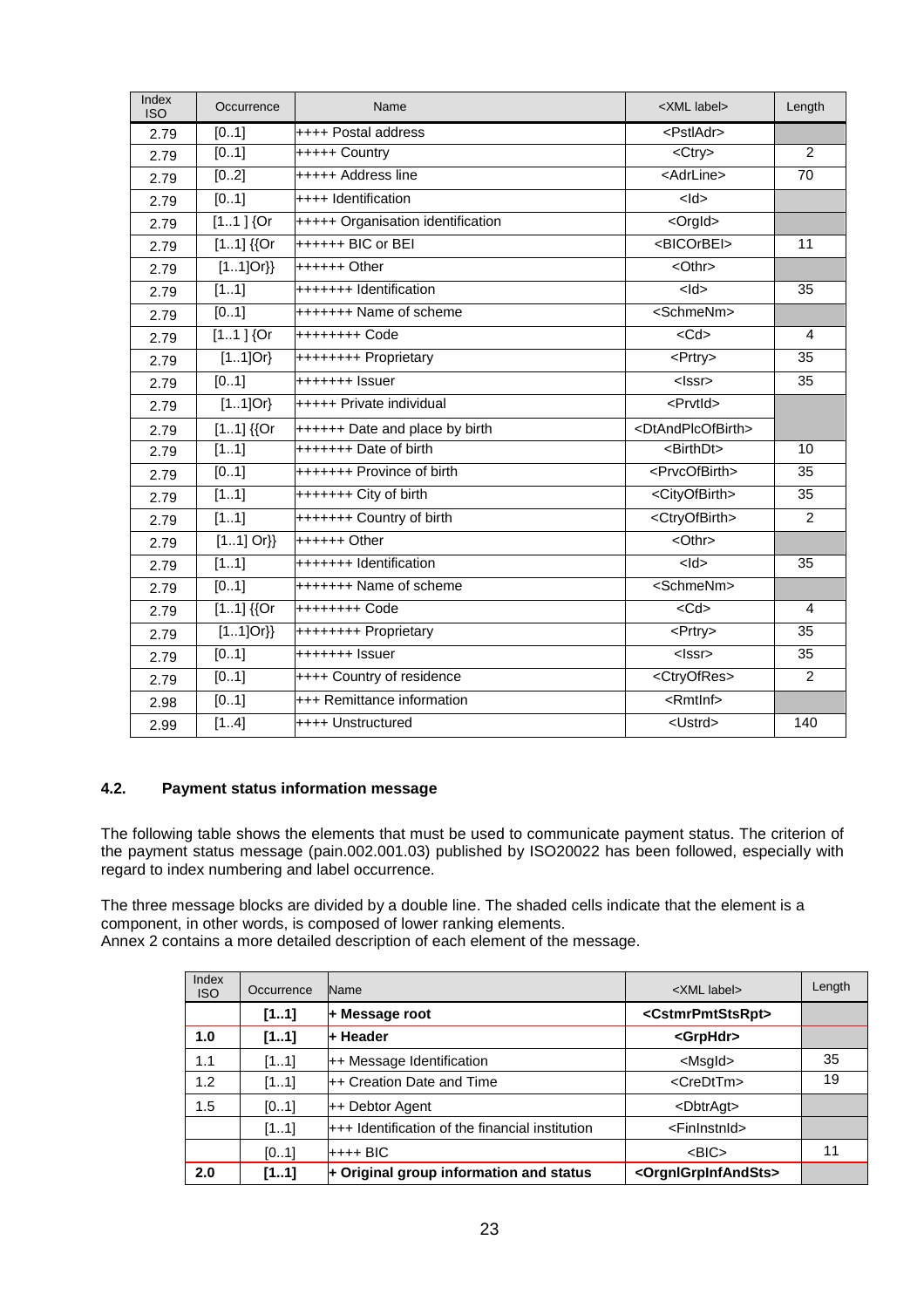| Index<br><b>ISO</b> | Occurrence        | Name                                              | <xml label=""></xml>                    | Length         |
|---------------------|-------------------|---------------------------------------------------|-----------------------------------------|----------------|
| 2.1                 | [11]              | ++ Original message identification                | <orgnlmsgld></orgnlmsgld>               | 35             |
| 2.2                 | [11]              | ++ Original message name identification           | <orgnlmsgnmld></orgnlmsgnmld>           | 35             |
| 2.4                 | [01]              | ++ Original number of transactions                | <orgninboftxs></orgninboftxs>           | 15             |
| 2.5                 | [01]              | ++ Original control sum                           | <orgnlctrlsum></orgnlctrlsum>           | 18             |
| 2.6                 | [01]              | ++ Group status                                   | <grpsts></grpsts>                       |                |
| 2.7                 | [0n]              | ++ Status reason information                      | <stsrsninf></stsrsninf>                 |                |
| 2.8                 | [01]              | +++ Status originator                             | <orgtr></orgtr>                         |                |
|                     | $\overline{[11]}$ | ++++ Identification                               | $<$ ld $>$                              |                |
|                     | [11]              | +++++ Organisation identification                 | <orgld></orgld>                         |                |
|                     | [11]              | ++++++ BIC or BEI                                 | <bicorbei></bicorbei>                   | 11             |
| 2.9                 | [01]              | +++ Reason                                        | <rsn></rsn>                             |                |
| 2.10                | [11]              | ++++ Code                                         | $<$ Cd $>$                              | 4              |
| 3.0                 | [0n]              | + Original payment information and status         | <orgnlpmtinfandsts></orgnlpmtinfandsts> |                |
| 3.1                 | [11]              | ++ Original payment information<br>identification | <orgnlpmtinfld></orgnlpmtinfld>         | 35             |
| 3.2                 | [01]              | ++ Original number of transactions                | <orgninboftxs></orgninboftxs>           | 15             |
| 3.3                 | [01]              | ++ Original control sum                           | <orgnlctrlsum></orgnlctrlsum>           | 18             |
| 3.4                 | [01]              | ++ Payment information status                     | <pmtinfsts></pmtinfsts>                 | $\overline{4}$ |
| 3.5                 | [0n]              | ++ Status reason information                      | <stsrsninf></stsrsninf>                 |                |
| 3.6                 | [01]              | +++ Status originator                             | <orgtr></orgtr>                         | $\overline{4}$ |
|                     | [11]              | ++++ Identification                               | $<$ ld $>$                              |                |
|                     | [11]              | +++++ Organisation identification                 | <orgld></orgld>                         |                |
|                     | [11]              | ++++++ BIC or BEI                                 | <bicorbei></bicorbei>                   | 11             |
| 3.7                 | [01]              | +++ Reason                                        | $<$ Rsn $>$                             |                |
| 3.8                 | [11]              | ++++ Code                                         | $<$ Cd $>$                              | 4              |
| 3.15                | [0n]              | ++ Transaction information and status             | <txinfandsts></txinfandsts>             |                |
| 3.16                | [01]              | +++ Status identification                         | <stsid></stsid>                         | 35             |
| 3.17                | [01]              | +++ Original instruction identification           | <orgnllnstrld></orgnllnstrld>           | 35             |
| 3.18                | [01]              | $++$ Original end to end identification           | <orgnlendtoendid></orgnlendtoendid>     | 35             |
| 3.19                | [01]              | +++ Transaction status                            | <txsts></txsts>                         | 4              |
| 3.20                | [0n]              | +++ Status reason information                     | <stsrsninf></stsrsninf>                 |                |
| 3.21                | [01]              | ++++ Status originator                            | <orgtr></orgtr>                         |                |
|                     | [11]              | +++++ Identification                              | $<$ ld $>$                              |                |
|                     | [11]              | ++++++ Organisation identification                | <orgld></orgld>                         |                |
|                     | [11]              | +++++++ BIC or BEI                                | <bicorbei></bicorbei>                   | 11             |
| 3.22                | $\overline{[01]}$ | ++++ Reason                                       | <rsn></rsn>                             |                |
| 3.23                | [11]              | $++++$ Code                                       | $<$ Cd $>$                              | 4              |
| 3.32                | [01]              | +++ Original transaction reference                | <orgnitxref></orgnitxref>               |                |
| 3.34                | [01]              | ++++ Amount                                       | $<$ Amt $>$                             |                |
| 3.35                | [11]              | +++++ Instructed amount                           | <lnstdamt></lnstdamt>                   | 18             |
| 3.41                | [01]              | ++++Requested execution date                      | <reqdexctndt></reqdexctndt>             | 10             |
| 3.55                | [01]              | ++++ Payment type information                     | <pmttpinf></pmttpinf>                   |                |
| 3.56                | [01]              | +++++ Instruction priority                        | <lnstrprty></lnstrprty>                 | 4              |
| 3.58                | [01]              | +++++ Service level                               | <svclvl></svclvl>                       |                |
| 3.59                | [11]              | ++++++ Code                                       | $<$ Cd $>$                              | 4              |
| 3.61                | [01]              | <b>+++++ Local instrument</b>                     | <lcllnstrm></lcllnstrm>                 |                |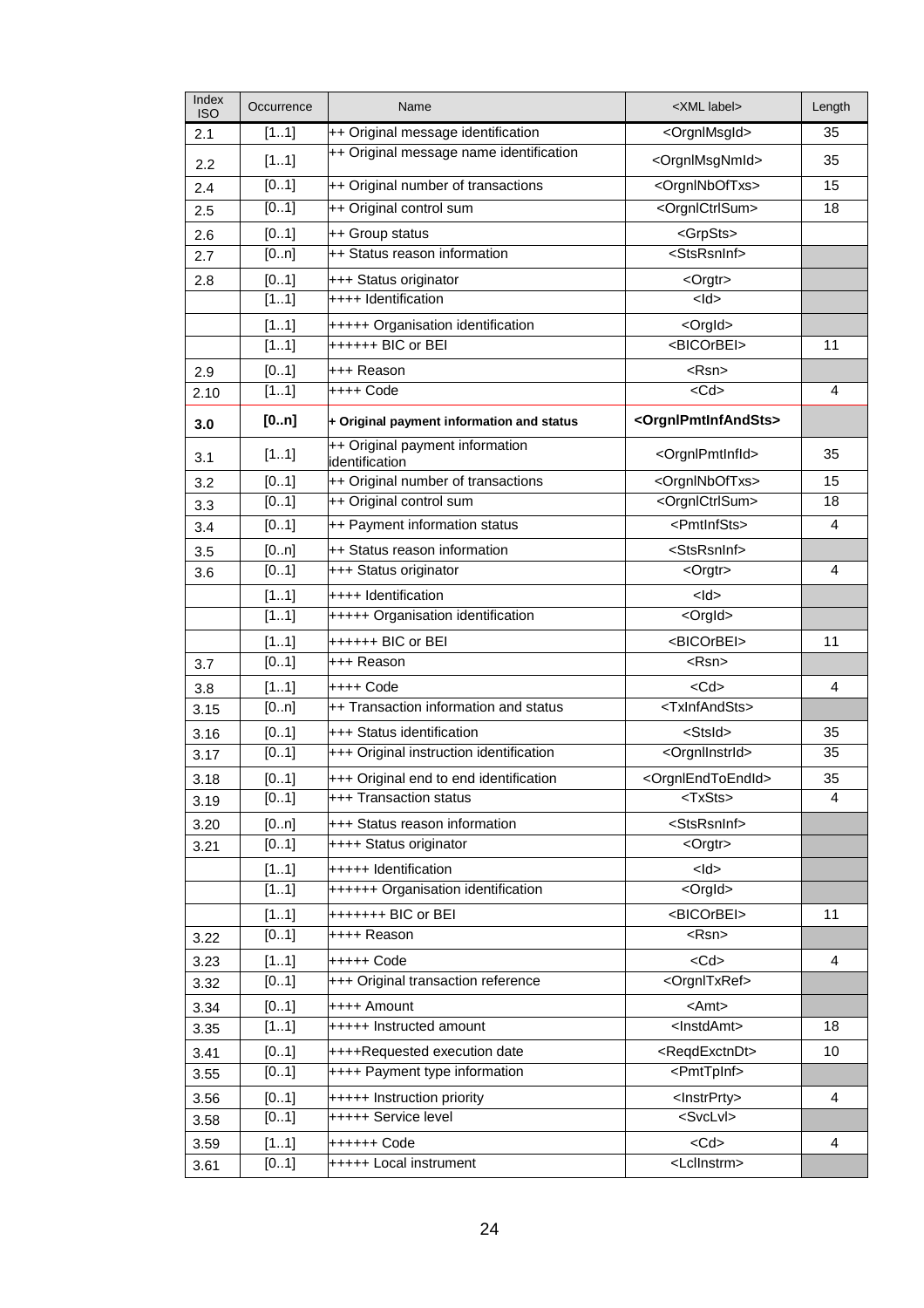| 35<br>$[11]$ {Or<br>3.62<br>++++++ Code<br>$<$ Cd $>$<br>$[11]$ Or}<br>35<br>3.63<br>++++++ Proprietary<br><prtry><br/>[01]<br/><ctgypurp><br/>3.65<br/>+++++ Transfer Type<br/>[01]<br/>4<br/>3.66<br/>++++++ Code<br/><math>&lt;</math>Cd<math>&gt;</math><br/>3<br/>[01]<br/>3.68<br/><pmtmtd><br/>++++ Payment method<br/>[01]<br/>++++ Remittance information<br/>3.88<br/><rmtlnf><br/><math>\overline{[0n]}</math>{Or<br/>140<br/>3.89<br/>+++++ Unstructured<br/><ustrd><br/><math>[0n]</math>Or}<br/>3.90<br/>+++++ Structured<br/><strd><br/>++++++ Creditor Reference<br/>[01]<br/>3.110<br/><cdtrrefinf><br/>Information<br/>[01]<br/>3.111<br/><math>&lt;</math>Tp<math>&gt;</math><br/>[11]<br/>3.112<br/>++++++++ Code or Proprietary<br/><cdorprtry><br/>[11]<br/>4<br/>3.113<br/>+++++++++ Code<br/><math>&lt;</math>Cd<math>&gt;</math><br/>35<br/>[01]<br/>3.115<br/>++++++++ Issuer<br/><lssr><br/>[01]<br/>35<br/>3.116<br/>+++++++ Reference<br/><math>Ref</math><br/>3.120<br/>[01]<br/>++++ Ultimate Debtor<br/><ultmtdbtr><br/>[01]<br/>70<br/>3.120<br/>+++++ Name<br/><math>&lt;</math>Nm<math>&gt;</math><br/>[01]<br/>3.120<br/>+++++ Postal address<br/><pstladr><br/><math>\overline{2}</math><br/>[01]<br/>3.120<br/>++++++ Country<br/><ctry><br/>[02]<br/>70<br/>3.120<br/>++++++ Address line<br/><adrline><br/>[01]<br/>3.120<br/>+++++ Identification<br/><math>&lt;</math>ld<math>&gt;</math><br/><math>[11]</math> {Or<br/>3.120<br/>++++++ Organisation identification<br/><orgld><br/><math>\overline{[11]}</math> {{Or<br/>11<br/>3.120<br/>+++++++ BIC or BEI<br/><bicorbei><br/><math>[11]Or\}</math><br/>3.120<br/><othr><br/>+++++++ Other<br/><math>\overline{[11]}</math><br/>35<br/>3.120<br/>++++++++ Identification<br/><math>&lt;</math>ld<math>&gt;</math><br/>[01]<br/>3.120<br/>++++++++ Name of scheme<br/><schmenm><br/><math>\overline{[11]}</math> {{Or<br/><math>\overline{4}</math><br/>3.120<br/>+++++++++ Code<br/><math>&lt;</math>Cd<math>&gt;</math><br/><math>[11]Or\}</math><br/>35<br/>3.120<br/>+++++++++ Proprietary<br/><prtry><br/>[01]<br/>35<br/>3.120<br/>++++++++ Issuer<br/><lssr><br/><math>[11]</math>Or}<br/>3.120<br/>++++++ Private individual<br/><prvtld><br/><math>[11]</math> {{Or<br/>3.120<br/>+++++++ Date and place by birth<br/><dtandplcofbirth><br/>10<br/>[11]<br/>3.120<br/><birthdt><br/>++++++++ Date of birth<br/>[01]<br/>35<br/>++++++++ Province of birth<br/><prvcofbirth><br/>3.120<br/>35<br/>3.120<br/>[11]<br/><cityofbirth><br/>++++++++ City of birth<br/>[11]<br/>2<br/>3.120<br/>++++++++ Country of birth<br/><ctryofbirth><br/><math>[11]</math> Or}}<br/>3.120<br/><othr><br/>+++++++ Other<br/>[11]<br/>35<br/>3.120<br/>++++++++ Identification<br/><math>&lt;</math>ld<math>&gt;</math><br/>[01]<br/>3.120<br/><schmenm><br/>++++++++ Name of scheme<br/><math>[11]</math> {{Or<br/>4<br/>3.120<br/><math>&lt;</math>Cd<math>&gt;</math><br/>+++++++++ Code<br/>35<br/><math>[11]Or\}</math><br/>3.120<br/>+++++++++ Proprietary<br/><prtry><br/>[01]<br/>35<br/>3.120<br/>++++++++ Issuer<br/><lssr><br/>3.121<br/>[01]<br/><dbtr><br/>++++ Debtor<br/>[01]<br/>70<br/>3.121<br/>+++++ Name<br/><nm><br/>3.121<br/>[01]<br/>+++++ Postal address<br/><pstladr><br/><math>\overline{2}</math><br/>[01]<br/>3.121<br/>++++++ Country<br/><ctry><br/>70<br/>[02]<br/>3.121<br/>++++++ Address line<br/><adrline><br/>[01]<br/>3.121<br/>+++++ Identification<br/><math>&lt;</math>ld<math>&gt;</math></adrline></ctry></pstladr></nm></dbtr></lssr></prtry></schmenm></othr></ctryofbirth></cityofbirth></prvcofbirth></birthdt></dtandplcofbirth></prvtld></lssr></prtry></schmenm></othr></bicorbei></orgld></adrline></ctry></pstladr></ultmtdbtr></lssr></cdorprtry></cdtrrefinf></strd></ustrd></rmtlnf></pmtmtd></ctgypurp></prtry> | Index<br><b>ISO</b> | Occurrence | Name | <xml label=""></xml> | Length |
|--------------------------------------------------------------------------------------------------------------------------------------------------------------------------------------------------------------------------------------------------------------------------------------------------------------------------------------------------------------------------------------------------------------------------------------------------------------------------------------------------------------------------------------------------------------------------------------------------------------------------------------------------------------------------------------------------------------------------------------------------------------------------------------------------------------------------------------------------------------------------------------------------------------------------------------------------------------------------------------------------------------------------------------------------------------------------------------------------------------------------------------------------------------------------------------------------------------------------------------------------------------------------------------------------------------------------------------------------------------------------------------------------------------------------------------------------------------------------------------------------------------------------------------------------------------------------------------------------------------------------------------------------------------------------------------------------------------------------------------------------------------------------------------------------------------------------------------------------------------------------------------------------------------------------------------------------------------------------------------------------------------------------------------------------------------------------------------------------------------------------------------------------------------------------------------------------------------------------------------------------------------------------------------------------------------------------------------------------------------------------------------------------------------------------------------------------------------------------------------------------------------------------------------------------------------------------------------------------------------------------------------------------------------------------------------------------------------------------------------------------------------------------------------------------------------------------------------------------------------------------------------------------------------------------------------------------------------------------------------------------------------------------------------------------------------------------------------------------------------------------------------------------------------------------------------------------------------------------------------------------------------------------------------------------------------------------------------------------------------------------------------------------------------------------------------------------------------------------------------------------------------------------------------------------------------------------------------------------------------------------------------------------------------------------------------------------------------------------------------------------------------------------------------------------------------------------------------------------------------|---------------------|------------|------|----------------------|--------|
|                                                                                                                                                                                                                                                                                                                                                                                                                                                                                                                                                                                                                                                                                                                                                                                                                                                                                                                                                                                                                                                                                                                                                                                                                                                                                                                                                                                                                                                                                                                                                                                                                                                                                                                                                                                                                                                                                                                                                                                                                                                                                                                                                                                                                                                                                                                                                                                                                                                                                                                                                                                                                                                                                                                                                                                                                                                                                                                                                                                                                                                                                                                                                                                                                                                                                                                                                                                                                                                                                                                                                                                                                                                                                                                                                                                                                                                              |                     |            |      |                      |        |
|                                                                                                                                                                                                                                                                                                                                                                                                                                                                                                                                                                                                                                                                                                                                                                                                                                                                                                                                                                                                                                                                                                                                                                                                                                                                                                                                                                                                                                                                                                                                                                                                                                                                                                                                                                                                                                                                                                                                                                                                                                                                                                                                                                                                                                                                                                                                                                                                                                                                                                                                                                                                                                                                                                                                                                                                                                                                                                                                                                                                                                                                                                                                                                                                                                                                                                                                                                                                                                                                                                                                                                                                                                                                                                                                                                                                                                                              |                     |            |      |                      |        |
|                                                                                                                                                                                                                                                                                                                                                                                                                                                                                                                                                                                                                                                                                                                                                                                                                                                                                                                                                                                                                                                                                                                                                                                                                                                                                                                                                                                                                                                                                                                                                                                                                                                                                                                                                                                                                                                                                                                                                                                                                                                                                                                                                                                                                                                                                                                                                                                                                                                                                                                                                                                                                                                                                                                                                                                                                                                                                                                                                                                                                                                                                                                                                                                                                                                                                                                                                                                                                                                                                                                                                                                                                                                                                                                                                                                                                                                              |                     |            |      |                      |        |
|                                                                                                                                                                                                                                                                                                                                                                                                                                                                                                                                                                                                                                                                                                                                                                                                                                                                                                                                                                                                                                                                                                                                                                                                                                                                                                                                                                                                                                                                                                                                                                                                                                                                                                                                                                                                                                                                                                                                                                                                                                                                                                                                                                                                                                                                                                                                                                                                                                                                                                                                                                                                                                                                                                                                                                                                                                                                                                                                                                                                                                                                                                                                                                                                                                                                                                                                                                                                                                                                                                                                                                                                                                                                                                                                                                                                                                                              |                     |            |      |                      |        |
|                                                                                                                                                                                                                                                                                                                                                                                                                                                                                                                                                                                                                                                                                                                                                                                                                                                                                                                                                                                                                                                                                                                                                                                                                                                                                                                                                                                                                                                                                                                                                                                                                                                                                                                                                                                                                                                                                                                                                                                                                                                                                                                                                                                                                                                                                                                                                                                                                                                                                                                                                                                                                                                                                                                                                                                                                                                                                                                                                                                                                                                                                                                                                                                                                                                                                                                                                                                                                                                                                                                                                                                                                                                                                                                                                                                                                                                              |                     |            |      |                      |        |
|                                                                                                                                                                                                                                                                                                                                                                                                                                                                                                                                                                                                                                                                                                                                                                                                                                                                                                                                                                                                                                                                                                                                                                                                                                                                                                                                                                                                                                                                                                                                                                                                                                                                                                                                                                                                                                                                                                                                                                                                                                                                                                                                                                                                                                                                                                                                                                                                                                                                                                                                                                                                                                                                                                                                                                                                                                                                                                                                                                                                                                                                                                                                                                                                                                                                                                                                                                                                                                                                                                                                                                                                                                                                                                                                                                                                                                                              |                     |            |      |                      |        |
|                                                                                                                                                                                                                                                                                                                                                                                                                                                                                                                                                                                                                                                                                                                                                                                                                                                                                                                                                                                                                                                                                                                                                                                                                                                                                                                                                                                                                                                                                                                                                                                                                                                                                                                                                                                                                                                                                                                                                                                                                                                                                                                                                                                                                                                                                                                                                                                                                                                                                                                                                                                                                                                                                                                                                                                                                                                                                                                                                                                                                                                                                                                                                                                                                                                                                                                                                                                                                                                                                                                                                                                                                                                                                                                                                                                                                                                              |                     |            |      |                      |        |
|                                                                                                                                                                                                                                                                                                                                                                                                                                                                                                                                                                                                                                                                                                                                                                                                                                                                                                                                                                                                                                                                                                                                                                                                                                                                                                                                                                                                                                                                                                                                                                                                                                                                                                                                                                                                                                                                                                                                                                                                                                                                                                                                                                                                                                                                                                                                                                                                                                                                                                                                                                                                                                                                                                                                                                                                                                                                                                                                                                                                                                                                                                                                                                                                                                                                                                                                                                                                                                                                                                                                                                                                                                                                                                                                                                                                                                                              |                     |            |      |                      |        |
|                                                                                                                                                                                                                                                                                                                                                                                                                                                                                                                                                                                                                                                                                                                                                                                                                                                                                                                                                                                                                                                                                                                                                                                                                                                                                                                                                                                                                                                                                                                                                                                                                                                                                                                                                                                                                                                                                                                                                                                                                                                                                                                                                                                                                                                                                                                                                                                                                                                                                                                                                                                                                                                                                                                                                                                                                                                                                                                                                                                                                                                                                                                                                                                                                                                                                                                                                                                                                                                                                                                                                                                                                                                                                                                                                                                                                                                              |                     |            |      |                      |        |
|                                                                                                                                                                                                                                                                                                                                                                                                                                                                                                                                                                                                                                                                                                                                                                                                                                                                                                                                                                                                                                                                                                                                                                                                                                                                                                                                                                                                                                                                                                                                                                                                                                                                                                                                                                                                                                                                                                                                                                                                                                                                                                                                                                                                                                                                                                                                                                                                                                                                                                                                                                                                                                                                                                                                                                                                                                                                                                                                                                                                                                                                                                                                                                                                                                                                                                                                                                                                                                                                                                                                                                                                                                                                                                                                                                                                                                                              |                     |            |      |                      |        |
|                                                                                                                                                                                                                                                                                                                                                                                                                                                                                                                                                                                                                                                                                                                                                                                                                                                                                                                                                                                                                                                                                                                                                                                                                                                                                                                                                                                                                                                                                                                                                                                                                                                                                                                                                                                                                                                                                                                                                                                                                                                                                                                                                                                                                                                                                                                                                                                                                                                                                                                                                                                                                                                                                                                                                                                                                                                                                                                                                                                                                                                                                                                                                                                                                                                                                                                                                                                                                                                                                                                                                                                                                                                                                                                                                                                                                                                              |                     |            |      |                      |        |
|                                                                                                                                                                                                                                                                                                                                                                                                                                                                                                                                                                                                                                                                                                                                                                                                                                                                                                                                                                                                                                                                                                                                                                                                                                                                                                                                                                                                                                                                                                                                                                                                                                                                                                                                                                                                                                                                                                                                                                                                                                                                                                                                                                                                                                                                                                                                                                                                                                                                                                                                                                                                                                                                                                                                                                                                                                                                                                                                                                                                                                                                                                                                                                                                                                                                                                                                                                                                                                                                                                                                                                                                                                                                                                                                                                                                                                                              |                     |            |      |                      |        |
|                                                                                                                                                                                                                                                                                                                                                                                                                                                                                                                                                                                                                                                                                                                                                                                                                                                                                                                                                                                                                                                                                                                                                                                                                                                                                                                                                                                                                                                                                                                                                                                                                                                                                                                                                                                                                                                                                                                                                                                                                                                                                                                                                                                                                                                                                                                                                                                                                                                                                                                                                                                                                                                                                                                                                                                                                                                                                                                                                                                                                                                                                                                                                                                                                                                                                                                                                                                                                                                                                                                                                                                                                                                                                                                                                                                                                                                              |                     |            |      |                      |        |
|                                                                                                                                                                                                                                                                                                                                                                                                                                                                                                                                                                                                                                                                                                                                                                                                                                                                                                                                                                                                                                                                                                                                                                                                                                                                                                                                                                                                                                                                                                                                                                                                                                                                                                                                                                                                                                                                                                                                                                                                                                                                                                                                                                                                                                                                                                                                                                                                                                                                                                                                                                                                                                                                                                                                                                                                                                                                                                                                                                                                                                                                                                                                                                                                                                                                                                                                                                                                                                                                                                                                                                                                                                                                                                                                                                                                                                                              |                     |            |      |                      |        |
|                                                                                                                                                                                                                                                                                                                                                                                                                                                                                                                                                                                                                                                                                                                                                                                                                                                                                                                                                                                                                                                                                                                                                                                                                                                                                                                                                                                                                                                                                                                                                                                                                                                                                                                                                                                                                                                                                                                                                                                                                                                                                                                                                                                                                                                                                                                                                                                                                                                                                                                                                                                                                                                                                                                                                                                                                                                                                                                                                                                                                                                                                                                                                                                                                                                                                                                                                                                                                                                                                                                                                                                                                                                                                                                                                                                                                                                              |                     |            |      |                      |        |
|                                                                                                                                                                                                                                                                                                                                                                                                                                                                                                                                                                                                                                                                                                                                                                                                                                                                                                                                                                                                                                                                                                                                                                                                                                                                                                                                                                                                                                                                                                                                                                                                                                                                                                                                                                                                                                                                                                                                                                                                                                                                                                                                                                                                                                                                                                                                                                                                                                                                                                                                                                                                                                                                                                                                                                                                                                                                                                                                                                                                                                                                                                                                                                                                                                                                                                                                                                                                                                                                                                                                                                                                                                                                                                                                                                                                                                                              |                     |            |      |                      |        |
|                                                                                                                                                                                                                                                                                                                                                                                                                                                                                                                                                                                                                                                                                                                                                                                                                                                                                                                                                                                                                                                                                                                                                                                                                                                                                                                                                                                                                                                                                                                                                                                                                                                                                                                                                                                                                                                                                                                                                                                                                                                                                                                                                                                                                                                                                                                                                                                                                                                                                                                                                                                                                                                                                                                                                                                                                                                                                                                                                                                                                                                                                                                                                                                                                                                                                                                                                                                                                                                                                                                                                                                                                                                                                                                                                                                                                                                              |                     |            |      |                      |        |
|                                                                                                                                                                                                                                                                                                                                                                                                                                                                                                                                                                                                                                                                                                                                                                                                                                                                                                                                                                                                                                                                                                                                                                                                                                                                                                                                                                                                                                                                                                                                                                                                                                                                                                                                                                                                                                                                                                                                                                                                                                                                                                                                                                                                                                                                                                                                                                                                                                                                                                                                                                                                                                                                                                                                                                                                                                                                                                                                                                                                                                                                                                                                                                                                                                                                                                                                                                                                                                                                                                                                                                                                                                                                                                                                                                                                                                                              |                     |            |      |                      |        |
|                                                                                                                                                                                                                                                                                                                                                                                                                                                                                                                                                                                                                                                                                                                                                                                                                                                                                                                                                                                                                                                                                                                                                                                                                                                                                                                                                                                                                                                                                                                                                                                                                                                                                                                                                                                                                                                                                                                                                                                                                                                                                                                                                                                                                                                                                                                                                                                                                                                                                                                                                                                                                                                                                                                                                                                                                                                                                                                                                                                                                                                                                                                                                                                                                                                                                                                                                                                                                                                                                                                                                                                                                                                                                                                                                                                                                                                              |                     |            |      |                      |        |
|                                                                                                                                                                                                                                                                                                                                                                                                                                                                                                                                                                                                                                                                                                                                                                                                                                                                                                                                                                                                                                                                                                                                                                                                                                                                                                                                                                                                                                                                                                                                                                                                                                                                                                                                                                                                                                                                                                                                                                                                                                                                                                                                                                                                                                                                                                                                                                                                                                                                                                                                                                                                                                                                                                                                                                                                                                                                                                                                                                                                                                                                                                                                                                                                                                                                                                                                                                                                                                                                                                                                                                                                                                                                                                                                                                                                                                                              |                     |            |      |                      |        |
|                                                                                                                                                                                                                                                                                                                                                                                                                                                                                                                                                                                                                                                                                                                                                                                                                                                                                                                                                                                                                                                                                                                                                                                                                                                                                                                                                                                                                                                                                                                                                                                                                                                                                                                                                                                                                                                                                                                                                                                                                                                                                                                                                                                                                                                                                                                                                                                                                                                                                                                                                                                                                                                                                                                                                                                                                                                                                                                                                                                                                                                                                                                                                                                                                                                                                                                                                                                                                                                                                                                                                                                                                                                                                                                                                                                                                                                              |                     |            |      |                      |        |
|                                                                                                                                                                                                                                                                                                                                                                                                                                                                                                                                                                                                                                                                                                                                                                                                                                                                                                                                                                                                                                                                                                                                                                                                                                                                                                                                                                                                                                                                                                                                                                                                                                                                                                                                                                                                                                                                                                                                                                                                                                                                                                                                                                                                                                                                                                                                                                                                                                                                                                                                                                                                                                                                                                                                                                                                                                                                                                                                                                                                                                                                                                                                                                                                                                                                                                                                                                                                                                                                                                                                                                                                                                                                                                                                                                                                                                                              |                     |            |      |                      |        |
|                                                                                                                                                                                                                                                                                                                                                                                                                                                                                                                                                                                                                                                                                                                                                                                                                                                                                                                                                                                                                                                                                                                                                                                                                                                                                                                                                                                                                                                                                                                                                                                                                                                                                                                                                                                                                                                                                                                                                                                                                                                                                                                                                                                                                                                                                                                                                                                                                                                                                                                                                                                                                                                                                                                                                                                                                                                                                                                                                                                                                                                                                                                                                                                                                                                                                                                                                                                                                                                                                                                                                                                                                                                                                                                                                                                                                                                              |                     |            |      |                      |        |
|                                                                                                                                                                                                                                                                                                                                                                                                                                                                                                                                                                                                                                                                                                                                                                                                                                                                                                                                                                                                                                                                                                                                                                                                                                                                                                                                                                                                                                                                                                                                                                                                                                                                                                                                                                                                                                                                                                                                                                                                                                                                                                                                                                                                                                                                                                                                                                                                                                                                                                                                                                                                                                                                                                                                                                                                                                                                                                                                                                                                                                                                                                                                                                                                                                                                                                                                                                                                                                                                                                                                                                                                                                                                                                                                                                                                                                                              |                     |            |      |                      |        |
|                                                                                                                                                                                                                                                                                                                                                                                                                                                                                                                                                                                                                                                                                                                                                                                                                                                                                                                                                                                                                                                                                                                                                                                                                                                                                                                                                                                                                                                                                                                                                                                                                                                                                                                                                                                                                                                                                                                                                                                                                                                                                                                                                                                                                                                                                                                                                                                                                                                                                                                                                                                                                                                                                                                                                                                                                                                                                                                                                                                                                                                                                                                                                                                                                                                                                                                                                                                                                                                                                                                                                                                                                                                                                                                                                                                                                                                              |                     |            |      |                      |        |
|                                                                                                                                                                                                                                                                                                                                                                                                                                                                                                                                                                                                                                                                                                                                                                                                                                                                                                                                                                                                                                                                                                                                                                                                                                                                                                                                                                                                                                                                                                                                                                                                                                                                                                                                                                                                                                                                                                                                                                                                                                                                                                                                                                                                                                                                                                                                                                                                                                                                                                                                                                                                                                                                                                                                                                                                                                                                                                                                                                                                                                                                                                                                                                                                                                                                                                                                                                                                                                                                                                                                                                                                                                                                                                                                                                                                                                                              |                     |            |      |                      |        |
|                                                                                                                                                                                                                                                                                                                                                                                                                                                                                                                                                                                                                                                                                                                                                                                                                                                                                                                                                                                                                                                                                                                                                                                                                                                                                                                                                                                                                                                                                                                                                                                                                                                                                                                                                                                                                                                                                                                                                                                                                                                                                                                                                                                                                                                                                                                                                                                                                                                                                                                                                                                                                                                                                                                                                                                                                                                                                                                                                                                                                                                                                                                                                                                                                                                                                                                                                                                                                                                                                                                                                                                                                                                                                                                                                                                                                                                              |                     |            |      |                      |        |
|                                                                                                                                                                                                                                                                                                                                                                                                                                                                                                                                                                                                                                                                                                                                                                                                                                                                                                                                                                                                                                                                                                                                                                                                                                                                                                                                                                                                                                                                                                                                                                                                                                                                                                                                                                                                                                                                                                                                                                                                                                                                                                                                                                                                                                                                                                                                                                                                                                                                                                                                                                                                                                                                                                                                                                                                                                                                                                                                                                                                                                                                                                                                                                                                                                                                                                                                                                                                                                                                                                                                                                                                                                                                                                                                                                                                                                                              |                     |            |      |                      |        |
|                                                                                                                                                                                                                                                                                                                                                                                                                                                                                                                                                                                                                                                                                                                                                                                                                                                                                                                                                                                                                                                                                                                                                                                                                                                                                                                                                                                                                                                                                                                                                                                                                                                                                                                                                                                                                                                                                                                                                                                                                                                                                                                                                                                                                                                                                                                                                                                                                                                                                                                                                                                                                                                                                                                                                                                                                                                                                                                                                                                                                                                                                                                                                                                                                                                                                                                                                                                                                                                                                                                                                                                                                                                                                                                                                                                                                                                              |                     |            |      |                      |        |
|                                                                                                                                                                                                                                                                                                                                                                                                                                                                                                                                                                                                                                                                                                                                                                                                                                                                                                                                                                                                                                                                                                                                                                                                                                                                                                                                                                                                                                                                                                                                                                                                                                                                                                                                                                                                                                                                                                                                                                                                                                                                                                                                                                                                                                                                                                                                                                                                                                                                                                                                                                                                                                                                                                                                                                                                                                                                                                                                                                                                                                                                                                                                                                                                                                                                                                                                                                                                                                                                                                                                                                                                                                                                                                                                                                                                                                                              |                     |            |      |                      |        |
|                                                                                                                                                                                                                                                                                                                                                                                                                                                                                                                                                                                                                                                                                                                                                                                                                                                                                                                                                                                                                                                                                                                                                                                                                                                                                                                                                                                                                                                                                                                                                                                                                                                                                                                                                                                                                                                                                                                                                                                                                                                                                                                                                                                                                                                                                                                                                                                                                                                                                                                                                                                                                                                                                                                                                                                                                                                                                                                                                                                                                                                                                                                                                                                                                                                                                                                                                                                                                                                                                                                                                                                                                                                                                                                                                                                                                                                              |                     |            |      |                      |        |
|                                                                                                                                                                                                                                                                                                                                                                                                                                                                                                                                                                                                                                                                                                                                                                                                                                                                                                                                                                                                                                                                                                                                                                                                                                                                                                                                                                                                                                                                                                                                                                                                                                                                                                                                                                                                                                                                                                                                                                                                                                                                                                                                                                                                                                                                                                                                                                                                                                                                                                                                                                                                                                                                                                                                                                                                                                                                                                                                                                                                                                                                                                                                                                                                                                                                                                                                                                                                                                                                                                                                                                                                                                                                                                                                                                                                                                                              |                     |            |      |                      |        |
|                                                                                                                                                                                                                                                                                                                                                                                                                                                                                                                                                                                                                                                                                                                                                                                                                                                                                                                                                                                                                                                                                                                                                                                                                                                                                                                                                                                                                                                                                                                                                                                                                                                                                                                                                                                                                                                                                                                                                                                                                                                                                                                                                                                                                                                                                                                                                                                                                                                                                                                                                                                                                                                                                                                                                                                                                                                                                                                                                                                                                                                                                                                                                                                                                                                                                                                                                                                                                                                                                                                                                                                                                                                                                                                                                                                                                                                              |                     |            |      |                      |        |
|                                                                                                                                                                                                                                                                                                                                                                                                                                                                                                                                                                                                                                                                                                                                                                                                                                                                                                                                                                                                                                                                                                                                                                                                                                                                                                                                                                                                                                                                                                                                                                                                                                                                                                                                                                                                                                                                                                                                                                                                                                                                                                                                                                                                                                                                                                                                                                                                                                                                                                                                                                                                                                                                                                                                                                                                                                                                                                                                                                                                                                                                                                                                                                                                                                                                                                                                                                                                                                                                                                                                                                                                                                                                                                                                                                                                                                                              |                     |            |      |                      |        |
|                                                                                                                                                                                                                                                                                                                                                                                                                                                                                                                                                                                                                                                                                                                                                                                                                                                                                                                                                                                                                                                                                                                                                                                                                                                                                                                                                                                                                                                                                                                                                                                                                                                                                                                                                                                                                                                                                                                                                                                                                                                                                                                                                                                                                                                                                                                                                                                                                                                                                                                                                                                                                                                                                                                                                                                                                                                                                                                                                                                                                                                                                                                                                                                                                                                                                                                                                                                                                                                                                                                                                                                                                                                                                                                                                                                                                                                              |                     |            |      |                      |        |
|                                                                                                                                                                                                                                                                                                                                                                                                                                                                                                                                                                                                                                                                                                                                                                                                                                                                                                                                                                                                                                                                                                                                                                                                                                                                                                                                                                                                                                                                                                                                                                                                                                                                                                                                                                                                                                                                                                                                                                                                                                                                                                                                                                                                                                                                                                                                                                                                                                                                                                                                                                                                                                                                                                                                                                                                                                                                                                                                                                                                                                                                                                                                                                                                                                                                                                                                                                                                                                                                                                                                                                                                                                                                                                                                                                                                                                                              |                     |            |      |                      |        |
|                                                                                                                                                                                                                                                                                                                                                                                                                                                                                                                                                                                                                                                                                                                                                                                                                                                                                                                                                                                                                                                                                                                                                                                                                                                                                                                                                                                                                                                                                                                                                                                                                                                                                                                                                                                                                                                                                                                                                                                                                                                                                                                                                                                                                                                                                                                                                                                                                                                                                                                                                                                                                                                                                                                                                                                                                                                                                                                                                                                                                                                                                                                                                                                                                                                                                                                                                                                                                                                                                                                                                                                                                                                                                                                                                                                                                                                              |                     |            |      |                      |        |
|                                                                                                                                                                                                                                                                                                                                                                                                                                                                                                                                                                                                                                                                                                                                                                                                                                                                                                                                                                                                                                                                                                                                                                                                                                                                                                                                                                                                                                                                                                                                                                                                                                                                                                                                                                                                                                                                                                                                                                                                                                                                                                                                                                                                                                                                                                                                                                                                                                                                                                                                                                                                                                                                                                                                                                                                                                                                                                                                                                                                                                                                                                                                                                                                                                                                                                                                                                                                                                                                                                                                                                                                                                                                                                                                                                                                                                                              |                     |            |      |                      |        |
|                                                                                                                                                                                                                                                                                                                                                                                                                                                                                                                                                                                                                                                                                                                                                                                                                                                                                                                                                                                                                                                                                                                                                                                                                                                                                                                                                                                                                                                                                                                                                                                                                                                                                                                                                                                                                                                                                                                                                                                                                                                                                                                                                                                                                                                                                                                                                                                                                                                                                                                                                                                                                                                                                                                                                                                                                                                                                                                                                                                                                                                                                                                                                                                                                                                                                                                                                                                                                                                                                                                                                                                                                                                                                                                                                                                                                                                              |                     |            |      |                      |        |
|                                                                                                                                                                                                                                                                                                                                                                                                                                                                                                                                                                                                                                                                                                                                                                                                                                                                                                                                                                                                                                                                                                                                                                                                                                                                                                                                                                                                                                                                                                                                                                                                                                                                                                                                                                                                                                                                                                                                                                                                                                                                                                                                                                                                                                                                                                                                                                                                                                                                                                                                                                                                                                                                                                                                                                                                                                                                                                                                                                                                                                                                                                                                                                                                                                                                                                                                                                                                                                                                                                                                                                                                                                                                                                                                                                                                                                                              |                     |            |      |                      |        |
|                                                                                                                                                                                                                                                                                                                                                                                                                                                                                                                                                                                                                                                                                                                                                                                                                                                                                                                                                                                                                                                                                                                                                                                                                                                                                                                                                                                                                                                                                                                                                                                                                                                                                                                                                                                                                                                                                                                                                                                                                                                                                                                                                                                                                                                                                                                                                                                                                                                                                                                                                                                                                                                                                                                                                                                                                                                                                                                                                                                                                                                                                                                                                                                                                                                                                                                                                                                                                                                                                                                                                                                                                                                                                                                                                                                                                                                              |                     |            |      |                      |        |
|                                                                                                                                                                                                                                                                                                                                                                                                                                                                                                                                                                                                                                                                                                                                                                                                                                                                                                                                                                                                                                                                                                                                                                                                                                                                                                                                                                                                                                                                                                                                                                                                                                                                                                                                                                                                                                                                                                                                                                                                                                                                                                                                                                                                                                                                                                                                                                                                                                                                                                                                                                                                                                                                                                                                                                                                                                                                                                                                                                                                                                                                                                                                                                                                                                                                                                                                                                                                                                                                                                                                                                                                                                                                                                                                                                                                                                                              |                     |            |      |                      |        |
|                                                                                                                                                                                                                                                                                                                                                                                                                                                                                                                                                                                                                                                                                                                                                                                                                                                                                                                                                                                                                                                                                                                                                                                                                                                                                                                                                                                                                                                                                                                                                                                                                                                                                                                                                                                                                                                                                                                                                                                                                                                                                                                                                                                                                                                                                                                                                                                                                                                                                                                                                                                                                                                                                                                                                                                                                                                                                                                                                                                                                                                                                                                                                                                                                                                                                                                                                                                                                                                                                                                                                                                                                                                                                                                                                                                                                                                              |                     |            |      |                      |        |
|                                                                                                                                                                                                                                                                                                                                                                                                                                                                                                                                                                                                                                                                                                                                                                                                                                                                                                                                                                                                                                                                                                                                                                                                                                                                                                                                                                                                                                                                                                                                                                                                                                                                                                                                                                                                                                                                                                                                                                                                                                                                                                                                                                                                                                                                                                                                                                                                                                                                                                                                                                                                                                                                                                                                                                                                                                                                                                                                                                                                                                                                                                                                                                                                                                                                                                                                                                                                                                                                                                                                                                                                                                                                                                                                                                                                                                                              |                     |            |      |                      |        |
|                                                                                                                                                                                                                                                                                                                                                                                                                                                                                                                                                                                                                                                                                                                                                                                                                                                                                                                                                                                                                                                                                                                                                                                                                                                                                                                                                                                                                                                                                                                                                                                                                                                                                                                                                                                                                                                                                                                                                                                                                                                                                                                                                                                                                                                                                                                                                                                                                                                                                                                                                                                                                                                                                                                                                                                                                                                                                                                                                                                                                                                                                                                                                                                                                                                                                                                                                                                                                                                                                                                                                                                                                                                                                                                                                                                                                                                              |                     |            |      |                      |        |
|                                                                                                                                                                                                                                                                                                                                                                                                                                                                                                                                                                                                                                                                                                                                                                                                                                                                                                                                                                                                                                                                                                                                                                                                                                                                                                                                                                                                                                                                                                                                                                                                                                                                                                                                                                                                                                                                                                                                                                                                                                                                                                                                                                                                                                                                                                                                                                                                                                                                                                                                                                                                                                                                                                                                                                                                                                                                                                                                                                                                                                                                                                                                                                                                                                                                                                                                                                                                                                                                                                                                                                                                                                                                                                                                                                                                                                                              |                     |            |      |                      |        |
|                                                                                                                                                                                                                                                                                                                                                                                                                                                                                                                                                                                                                                                                                                                                                                                                                                                                                                                                                                                                                                                                                                                                                                                                                                                                                                                                                                                                                                                                                                                                                                                                                                                                                                                                                                                                                                                                                                                                                                                                                                                                                                                                                                                                                                                                                                                                                                                                                                                                                                                                                                                                                                                                                                                                                                                                                                                                                                                                                                                                                                                                                                                                                                                                                                                                                                                                                                                                                                                                                                                                                                                                                                                                                                                                                                                                                                                              |                     |            |      |                      |        |
|                                                                                                                                                                                                                                                                                                                                                                                                                                                                                                                                                                                                                                                                                                                                                                                                                                                                                                                                                                                                                                                                                                                                                                                                                                                                                                                                                                                                                                                                                                                                                                                                                                                                                                                                                                                                                                                                                                                                                                                                                                                                                                                                                                                                                                                                                                                                                                                                                                                                                                                                                                                                                                                                                                                                                                                                                                                                                                                                                                                                                                                                                                                                                                                                                                                                                                                                                                                                                                                                                                                                                                                                                                                                                                                                                                                                                                                              |                     |            |      |                      |        |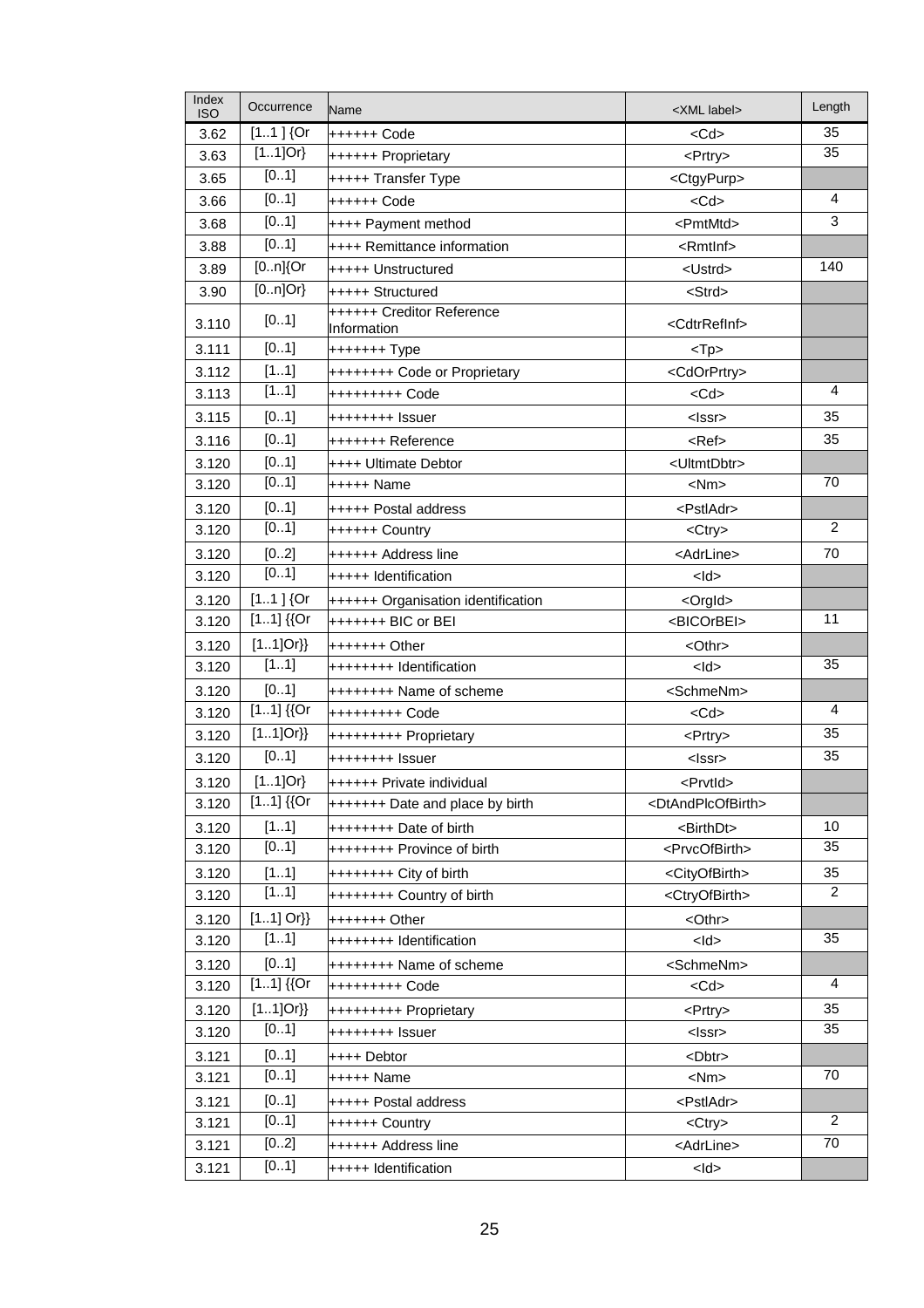| Index<br><b>ISO</b> | Occurrence             | Name                                                   | <xml label=""></xml>                | Length         |
|---------------------|------------------------|--------------------------------------------------------|-------------------------------------|----------------|
| 3.121               | $[11]$ {Or             | ++++++ Organisation identification                     | <orgld></orgld>                     |                |
| 3.121               | $[11]$ {{Or            | +++++++ BIC or BEI                                     | <bicorbei></bicorbei>               | 11             |
| 3.121               | $[11]Or\}$             | +++++++ Other                                          | <othr></othr>                       |                |
| 3.121               | [11]                   | ++++++++ Identification                                | <ld></ld>                           | 35             |
| 3.121               | [01]                   | ++++++++ Name of scheme                                | <schmenm></schmenm>                 |                |
| 3.121               | $1.1$ ] {{Or           | +++++++++ Code                                         | $<$ Cd $>$                          | $\overline{4}$ |
| 3.121               | $\overline{[11]}$ Or}} | <b>H+++++++++</b> Proprietary                          | <prtry></prtry>                     | 35             |
| 3.121               | [01]                   | ++++++++ Issuer                                        | $<$ Issr $>$                        | 35             |
| 3.121               | $[11]$ Or}             | ++++++ Private individual                              | <prvtid></prvtid>                   |                |
| 3.121               | $[11]$ {{Or            | +++++++ Date and place by birth                        | <dtandplcofbirth></dtandplcofbirth> |                |
| 3.121               | [11]                   | $+$ ++++++++ Date of birth                             | <birthdt></birthdt>                 | 10             |
| 3.121               | [01]                   | ++++++++ Province of birth                             | <prvcofbirth></prvcofbirth>         | 35             |
| 3.121               | [11]                   | ++++++++ City of birth                                 | <cityofbirth></cityofbirth>         | 35             |
| 3.121               | [11]                   | ++++++++ Country of birth                              | <ctryofbirth></ctryofbirth>         | 2              |
| 3.121               | $[11]$ Or}}            | +++++++ Other                                          | <othr></othr>                       |                |
| 3.121               | [11]                   | ++++++++ Identification                                | <ld></ld>                           | 35             |
| 3.121               | [01]                   | ++++++++ Name of scheme                                | <schmenm></schmenm>                 |                |
| 3.121               | $[11]$ {{Or            | +++++++++ Code                                         | $<$ Cd $>$                          | 4              |
| 3.121               | $[11]$ Or}}            | <b>H+++++++++</b> Proprietary                          | <prtry></prtry>                     | 35             |
| 3.121               | [01]                   | ++++++++ Issuer                                        | <lssr></lssr>                       | 35             |
| 3.122               | [01]                   | ++++ Debtor account                                    | <dbtracct></dbtracct>               |                |
| 3.122               | [11]                   | +++++ Identification                                   | $<$ ld>                             |                |
| 3.122               | $\overline{[11]}$ {Or  | 04+++++ IBAN                                           | $<$ IBAN $>$                        | 34             |
| 3.122               | $[11]$ Or}             | $+++++$ Other                                          | <othr></othr>                       |                |
| 3.122               | [11]                   | +++++++ Identification                                 | <ld></ld>                           | 35             |
| 3.123               | [01]                   | ++++ Debtor agent                                      | <dbtragt></dbtragt>                 |                |
| 3.123               | [11]                   | +++++ Debtor financial institution identification      | <fininstnid></fininstnid>           |                |
| 3.123               | [01]                   | ++++++ BIC of the debtor financial institution         | $<$ BIC $>$                         | 11             |
| 3.125               | [01]                   | ++++ Creditor agent                                    | <cdtragt></cdtragt>                 |                |
| 3.125               | [11]                   | +++++ Creditor financial institution<br>identification | <fininstnid></fininstnid>           |                |
| 3.125               | [01]                   | ++++++ Creditor agent BIC                              | $<$ BIC $>$                         | 11             |
| 3.127               | [01]                   | ++++ Creditor                                          | <cdtr></cdtr>                       |                |
| 3.127               | [01]                   | $+++++$ Name                                           | $<$ Nm $>$                          | 70             |
| 3.127               | [01]                   | +++++ Postal address                                   | <pstladr></pstladr>                 |                |
| 3.127               | [01]                   | ++++++ Country                                         | <ctry></ctry>                       | $\overline{2}$ |
| 3.127               | [02]                   | ++++++ Address line                                    | <adrline></adrline>                 | 70             |
| 3.127               | [01]                   | +++++ Identification                                   | $<$ ld $>$                          |                |
| 3.127               | $[11]$ {Or             | ++++++ Organisation identification                     | <orgld></orgld>                     |                |
| 3.127               | $[11]$ {{Or            | +++++++ BIC or BEI                                     | <bicorbei></bicorbei>               | 11             |
| 3.127               | $[11]Or\}$             | +++++++ Other                                          | <othr></othr>                       |                |
| 3.127               | [11]                   | ++++++++ Identification                                | $<$ ld $>$                          | 35             |
| 3.127               | [01]                   | ++++++++ Name of scheme                                | <schmenm></schmenm>                 |                |
| 3.127               | $[11]$ {{Or            | +++++++++ Code                                         | $<$ Cd $>$                          | 4              |
| 3.127               | $[11]Or\}$             | +++++++++ Proprietary                                  | <prtry></prtry>                     | 35             |
| 3.127               | [01]                   | ++++++++ Issuer                                        | <lssr></lssr>                       | 35             |
| 3.127               | $[11]$ Or}             | ++++++ Private individual                              | <prvtld></prvtld>                   |                |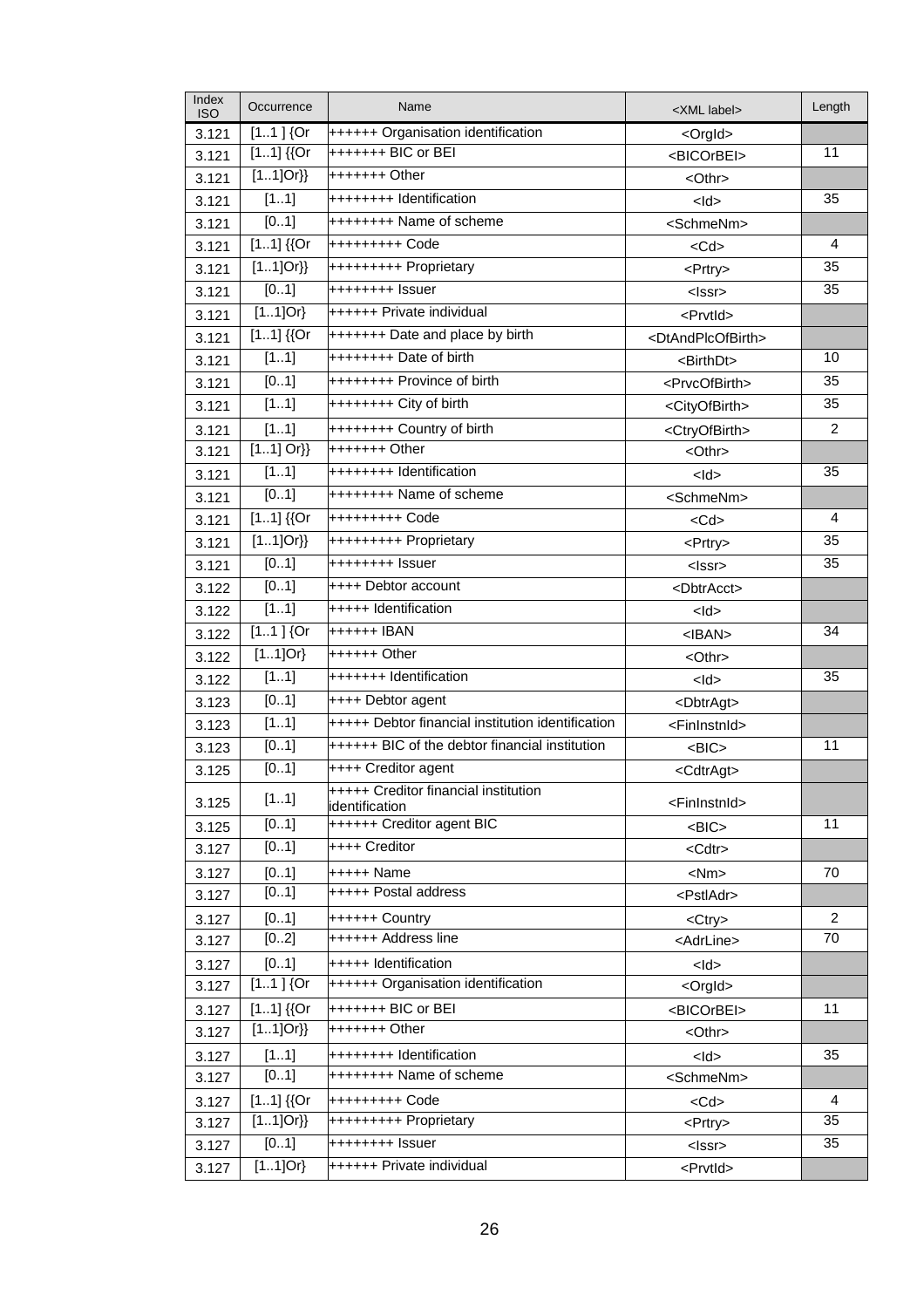| Index<br><b>ISO</b> | Occurrence             | Name                                                   | <xml label=""></xml>                | Length         |
|---------------------|------------------------|--------------------------------------------------------|-------------------------------------|----------------|
| 3.127               | $[11]$ {{Or            | +++++++ Date and place by birth                        | <dtandplcofbirth></dtandplcofbirth> |                |
| 3.127               | [11]                   | ++++++++ Date of birth                                 | <birthdt></birthdt>                 | 10             |
| 3.127               | [01]                   | ++++++++ Province of birth                             | <prvcofbirth></prvcofbirth>         | 35             |
| 3.127               | [11]                   | ++++++++ City of birth                                 | <cityofbirth></cityofbirth>         | 35             |
| 3.127               | [11]                   | ++++++++ Country of birth                              | <ctryofbirth></ctryofbirth>         | $\overline{2}$ |
| 3.127               | $[11]$ Or}}            | $++***+O$                                              |                                     |                |
| 3.127               | [11]                   | ++++++++ Identification                                | $<$ ld $>$                          | 35             |
| 3.127               | [01]                   | <b>++++++++ Name of scheme</b>                         | <schmenm></schmenm>                 |                |
| 3.127               | $[11]$ {{Or            | +++++++++ Code                                         | $<$ Cd $>$                          | 4              |
| 3.127               | $[11]Or\}$             | +++++++++ Proprietary                                  | <prtry></prtry>                     | 35             |
| 3.127               | [01]                   | ++++++++ Issuer                                        | $\overline{\text{<}}$               | 35             |
| 3.128               | [01]                   | ++++ Creditor account                                  | <cdtracct></cdtracct>               |                |
| 3.128               | $\overline{[11]}$      | +++++ Identification                                   | $\frac{1}{2}$                       |                |
| 3.128               | $[11]$ {Or             | $++++++$ IBAN                                          | $<$ IBAN $>$                        | 34             |
| 3.128               | $[11]$ Or}             | $+++++$ Other                                          | <othr></othr>                       |                |
| 3.128               | $\overline{[11]}$      | +++++++ Identification                                 | $<$ ld $>$                          | 35             |
| 3.129               | [01]                   | ++++ Ultimate creditor                                 | <ultmtcdtr></ultmtcdtr>             |                |
| 3.129               | [01]                   | +++++ Name                                             | $<$ Nm $>$                          | 70             |
| 3.129               | [01]                   | +++++ Postal address                                   | <pstladr></pstladr>                 |                |
| 3.129               | [01]                   | ++++++ Country                                         | <ctry></ctry>                       | $\overline{2}$ |
| 3.129               | [02]                   | ++++++ Address line                                    | <adrline></adrline>                 | 70             |
| 3.129               | [01]                   | +++++ Identification                                   | $<$ ld>                             |                |
| 3.129               | $[11]$ {Or             | ++++++ Organisation identification                     | <orgld></orgld>                     |                |
| 3.129               | $\overline{[11]}$ {{Or | +++++++ BIC or BEI                                     | <bicorbei></bicorbei>               | 11             |
| 3.129               | $[11]Or\}$             | +++++++ Other<br><othr></othr>                         |                                     |                |
| 3.129               | [11]                   | ++++++++ Identification<br>$<$ ld $>$                  |                                     | 35             |
| 3.129               | [01]                   | <schmenm><br/><b>++++++++ Name of scheme</b></schmenm> |                                     |                |
| 3.129               | $[11]$ {{Or            | +++++++++ Code                                         | $<$ Cd $>$                          | $\overline{4}$ |
| 3.129               | $[11]Or\}$             | +++++++++ Proprietary                                  | <prtry></prtry>                     | 35             |
| 3.129               | [01]                   | $+$ +++++++ Issuer                                     | <lssr></lssr>                       | 35             |
| 3.129               | $[11]$ Or}             | ++++++ Private individual                              | <prvtld></prvtld>                   |                |
| 3.129               | $[11]$ {{Or            | +++++++ Date and place by birth                        | <dtandplcofbirth></dtandplcofbirth> |                |
| 3.129               | [11]                   | ++++++++ Date of birth                                 | <birthdt></birthdt>                 | 10             |
| 3.129               | [01]                   | ++++++++ Province of birth                             | <prvcofbirth></prvcofbirth>         | 35             |
| 3.129               | $\overline{[11]}$      | $+++++++City$ of birth                                 | <cityofbirth></cityofbirth>         | 35             |
| 3.129               | [11]                   | ++++++++ Country of birth                              | <ctryofbirth></ctryofbirth>         | 2              |
| 3.129               | $[11]$ Or}}            | $<$ Othr><br>$++***+O$ ther                            |                                     |                |
| 3.129               | [11]                   | $\leq$<br>++++++++ Identification                      |                                     | 35             |
| 3.129               | [01]                   | ++++++++ Name of scheme                                | <schmenm></schmenm>                 |                |
| 3.129               | $[11]$ {{Or            | +++++++++ Code                                         | $<$ Cd $>$                          | $\overline{4}$ |
| 3.129               | $[11]Or\}$             | +++++++++ Proprietary                                  | <prtry></prtry>                     | 35             |
| 3.129               | [01]                   | <lssr><br/>++++++++ Issuer</lssr>                      |                                     | 35             |

## **5. FILE CHARACTERISTICS AND EXCHANGE METHODS**

The method and delivery point of the files, will be negotiated bilaterally between the entities and the presenters.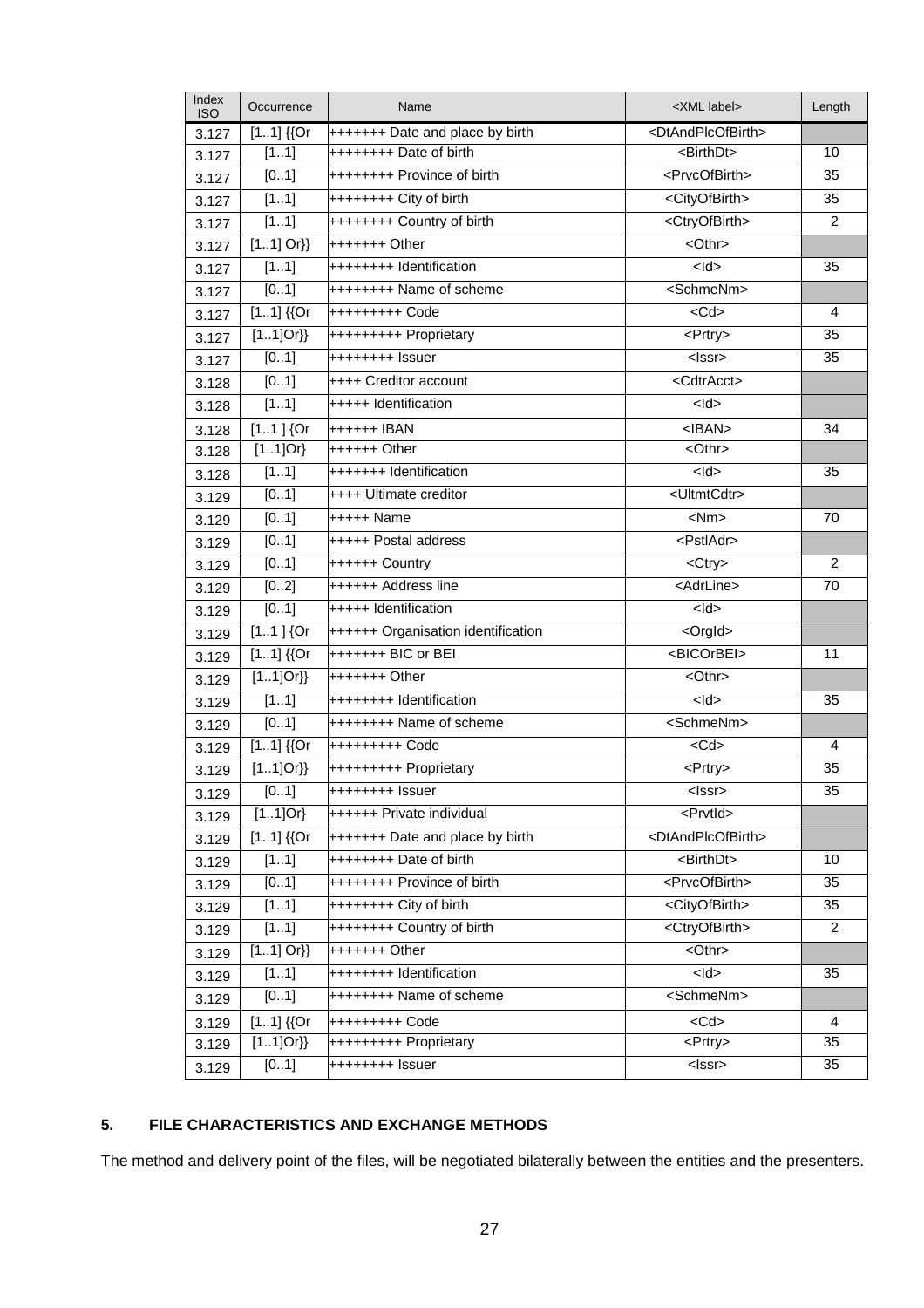## **ANNEX 2 – DESCRIPTION OF MESSAGE ELEMENTS**

## **1. TRANSFER AND** CHEQUE INITIATION MESSAGE

Described below are the labels and rules of use that are part of the messages, following the list of label numbering and occurrences of the pain.001.001.03 message published by ISO20022.

Also included is "Numbering IG 1.0 SCT of the EPC" exclusively when the ISO20022 list of index numbering differs from that included in the pain.001.001.03 message published by the EPC.

## **1.0 Group Header**

- Definition: First block level, which must always be contained in the message. Set of characteristics shared by all transactions included in it.
- XML label: <GrpHdr>
- Occurrences: [1..1]

## **1.1 Message Identification**

- Definition: Customer reference to the financial institution that assigns the initiating party or debtor, to unequivocally identify the message when sending it to its financial institution.
- XML label: <MsgId>
- Occurrences: [1..1]
- Format: Max35Text maxLength: 35, minLength: 1

#### Rules:

- The initiating party must ensure that this reference is unique for each destination financial institution for a previously agreed period of time.
- Consult the financial institution regarding the recommended maximum length.

## **1.2 Creation Date and Time**

- Definition: Date and time when the initiating party created a (group of) payment instructions.
- XML label: <CreDtTm>
- Occurrences: [1..1]
- Format: ISODateTime YYYY-MM-DDT hh: mm: ss (Year-month-day)

#### Example: 10 June 2010, at 08:35 and 30 seconds. <CreDtTm>2010-06-10T08:35:30</CreDtTm>

#### **1.6 Number of Transactions**

- Numbering IG v 1.0 SCT EPC Scheme: 1.4
- Definition: Individual number of transactions contained in the message. Used as a control element.
- XML label: <NbOfTxs>
- Occurrences: [1..1]
- Format: Max15NumericText [0-9]{1,15}

N.B. For technical reasons it may be appropriate to establish a maximum limit in the number of transactions to include in each file, what must be agreed with the institution.

Rule for SEPA transfers:

## **1.7 Control Sum**

- Numbering IG v 1.0 SCT EPC Scheme: 1.5
- Definition: Total of all individual amounts included in the message, without taking into account currencies. Used as a control element.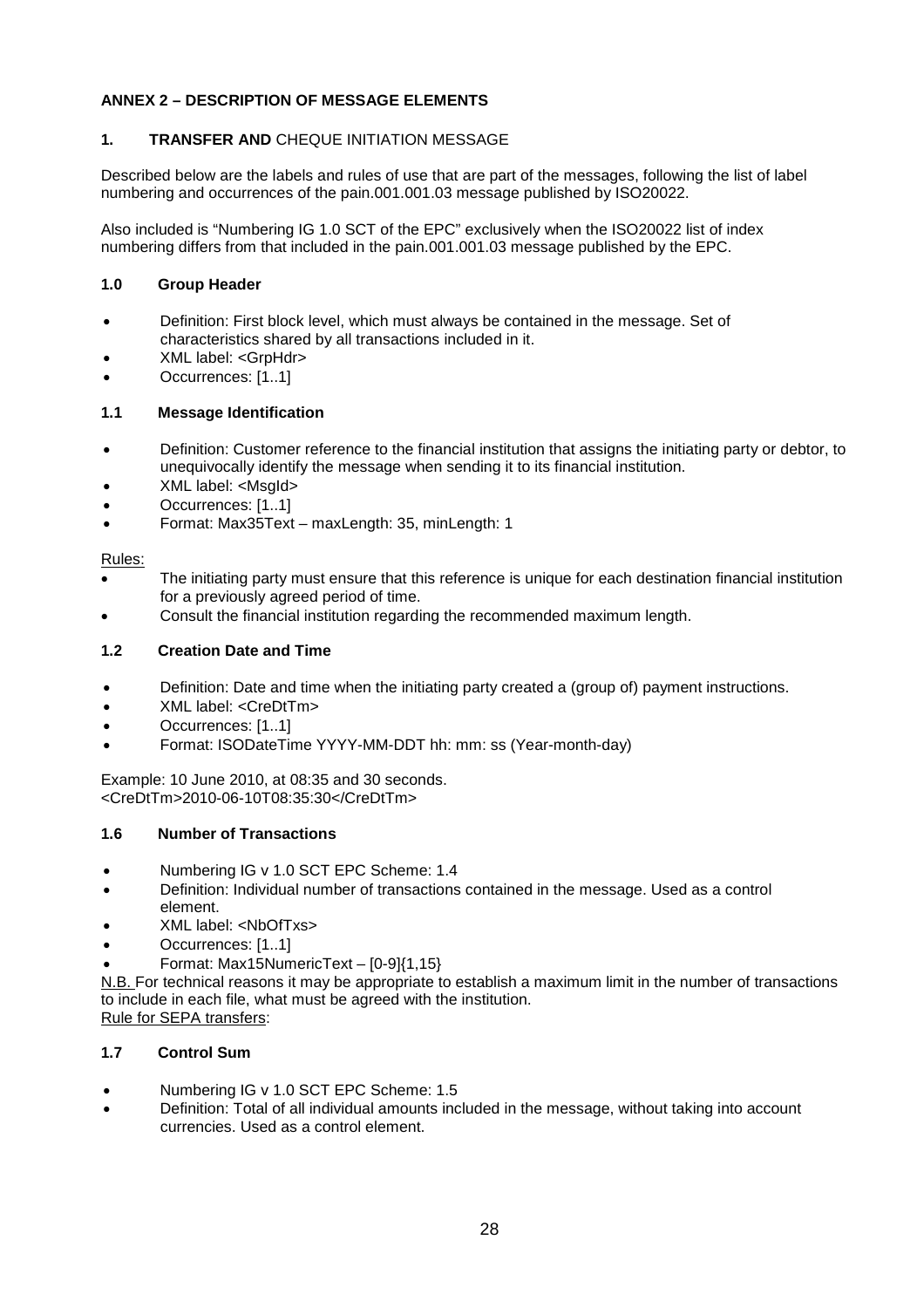- XML Tag: <CtrlSum>
- Occurrences: [0..1]
- Format: Fraction Digits: 17, Total Digits: 18
- It has 18 digits, 2 will be decimal. The decimal divider is a point [.].
- The range of permitted values runs from 0.01 to 9999999999999999.99
- SEPA transfer rule: Compulsory. The decimal part permits only 2 digits

#### **1.8 Initiating Party**

- Numbering IG v 1.0 SCT of the EPC: 1.6
- Definition: Party that initiates the payment. This may be the debtor or another party that initiates the payment in their name.
- XML label: <InitgPty>
- Occurrences: [1..1]

#### Rules:

- The name and the identification of the initiating party are optional.
	- In Identification, except where previously agreed between the debtor and their financial institution, the following rule of use for the Spanish community will be applied. It is compulsory that the debtor uses the ID number-suffix (12 characters) whose use has been agreed with their financial institution.
	- o When "Code <Cd>" is selected as an identifier, it is necessary to use one of the codes included in the ISO list, what can be consulted via the following link: http://www.iso20022.org/external\_code\_list.page

#### **2.0 Payment Information**

- Definition: Second level of the message block. Set of characteristics from debtor of the transfers or applicant for the cheques, what is applied to one or more transfer individual information transfer blocks. This block may appear only once in the message or be repeated as many times as is necessary.
- XML label: <PmtInf>
- Occurrences: [1..n]
- N.B. For technical reasons it may be appropriate to establish a maximum limit in the number of transactions to include in each file, what must be agreed with the institution.

#### **2.1 Payment information identification**

- Definition: Reference assigned by the debtor to clearly identify the payment information block within the message.
- XML label: <PmtInfId>
- Occurrences: [1..1]
- Format: Max35Text maxLength: 35, minLength: 1

#### **2.2 Payment Method**

- Definition: Details the payment method used to move funds.
- XML label: <PmtMtd>
- Occurrences: [1..1]
- Format: Alphabetic code.
- These codes may be used: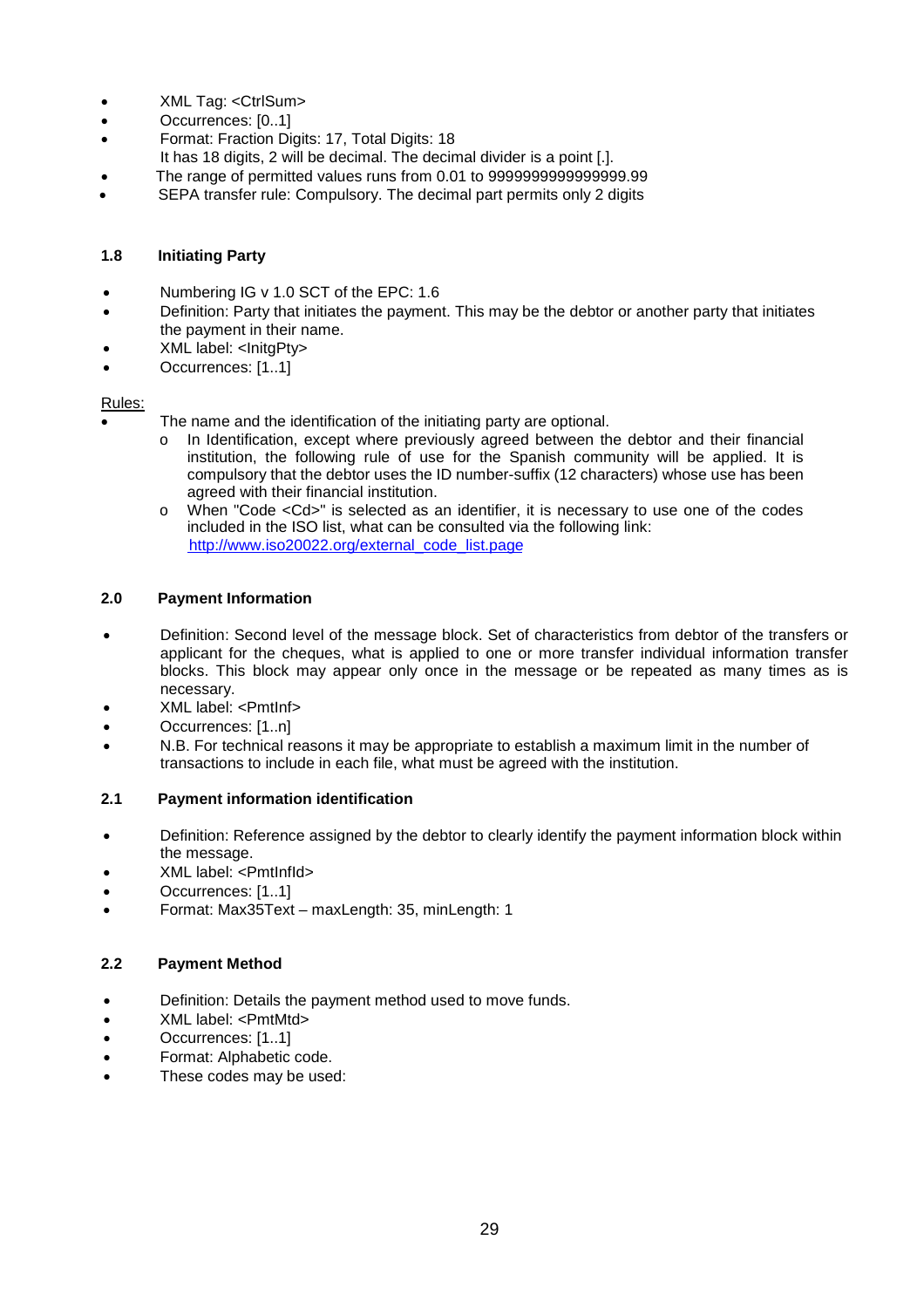| Code | Name     | Definition                                                                                     |
|------|----------|------------------------------------------------------------------------------------------------|
| TRF  | Transfer | Transfer of funds for a certain amount from the debtor's account to the<br>creditor's account. |
| снк  | Check    | Bank cheque.                                                                                   |

- The code TRF is used both in the SEPA transfer block and Other transfers in euros block.
- The CHK code is used in the request for issuance of cheques block.

#### **2.3 Batch Booking**

- Definition: Identifies if a batch booking is requested for each individual transaction, or a batch booking for the total amount of all transactions in the message.
- XML label: <BtchBookg>
- Occurrences: [0..1]
- Format: One of these two values must be used:

| Code  | Name  | Definition                                                                                        |
|-------|-------|---------------------------------------------------------------------------------------------------|
| true  | True  | Shows that a batch booking is requested for the sum of all transaction<br>amounts in the message. |
| false | False | Shows that a batch booking is requested for each of the<br>transaction amounts in the message.    |

#### Rules:

 When this indicator is not used, the conditions that the debtor has previously agreed with their financial institution will be applied.

#### **2.4 Number of Transactions**

- Definition: Individual number of transactions contained in the payment information block. Used as a control element.
- XML label: <NbOfTxs>
- Occurrences: [0..1]
- Format: Max5NumericText [0-9]{1,15}
- SEPA transfer rule: Compulsory. The validation of this element depends on its agreement with the financial institution

#### **2.5 Control Sum**

- Definition: Total of all individual amounts included in the payment information block, without taking into account currencies. Used as a control element.
- XML Tag: <CtrlSum>
- Occurrences: [0..1]
- Format: DecimalNumber fractionDigits: 17, total Digits: 18
- It has 18 digits, 2 will be decimal. The decimal divider is a point [.].
- The range of permitted values runs from 0.01 to 9999999999999999.99
- SEPA transfer rule: Compulsory. The validation of this element depends on its agreement with the financial institution. The decimal part permits only 2 digits

#### **2.6 Payment Type Information**

- Definition: Set of elements that allows the type of transaction to be specified.
- XML label: <PmtTpInf>
- Occurrences: [0..1]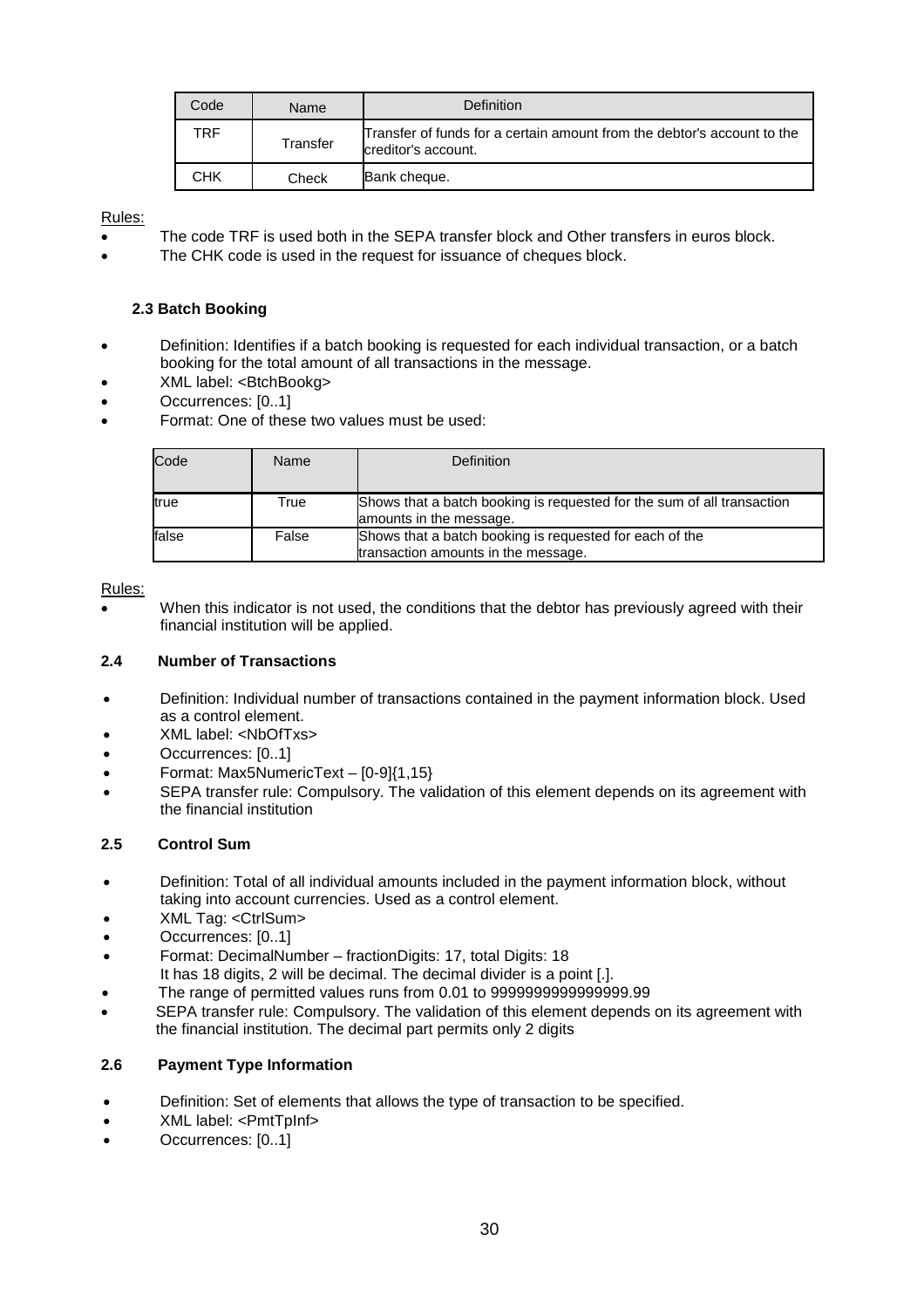- Payment type information must be included either at the payment information block level, or at the transfer information block level, but not both.
- It is not used in the request for issuance of cheques block.

## **2.7 Instruction Priority**

- This element is part of the payment type information (2.6)
- Definition: It indicates the degree of urgency or importance with which the debtor agent must process the instruction. Will be applied according to that previously agreed between the debtor and their institution.
- XML label: <InstrPrty>
- Occurrences: [0..1]
- Format: Alphabetic code
- These codes are permitted:

| Code        | Name   | Definition                   |
|-------------|--------|------------------------------|
| HIGH        | High   | The priority level is high   |
| <b>NORM</b> | Normal | The priority level is normal |

Rules:

If not used, the value is considered to be normal.

#### **2.8 Service level**

- This element is part of the Payment type information (2.6)
- Definition: Agreement or rules that govern how the transaction must be processed.
- XML label: <SvcLvl>
- Occurrences: [0..1]

#### Rules:

Only used in the SEPA transfer block.

## **2.9 Code**

- This element is part of service level (2.8).
- **•** Definition: Identification code for the service level agreed prior to sending the instruction.
- XML label: <Cd>
- Occurrences: [1..1]
- Format: Alphabetic codes:

| Code | Name                                | Definition                                                                    |
|------|-------------------------------------|-------------------------------------------------------------------------------|
| SEPA | Single Euro Payments Area<br>(SEPA) | The payments must be executed according to rules of the<br><b>SEPA</b> scheme |

Rules:

Only allowed code in the SEPA transfer block.

#### **2.11 Local Instrument**

- Definition: tool specific to the user community.
- XML label: <LclInstrm>
- Occurrences: [0..1]
- Format: Max35Text maxLength: 35, minLength: 1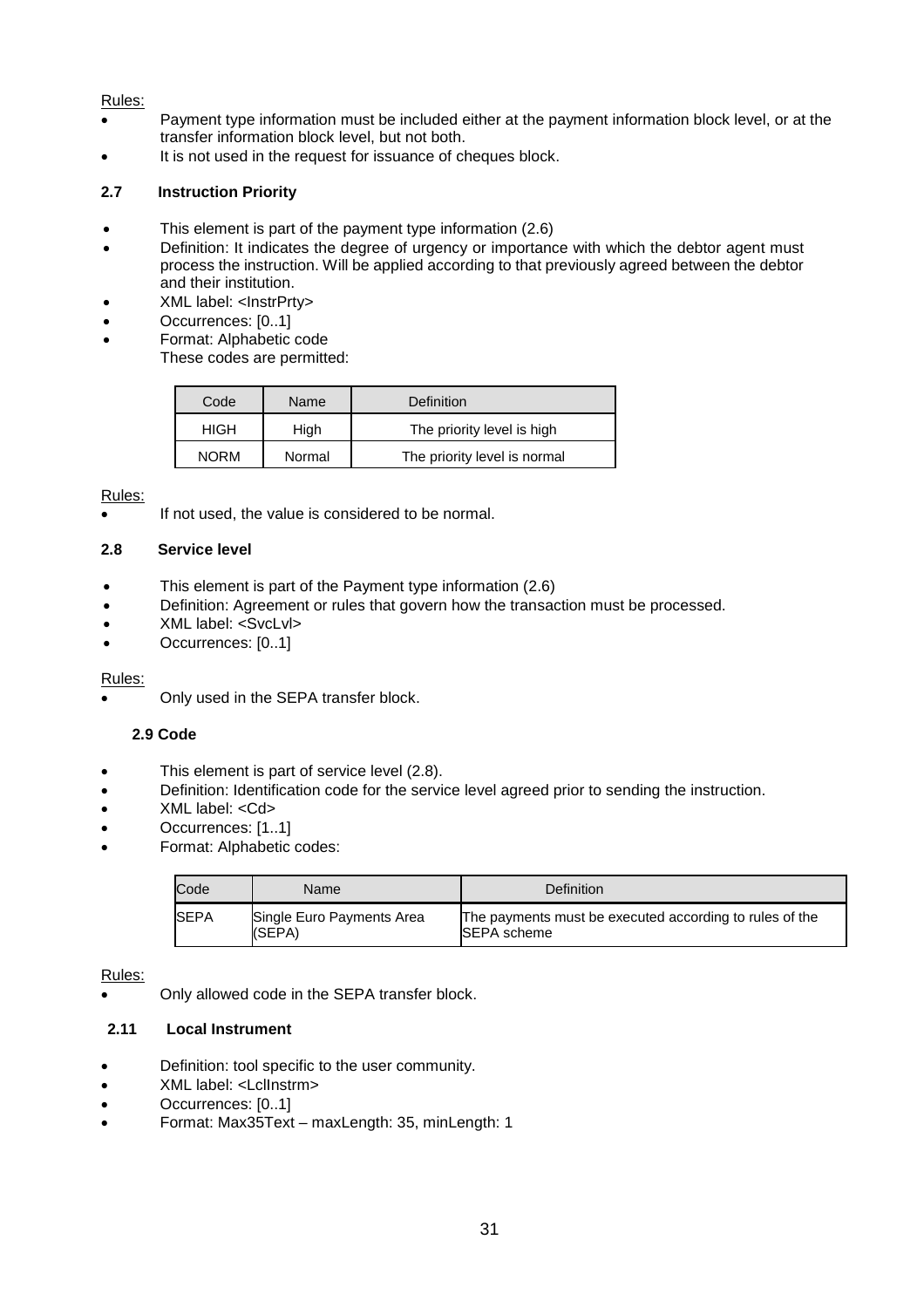This field will only be used if previously agreed between the debtor and their institution.

## **2.12 Code**

- This element is part of Local Instrument (2.11)
- Definition: code that specifies the local instrument.
- XML label: <Cd>
- Occurrences: [1..1]
- Format: MaxLength: 35, minLength: 1

#### Rules:

 To request the issuance of SEPA transfers for payment to the creditor on the same day as the execution date, this label is used with the following code from the ISO "Local Tool" list, what can be consulted through the following link:

http://www.iso20022.org/external\_code\_list.page

| Code        | Name     | Definition                                               |
|-------------|----------|----------------------------------------------------------|
| <b>SDCL</b> | Same Day | The payments must be executed on the settlement<br>ldate |

This use of this function, which is optional for the debtor agent, must be previously agreed with that institution

## **2.13 Proprietary**

- This element is part of Local Instrument (2.11)
- Definition: proprietary code that specifies the local instrument.
- XML label: <Prtry>
- Occurrences: [1..1]
- Format: MaxLength: 35, minLength: 1

#### **2.14 Category Purpose**

- This element is part of the Payment type information (2.6)
- Definition: it details the reason the payment is made, according to a pre-established list of codes.
- XML label: <CtgyPurp>
- Occurrences: [0..1]

#### **2.15 Code**

- This element is part of Category Purpose (2.14)
- Definition: code that specifies the transfer type.
- XML label: <Cd>
- Occurrences: [1..1]
- Format: MaxLength: 04, minLength: 1

#### Rules for SEPA transfers:

 In transfers between two financial institutions registered in Spain, to indicate that the transfer refers to the payment of a pension (PENS) or a salary (SALA) is compulsory to use this label. In such cases, if the debtor does not use this label with the corresponding code, the creditor agent may not apply the commercial processing corresponding to payment reason to the creditor.

Rules for other transfers in euros:

The debtor agent will use this code whenever it can do so, according to its own criteria.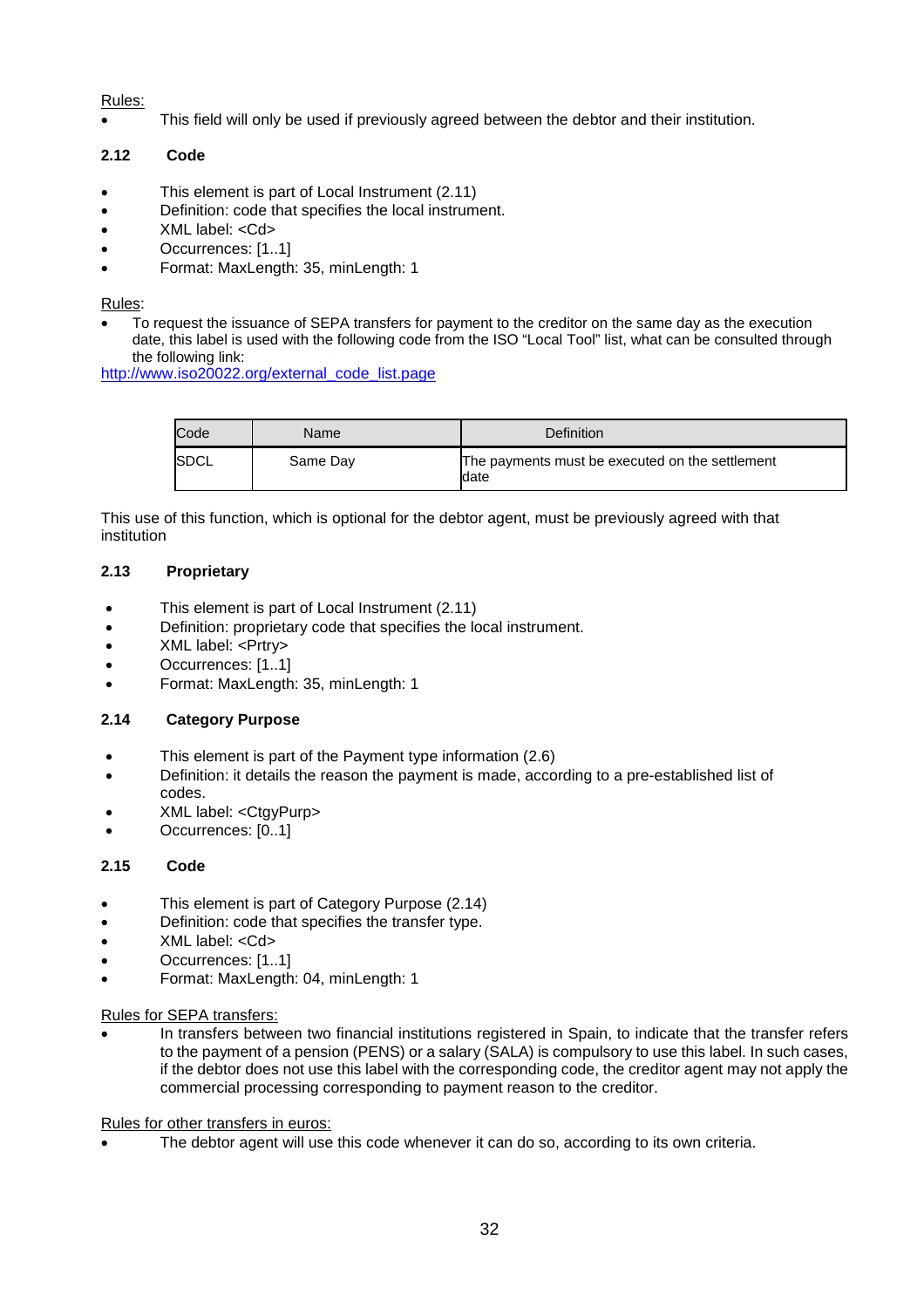Rules for request of issuance of cheques:

This label is not used.

You can find the list of permitted codes at the following link: http://www.iso20022.org/external\_code\_list.page

## **2.17 Requested Execution Date**

- Numbering IG v 1.0 SCT of the EPC: 2.15
- Definition: Date on which the initiating party requests the debtor agent process the payment. This is the date on which the transfers will be debited from the debtor's account.
- XML label: <ReqdExctnDt>
- Occurrences: [1..1]
- Format: ISODate: YYYY-MM-DD (Year-Month-Day)

#### Rules:

 Ask your institution beforehand if a limit applies to this date (maximum period allowed from the message transmission date).

#### **2.19 - Debtor**

- Numbering IG v 1.0 SCT of the EPC: 2.17
- Definition: Party that owes an amount to the creditor or ultimate creditor.
- XML label: <Dbtr>
- Occurrences: [1..1]

## Rules for SEPA Transfers:

- The name is required and limited to 70 characters. Postal address and identification are optional.
- In postal address, the address label may be repeated up to twice in free text, up to a total of 140 characters.
- Debtor country (AT-03 SEPA RB): ISO code of the debtor's country address. This field is compulsory if any debtor address fields have been filled in. The country must be completed using the corresponding ISO 3166 Alpha-2 code.
- In the identification it is necessary to choose to fill in only one identifying code within the possible options for a private individual, or organisation identification.

#### Rules for other transfers in euros:

- The name is required information. Postal address and identification are optional.
- The name should be limited to 35 characters.
- In postal address, the address label may be repeated up to twice in free text, with a recommended limit of 50 characters in each repetition. The country must be completed using the corresponding ISO 3166 Alpha-2 code.
- If the identification is used, it is necessary to choose to fill in only one identifying code within the possible options for a private individual, or organisation identification.
- Due to technical limitations of interbank formats, it is possible that the debtor agent cannot get the full information on name, postal address and identification provided to the creditor's institution. In such cases, the debtor agent will send the information possible, in accordance with its own criteria.

#### Rules for request for issuance of cheques:

- The name is required information. Postal address and identification are optional.
- In postal address, the address label may be repeated up to twice in free text, with a recommended limit of 50 characters in each repetition. The country must be completed using the corresponding ISO 3166 Alpha-2 code.
- If the identification is used, it is necessary to choose to fill in only one identifying code within the possible options for a private individual, or organisation identification.
- **2.20 Debtor Account –**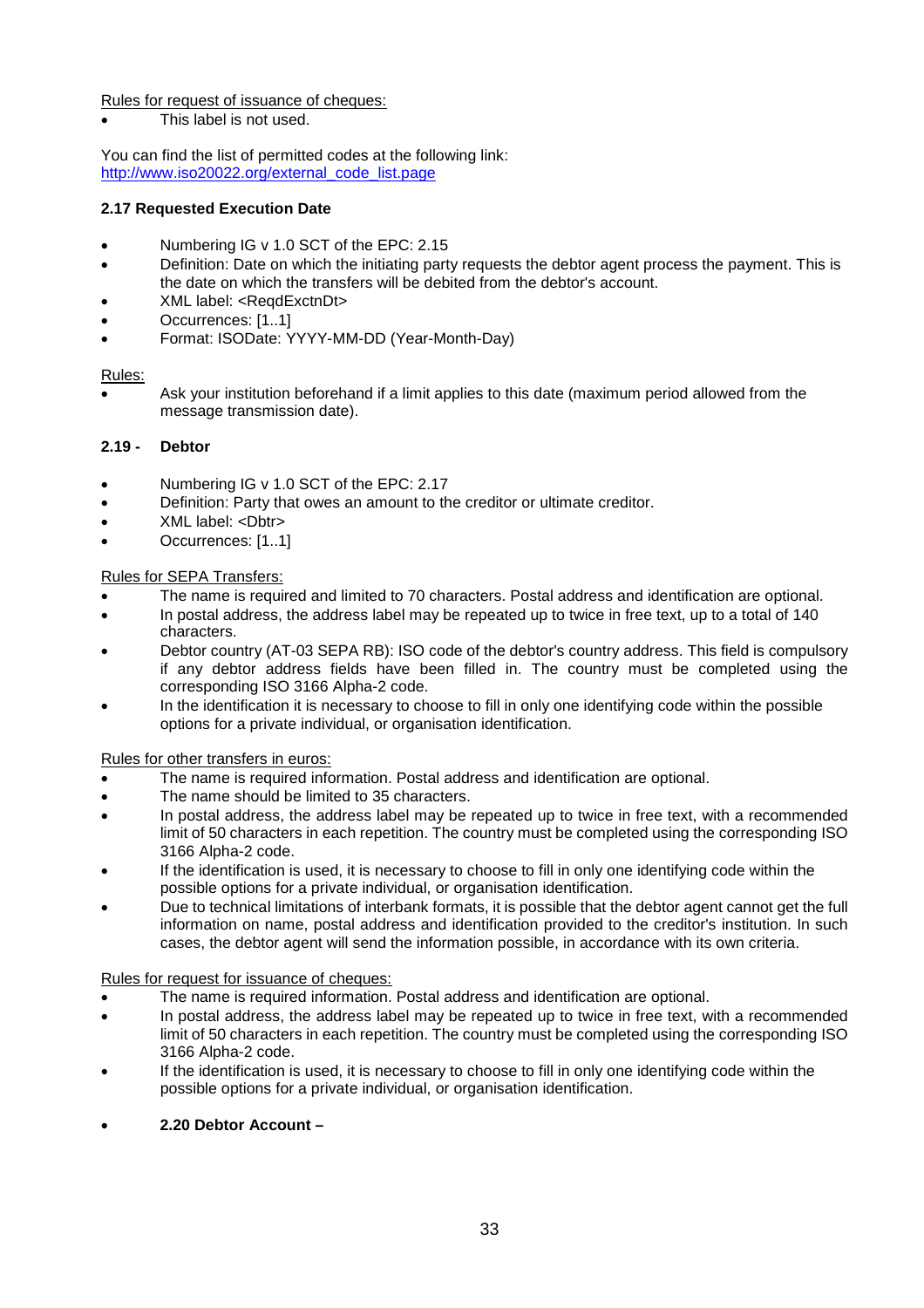- Numbering IG v 1.0 SCT of the EPC: 2.35
- Definition: identification of the debtor's account that will be debited as a consequence of the transaction or transactions requested.
- XML label: <DbtrAcct>
- Occurrences: [1..1]

## **Identification**

- Numbering IG v 1.0 SCT of the EPC: 2.36
- Definition: Unique and unequivocal identification of the creditor's account.
- XML label: <Id>
- Occurrences: [1..1]
- Format: This element contains the label 'IBAN'.
- Rule of use: Only IBAN permitted.

## **IBAN**

- Definition: International Bank Account Number (IBAN) Encoding used internationally by financial institutions to uniquely identify a customer account.
- XML label: <IBAN>
- Occurrences: [1..1]
- Format: IBAN2007Identifier / [A-Z]{2,2}[0-9]{2,2}[a-zA-Z0-9]{1,30} IBAN specification can be found in ISO 13616 that you can download from the following website: https://www.swift.com/sites/default/files/resources/swift\_standards\_ibanregistry.pdf

#### SEPA transfer rule:

The IBAN is compulsory.

## **Currency**

- Numbering IG v 1.0 SCT of the EPC: 2.38
- Definition: Currency type of account.
- XML label: <Ccy>
- Occurrences: [0..1]
- Format: ActiveOrHistoricCurrencyCode / [A-Z]{3,3}
- Rules of use:
	- □ This label must only be used when the same account number covers different currencies and the presenter needs to identify in which of these currencies the entry should be made in the account.
	- □ The currency code, in force or historic, must be registered by the registry authority, ISO 4217 Maintenance Agency, it comprises three letters and can either be in force or not at the date when the message containing it is exchanged.

#### **2.21 Debtor Agent**

- Numbering IG v 1.0 SCT of the EPC: 2.40
- Definition: financial institution where the debtor holds the payment account.
- XML label: <DbtrAgt>
- Occurrences: [1..1]

#### **Financial Institution Identification**

- Numbering IG v 1.0 SCT of the EPC: 2.41
- Definition: identification of the financial institution.
- XML label: <FinInstnId>
- Occurrences: [1..1]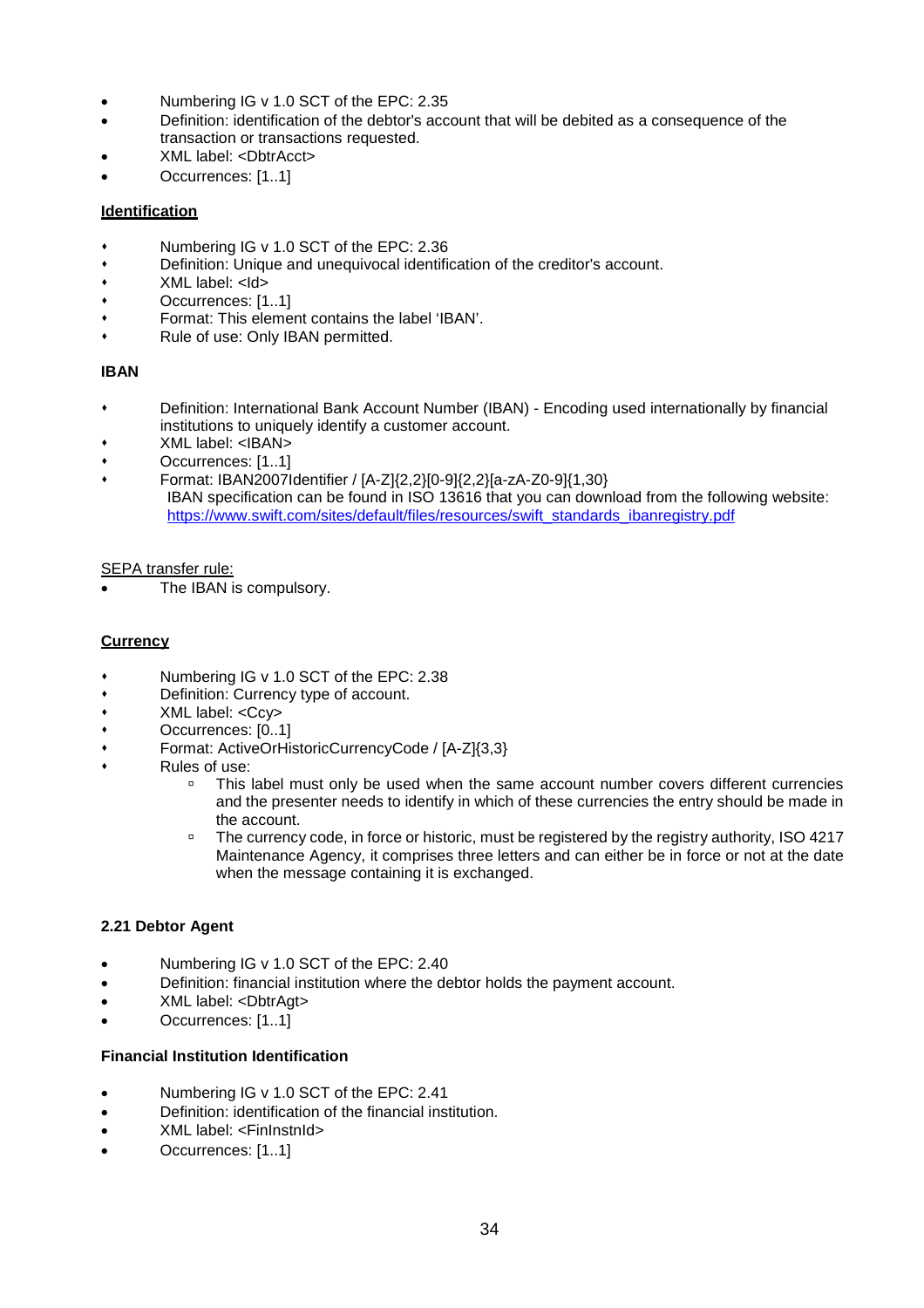SEPA transfer rule: BIC must be used, or failing that Other/Identification

## **BIC – "Business Identification Code" of the debtor agent**

- Numbering IG v 1.0 SCT of the EPC: 2.42
- Definition: BIC code of the debtor's financial institution.
- XML label: <BIC>
- Occurrences: [0..1]
- SEPA transfer rule: The BIC is only compulsory when the debtor agent is located in a SEPA country or region outside the European economic area.

## **Other**

- Numbering IG v 1.0 SCT of the EPC: 2.46
- Definition: another identification for the financial institution.
- XML label: <Othr>
- Occurrences: [0..1]

## **Identification**

- Numbering IG v 1.0 SCT of the EPC: 2.47
- Definition: identifier for the debtor financial institution.
- XML label: <Id>
- Occurrences: [1..1]
- SEPA transfer rule: only "NOTPROVIDED" is permitted if the BIC of the debtor agent is not indicated.

## **2.23 Ultimate Debtor**

- Numbering IG v 1.0 SCT of the EPC: 2.52
- Definition: Party that ultimately owes money to the creditor or ultimate creditor. In Spain, it is usual to designate this to the party on whose behalf the transaction is performed (On behalf of).
- XML label: <UltmtDbtr>
- Occurrences: [0..1]

#### Rules for SEPA transfers:

- Data on the ultimate debtor is optional. It can be included in the payment information block (2.0) or the individual transfer information block (2.63), but only one of the two.
- The name and the identification are optional. The name is limited to 70 characters.
- In the identification it is necessary to choose to fill in only one identifying code within the possible options for a private individual, or organisation identification.
- It does not allow the inclusion of the postal address.

Rules for other transfers in euros and requests for issuance of cheques:

The "ultimate debtor" data is optional and may only be included in label 2.70.

## **2.24 Charge Bearer**

- Numbering IG v 1.0 SCT of the EPC: 2.60
- Definition: Specifies which of the acting parties will bear the fees and expenses linked to the processing of the transaction.
- XML label: <ChraBr>
- Occurrences: [0..1]
- Format: Alphabetic code.
- Permitted codes: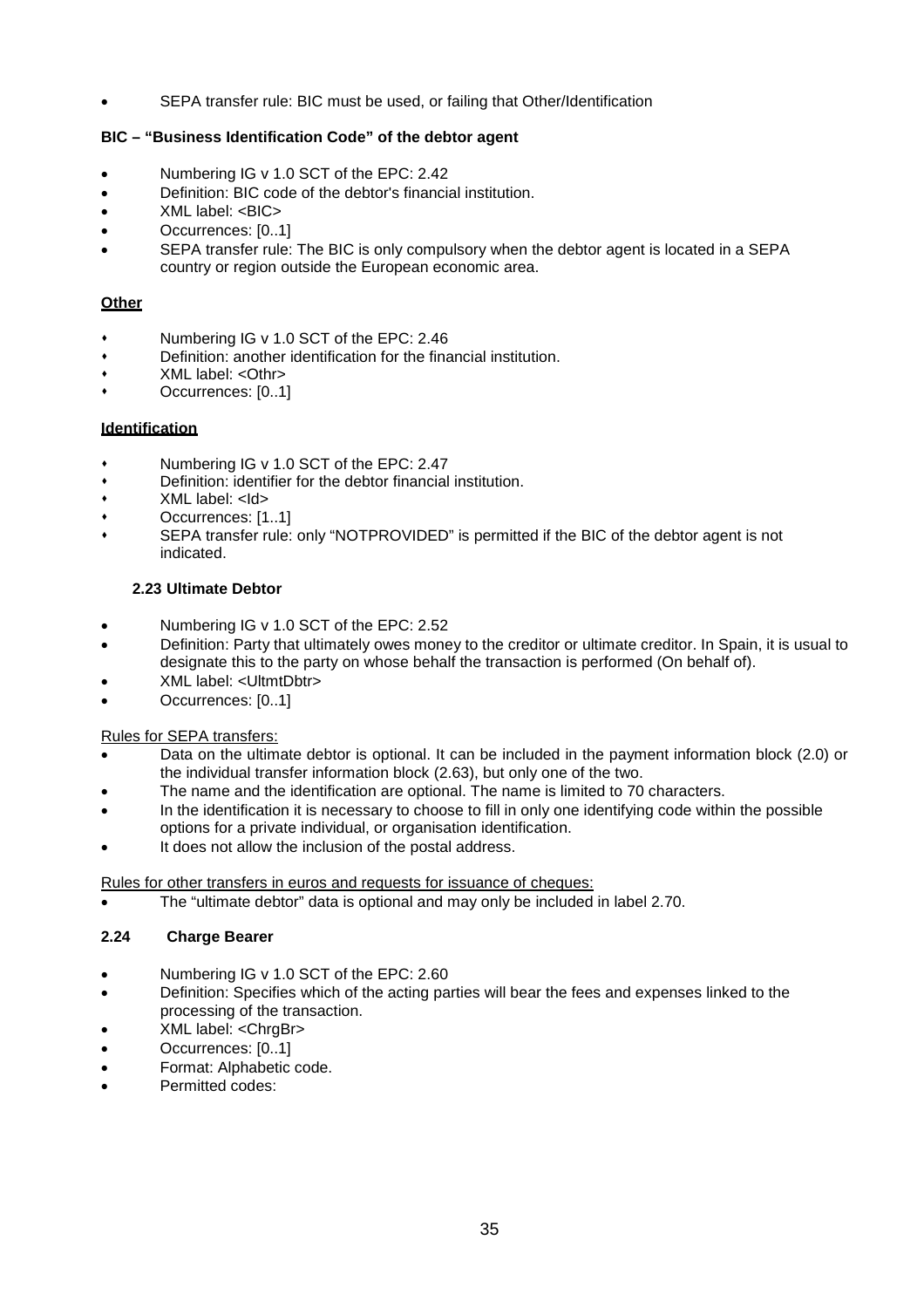| Code        | Name                                        | Definition                                                                                                                                               |
|-------------|---------------------------------------------|----------------------------------------------------------------------------------------------------------------------------------------------------------|
| CRED        | Chargeable to the<br>Creditor               | The creditor will bear the fees and expenses derived from the<br>transaction (BEN)                                                                       |
| <b>DEBT</b> | Chargeable to the Debtor                    | The debtor will bear the fees and expenses derived from the<br>transaction (OUR)                                                                         |
| <b>SHAR</b> | Shared expenses                             | The debtor will bear the fees and expenses incurred by their<br>institution and the creditor will bear the fees and expenses<br>incurred by theirs (SHA) |
| <b>SLEV</b> | According to the service<br>level agreement | The fees and expenses are applied in accordance with rules of<br>the agreed service level. For SEPA transfers, this code is<br>equivalent to SHAR.       |

Rules for SEPA transfers:

- This data is optional and figures in the payment information block. Its use is not recommended in the individual transfer information block.
- If used, only the code SLEV is permitted. If not used, the code SLEV is applied by default.

Rule for other transfers in euros:

 Any of the previous codes is permitted. If the SLEV code is used, it is, to all intents and purposes, equivalent to the SHAR code. If no code is used, the debtor agent will apply the SHAR code by default.

Rule for requesting cheques:

This label is not used.

## **2.27 Credit Transfer Transaction Information**

- Numbering IG v 1.0 SCT of the EPC: 2.63
- Definition: Third-level block in the message. Contains the set of elements with information relating to transfers or individual cheques included in the payment information block. This block may appear only once in the message or be repeated as many times as is necessary.
- XML label: <CdtTrfTxInf>
- Occurrences: [1..n]
- This block is composed of the elements described below.
- N.B. For technical reasons it may be appropriate to establish a maximum limit in the number of transactions to include in each file, which must be agreed with the institution.

#### **2.28 Payment Identification**

- Numbering IG v 1.0 SCT of the EPC: 2.64
- Definition: Set of elements that functions as a reference for a payment instruction.
- XML label: <PmtId>
- Occurrences: [1..1]

#### **2.29 Instruction Identification**

- Numbering IG v 1.0 SCT of the EPC: 2.65
- This element is part of the payment identification.
- Definition: Unique reference assigned by the party that initiates the transfer or requests the cheque, in order to identify the transaction. Can be used in transaction status messages (status report) that refer to this. This reference is used between the party that initiates the transaction and the debtor agent and, therefore, is not sent to the creditor agent.
- XML label: <InstrId>
- Occurrences: [0..1]
- Format: Max35Text maxLength: 35, minLength: 1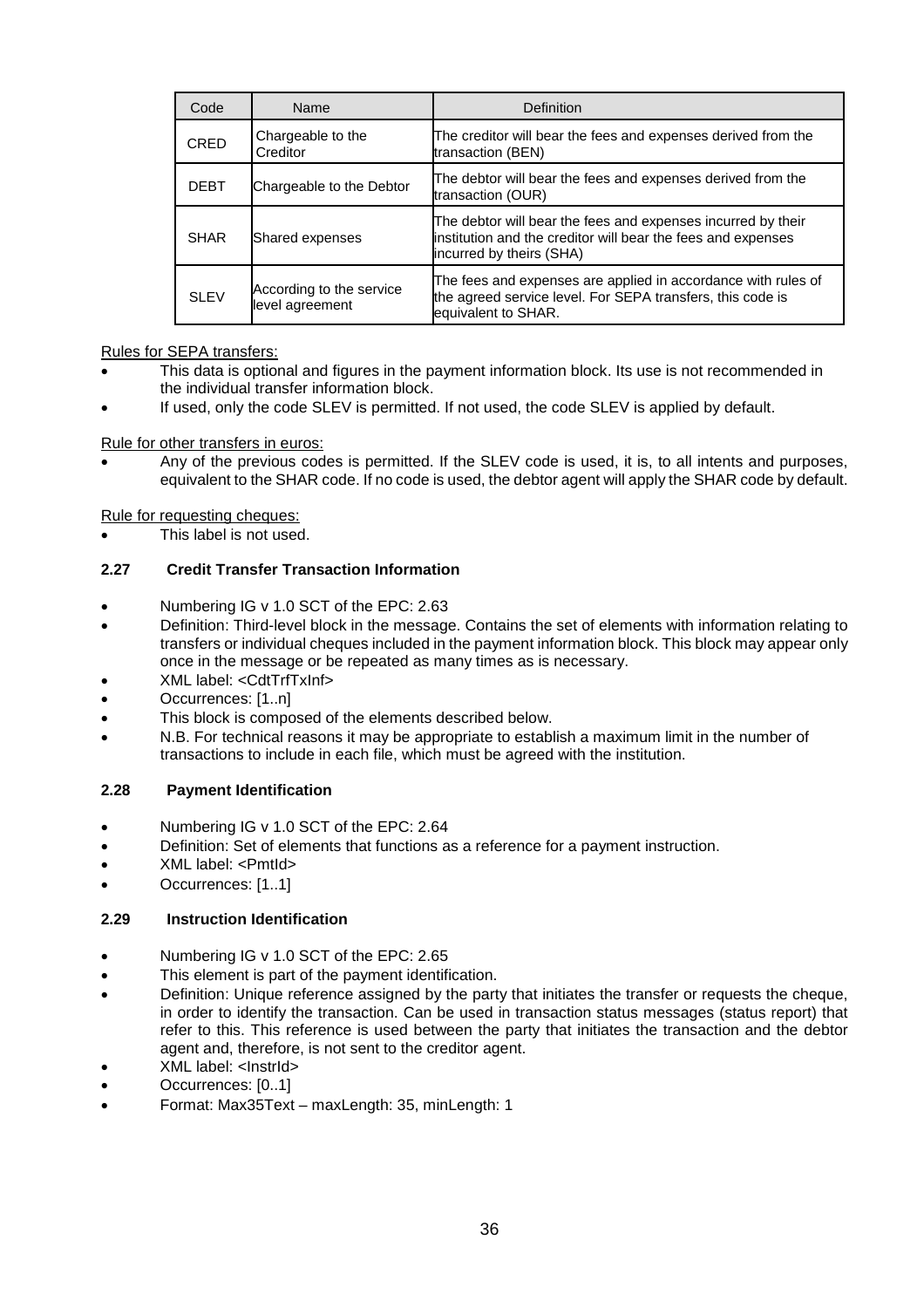- Its use is recommended. Consult the financial institution regarding the recommended maximum length and the way to use this reference to settle the transaction.
- In requests for issuance of cheques it is compulsory.

## **2.30 End To End Identification**

- Numbering IG v 1.0 SCT of the EPC: 2.66
- This element is part of the payment identification.
- Definition: Unique reference assigned by the initiating party to identify the transaction and which is transmitted without changes throughout the payment chain, to the creditor.
- XML label: <EndToEndId>
- Occurrences: [1..1]
- Format: max35Text– maxLength: 35, minLength: 1

#### Rules:

- $\bullet$  Its use is recommended in SEPA transfers.
- In other transfers in euros, it is used to record here the reference for the creditor. To avoid that it is truncated when it reaches the creditor, consult the financial institution with regard to the recommended maximum length.
- In issuance of cheques it is filled in with "NOTPROVIDED"

## **2.31 Payment Type Information**

- Numbering IG v 1.0 SCT of the EPC: 2.67
- Definition: Payment type information
- XML label: <PmtTpInf>
- Occurrences: [0..1]

#### Rules:

- Payment type information must be included either at the payment information block level, or at the transfer information block level, but not both.
- It is not used in the request for issuance of cheques block.

SEE LABELS 2.6 To 2.15 OF THIS ANNEX.

#### **2.42 Amount**

- Numbering IG v 1.0 SCT of the EPC: 2.76
- Definition: Amount of funds that are transferred from the debtor to the creditor.
- XML label: <Amt>
- Occurrences: [1..1]

#### **2.43 Instructed Amount**

- Numbering IG v 1.0 SCT of the EPC: 2.77
- This element is part of amount (2.42)
- Definition: Amount of the transfer in the corresponding currency.
- XML label: <InstdAmt>
- Occurrences: [1..1]
- Format:

Currency and Amount: fraction Digits: 5 - minInclusive: 0 - totalDigits: 18 CurrencyCode: code ISO 4217 Alpha-3, [A-Z]{3.3}

#### Rules

 The amount must be used together with the attribute currency (Ccy), in which the ISO 4217 Alpha-3 code for the corresponding currency is recorded, which is included within the XML label. The amount is limited to 11 digits, two of which are decimal. The decimal divider is the character ".".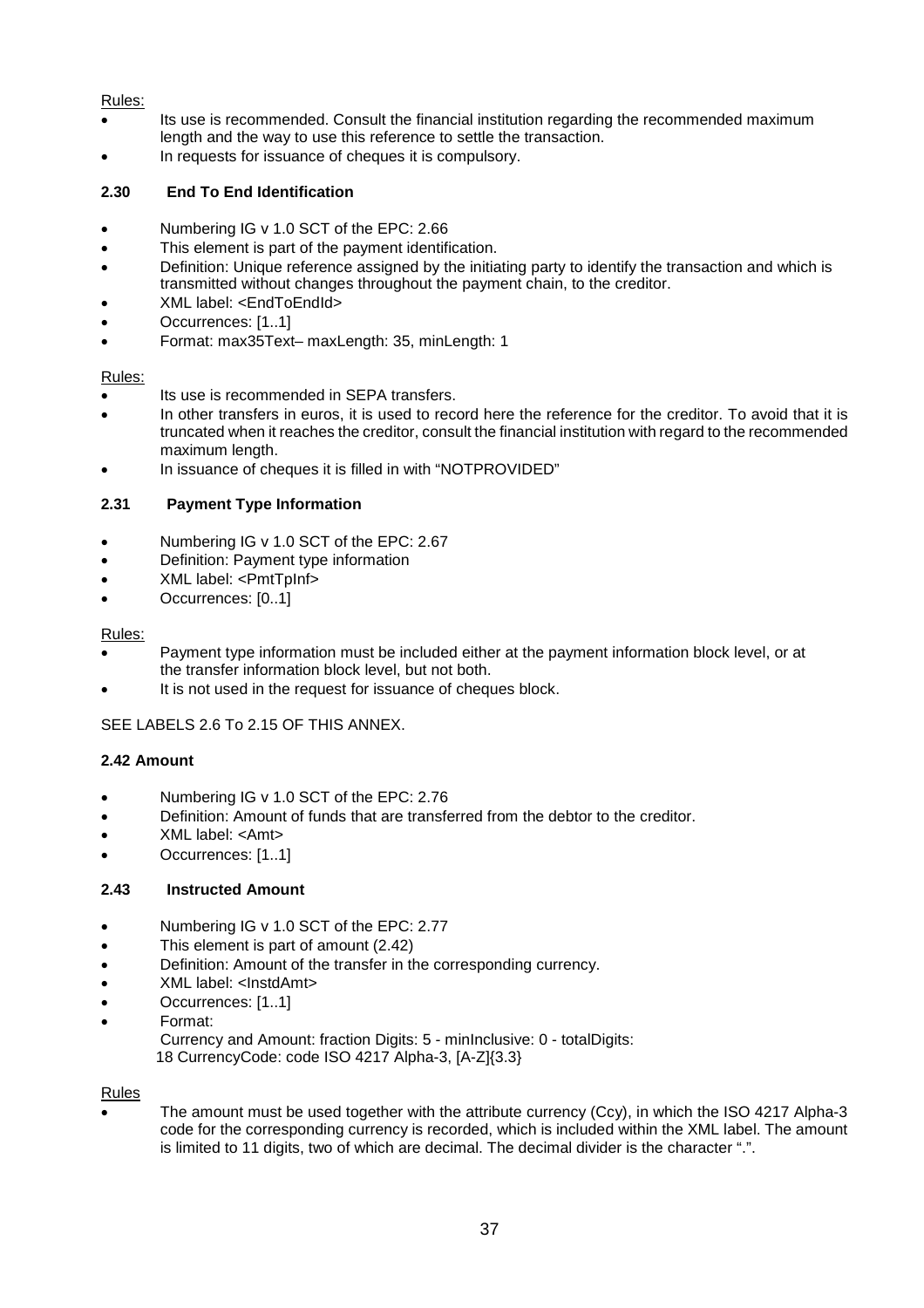- The only currency allowed is the euro, the code for which is "EUR".
- Example: Transfer of 7,500 euros.
- <InstrdAmt Ccy="EUR">7500.00</InstrdAmt>
- The range of possible values runs from 0.01 to 999999999.99

## **2.52 Cheque Instruction**

- Definition: Instruction for the issuance of a cheque.
- XML label: < Chainstr>
- Occurrences: [0..1]
- Format: This component contains following elements:

| Occurrence | Name                 | <b>XML Label</b>        | Format                                     |
|------------|----------------------|-------------------------|--------------------------------------------|
| [01]       | Cheque type          | <chqtp></chqtp>         | 4<br>Code                                  |
| [01]       | Delivery method      | <dlvrymtd></dlvrymtd>   |                                            |
| [11]       | Code                 | <cd></cd>               | Code                                       |
| [01]       | Instruction priority | <lnstrprty></lnstrprty> | 4<br>Code                                  |
| [01]       | Print location       | <prtlctn></prtlctn>     | Max35Text<br>maxLength: 35<br>minLength: 1 |

#### Rules:

- Can only be used when label 2.2 Payment method has the value CHK Cheque.
- Its use is recommended. If not used, it will be applied according to that previously agreed between the debtor and their financial institution.
- All the elements of this label are optional, except the print location label, since it contains a rule used by the Spanish community. If an element is not used, it will be applied according to that previously agreed between the debtor and their financial institution.

The various elements are described below:

#### **Cheque Type**

- Definition: Defines the type of cheque that the debtor agent has to issue. In the case of Spain, it is also necessary to consider the rule of use defined in the print location label.
- XML label: <ChqTp>
- Occurrences: [0..1]
- Format: Only this code is permitted:

| Code        | <b>Name</b>    | Definition                                                                                                                                                                                    |
|-------------|----------------|-----------------------------------------------------------------------------------------------------------------------------------------------------------------------------------------------|
| <b>BCHQ</b> | Bank<br>cheaue | The issuance of a bank cheque is requested. The debtor's account is<br>debited when the cheque is issued. The debtor's financial institution prints<br>the cheque and quarantees its payment. |

#### **Delivery Method**

- Definition: Defines the way in which the debtor's financial institution must deliver the requested cheque.
- XML label: <DlvryMtd>
- Occurrences: [0..1]
- Format: These codes are permitted: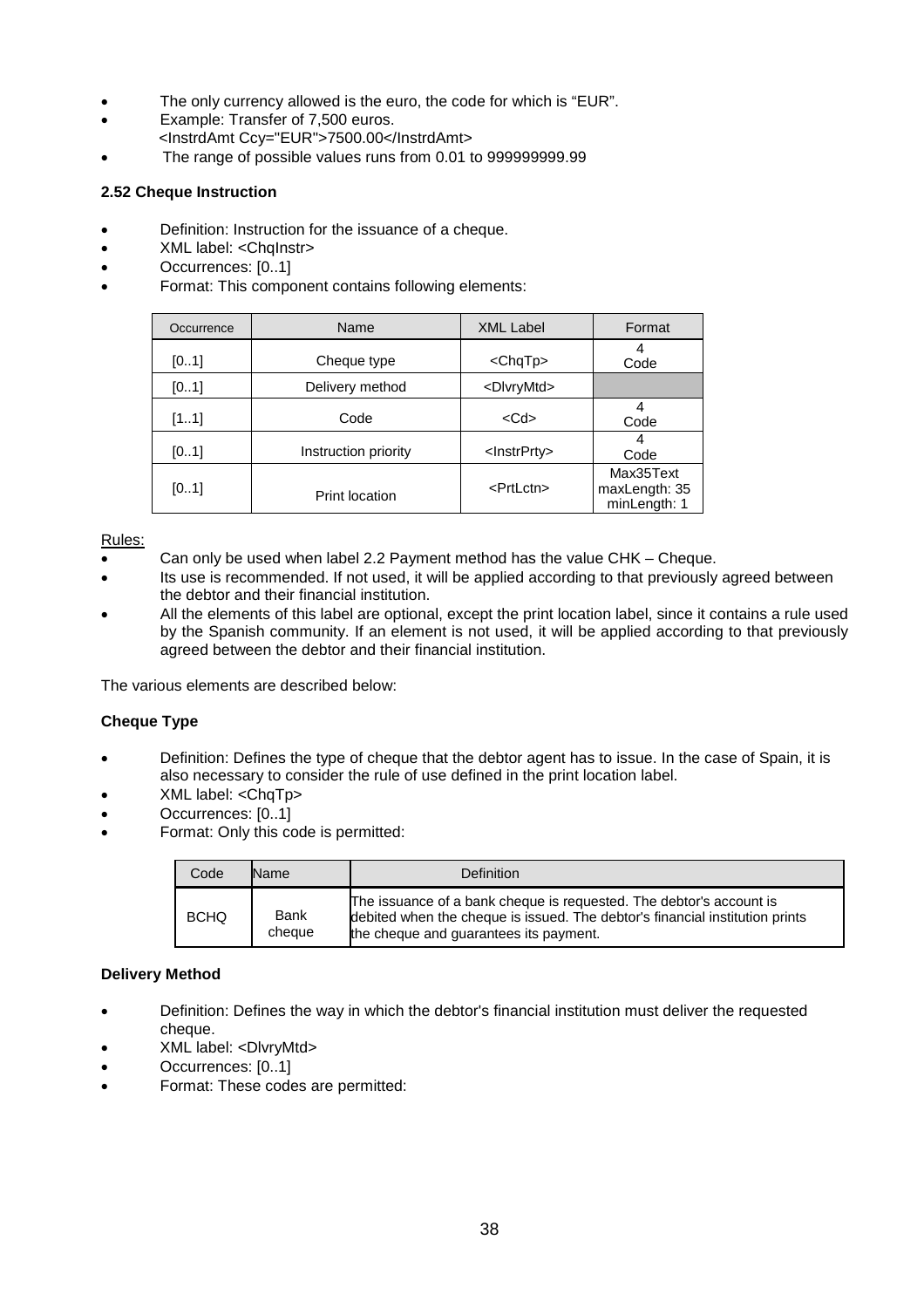| Code        | Name                                                                  | Definition                                                                  |
|-------------|-----------------------------------------------------------------------|-----------------------------------------------------------------------------|
| <b>CRCD</b> | Shipment by courier to the creditor Sent via courier to the creditor. |                                                                             |
| <b>CRDB</b> | Shipment by courier to the debtor                                     | Sent by courier to the person who requested it (debtor).                    |
| <b>MLCD</b> | Shipment by mail to the creditor                                      | Posted to the creditor.                                                     |
| MLDB        | Posted to the debtor                                                  | Posted to the person who requested it (Debtor).                             |
| <b>PUDB</b> | Picked up by the debtor                                               | The applicant (Debtor) collects the cheque in the financial<br>institution. |
| RGCD        | Sent by registered mail to the<br>creditor                            | Posted by registered mail to the creditor.                                  |
| RGDB        | Sent by registered mail to the<br>debtor                              | Sent by registered mail to the person who requested it<br>(Debtor).         |

#### **Instruction Priority**

- Definition: It indicates the degree of urgency or importance with which the debtor agent must process the instruction.
- XML label: <InstrPrty>
- Occurrences: [0..1]
- Format: Alphabetic code These codes are permitted:

| Code        | Name   | Definition                   |
|-------------|--------|------------------------------|
| <b>HIGH</b> | High   | The priority level is high   |
| <b>NORM</b> | Normal | The priority level is normal |

#### **Print Location**

- Definition: Indicates where the check will be printed.
- XML label: <PrtLctn>
- Occurrences: [0..1]
- Format: max35Text– maxLength: 35, minLength: 1

Spanish community rule of use:

 If the label 2.52 Instruction for issuance of cheques is used, this element must be used to record, in 3 digits, the document type whose issuance is requested, in the following way:

| Overview | Values and definition                                                                                                                                                                                                                  |
|----------|----------------------------------------------------------------------------------------------------------------------------------------------------------------------------------------------------------------------------------------|
| 1st      | Defines the document type to be issued, according to these values:<br>1 – BANK CHEQUE                                                                                                                                                  |
| 2nd      | Defines if the document should be crossed or not (to pay into an account or not),<br>according to these values:<br>0 - THAT AGREED WITH THE INSTITUTION WILL BE APPLIED BY DEFAULT<br>1 – CROSSED/TO PAY INTO ACCOUNT<br>2 - UNCROSSED |
| 3rd      | Defines if the issuance of an accompanying letter is requested or not:<br>0 – THAT AGREED WITH THE INSTITUTION WILL BE APPLIED BY DEFAULT<br>1 – WITH LETTER<br>2 - WITHOUT LETTER                                                     |

Example: The issuance of a bank check is requested without a letter. 102 must be used.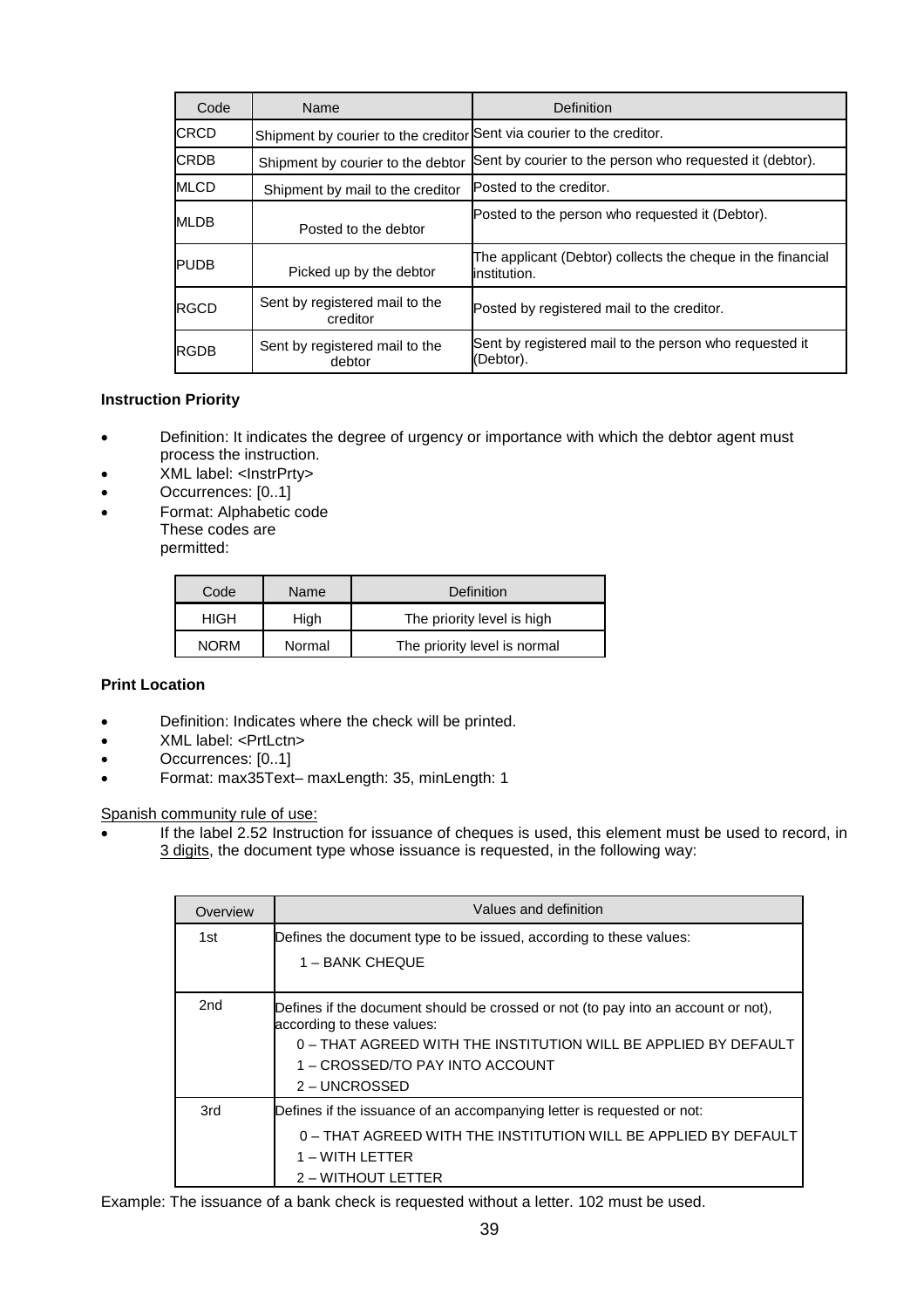## **2.70 Ultimate Debtor**

- Numbering IG v 1.0 SCT of the EPC: 2.82
- Definition: Party that ultimately owes money to the creditor or ultimate creditor. In Spain, it is usual to designate this to the party on whose behalf the transaction is performed (On behalf of).
- XML label: <UltmtDbtr>
- Occurrences: [0..1]

## Rules for SEPA transfers:

- Data on the ultimate debtor is optional. It can be included in the payment information block (2.23) or the individual transfer information block (2.70), but only one of the two.
- The name and the identification are optional. The name is limited to 70 characters.
- In the identification it is necessary to choose to fill in only one identifying code within the possible options for a private individual, or organisation identification.
- It does not allow the inclusion of the postal address.

Rules for request for issuance of cheques:

- The "ultimate debtor" data is optional and may only be included in label 2.70.
- If used, the name is compulsory and the postal address is optional.
- The name should be limited to 35 characters.
- It does not allow the inclusion of the identification.

## **2.77 Creditor Agent**

- Numbering IG v 1.0 SCT of the EPC: 2.96
- Definition: Identification of the financial institution where the creditor holds a payment account.
- XML label: <CdtrAgt>
- Occurrences: [0..1]

#### Rules for SEPA transfers:

The BIC is only compulsory when the creditor agent is located in a SEPA country or region outside the European economic area.

If the BIC is not indicated, the "Creditor agent" structure should not be used.

#### **Financial Institution Identification**

- Definition: identification of the financial institution.
- XML label: <FinInstnId>
- Occurrences: [1..1]

#### **BIC – "Business Identification Code" of the creditor agent**

- Definition: BIC code of the creditor's financial institution.
- XML label: <BIC>
- Occurrences: [0..1]

#### **2.79 Creditor**

- Numbering IG v 1.0 SCT of the EPC: 2.98
- Definition: Party to whom an amount is owed.
- XML label: <Cdtr>
- Occurrences: [0..1]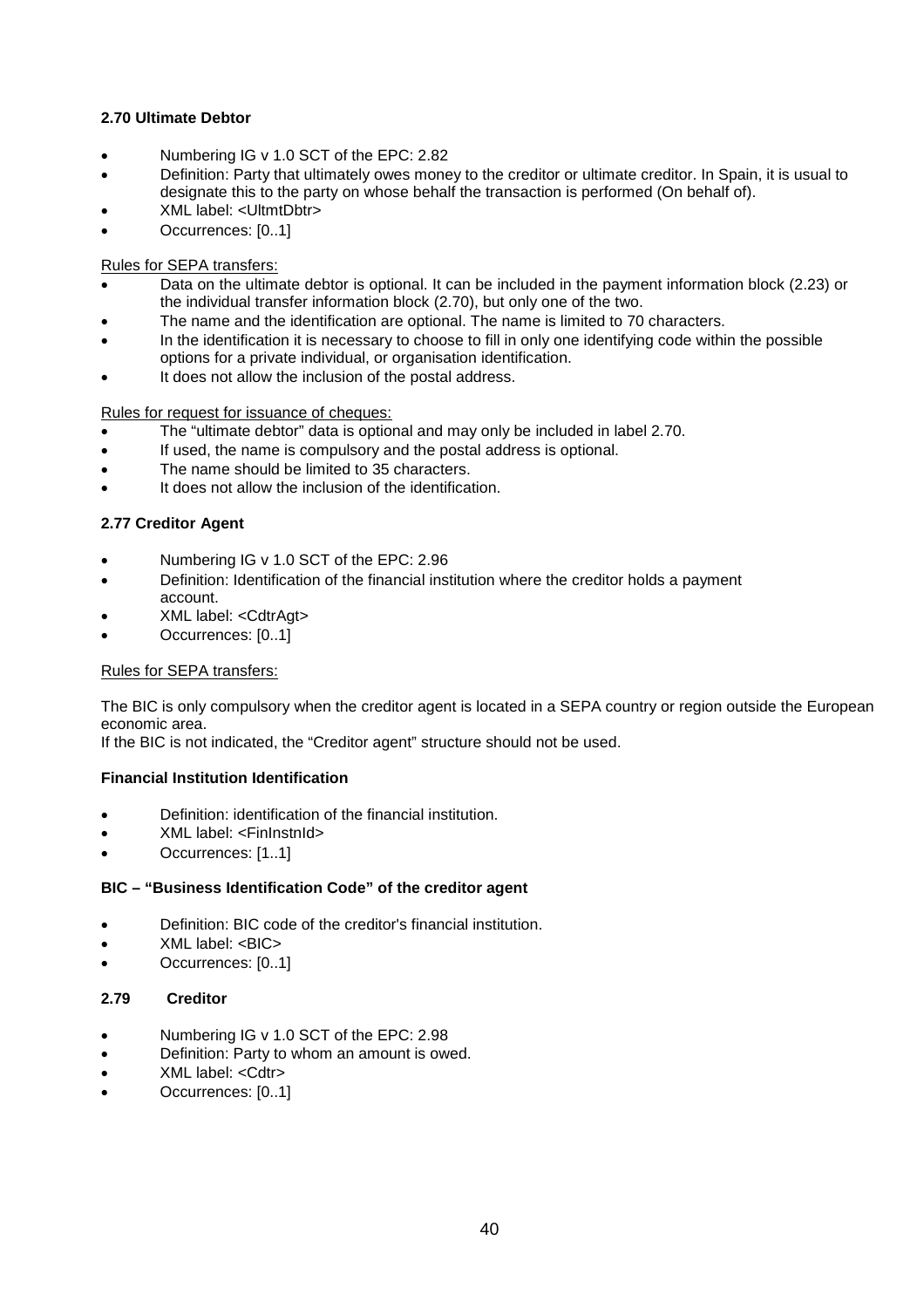Rules for SEPA transfers:

- The name of the creditor is required information and is limited to 70 characters. Postal address and identification are optional.
- In postal address, the address label may be repeated twice in free text, up to a total of 140 characters. The country is compulsory and must be completed using the corresponding ISO 3166 Alpha-2 code.
- If the identification is used, it is necessary to choose to fill in only one identifying code within the possible options for a private individual, or organisation identification.

## Rules for other transfers in euros:

- The name of the creditor is required information. Postal address and identification are optional.
- The name should be limited to 35 characters.
- In postal address, the address label may be repeated up to twice in free text, with a recommended limit of 50 characters in each repetition. The country must be completed using the corresponding ISO 3166 Alpha-2 code.
- If the identification is used, it is necessary to choose to fill in only one identifying code within the possible options for a private individual, or organisation identification.
- Due to technical limitations of interbank formats, it is possible that the debtor agent cannot get the full information on name, postal address and identification provided to the creditor's institution. In such cases, the debtor agent will send the information possible, in accordance with its own criteria.

## Rules for request for issuance of cheques:

- The name of the creditor is required information. Postal address and identification are optional.
- The name should be limited to 35 characters.
- In postal address, the address label may be repeated up to twice in free text, with a recommended limit of 50 characters in each repetition. The country must be completed using the corresponding ISO 3166 Alpha-2 code.
- If the identification is used, it is necessary to choose to fill in only one identifying code within the possible options for a private individual, or organisation identification.

## **2.80 Creditor Account**

- Numbering IG v 1.0 SCT of the EPC: 2.116
- Definition: identification of the creditor's account that will be credited as a consequence of the transaction requested.
- XML label: <CdtrAcct>
- Occurrences: [0..1].

#### **IBAN**

- Definition: International Bank Account Number (IBAN) Encoding used internationally by financial institutions to uniquely identify a customer account.
- XML label: <IBAN>
- Occurrences: [1..1]
- Format: IBAN2007Identifier / [A-Z]{2,2}[0-9]{2,2}[a-zA-Z0-9]{1,30}

#### SEPA transfer rule:

 The IBAN is compulsory. This is a code that, depending on the country where the creditor's account is held, can be up to a maximum of 34 characters.

#### Rule for other transfers in euros:

Any of the possibilities are permitted. Use of the IBAN is recommended whenever possible.

#### Rule for request for issuance of cheques:

This label may not be used.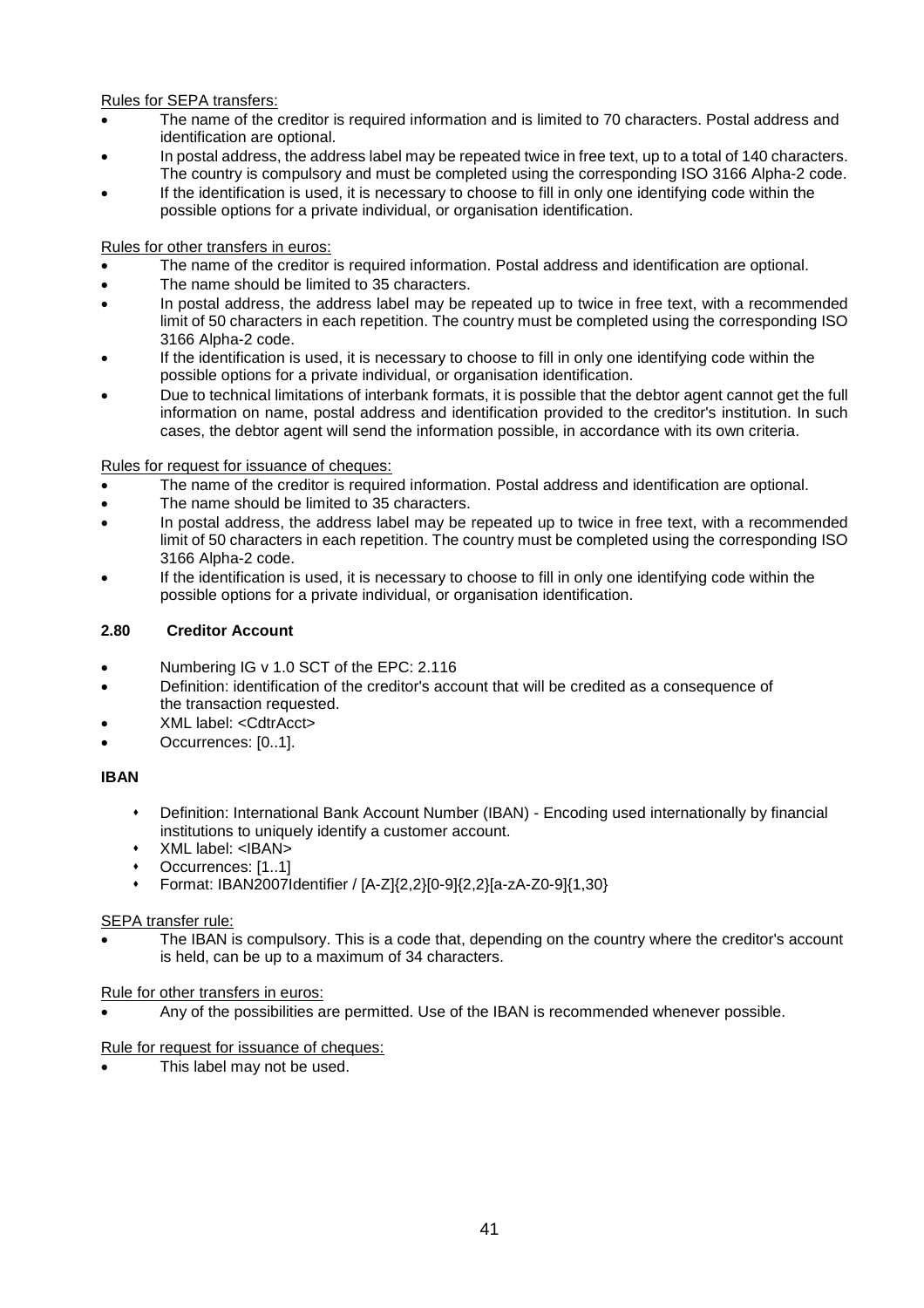## **2.81 Ultimate Creditor**

- Numbering IG v 1.0 SCT of the EPC: 2.117
- Definition: Party that is ultimately owed the transferred funds. This must only be used if this party is different from the creditor.
- XML label: <UltmtCdtr>
- Occurrences: [0..1]

## Rules for SEPA transfers:

- Data on the ultimate creditor is optional.
- The name and the identification are optional. The name is limited to 70 characters.
- In the identification it is necessary to choose to fill in only one identifying code within the possible options for a private individual, or organisation identification.
- It does not allow the inclusion of the postal address.

Rule for other transfers in euros and requests for issuance of cheques:

This label may not be used.

#### **2.86 Purpose**

- Numbering IG v 1.0 SCT of the EPC: 2.127
- Definition: This optional detail indicates the object or purpose of the transfer. It is used exclusively between the debtor and the creditor, so none of the entities involved payment chain uses this to process the transaction.
- XML label: <Purp>
- Occurrences: [0..1]

#### Rules:

Only used in the SEPA transfer block.

#### **2.87 Code**

- Numbering IG v 1.0 SCT of the EPC: 2.128
- This element is part of purpose (2.86).
- Definition: Identifying code for the object or purpose of the transfer.
- XML label: <Cd>
- Occurrences: [1..1]
- Format: Alphabetic code.

#### Rules:

- If the debtor uses this, it is transmitted along the payment chain to the creditor agent. The creditor can agree to receive this data from their institution.
- The table of possible ISO codes can be found through the following link: http://www.iso20022.org/external\_code\_list.page

#### **2.98 Remittance information**

- Numbering IG v 1.0 SCT of the EPC: 2.133
- Definition: Information optionally sent by the debtor to the creditor to allow him that can reconcile the payment with their commercial information.
- XML label: <RmtInf>
- Occurrences: [0..1]

#### Rule for SEPA transfers.

The remittance information may be or structured or unstructured.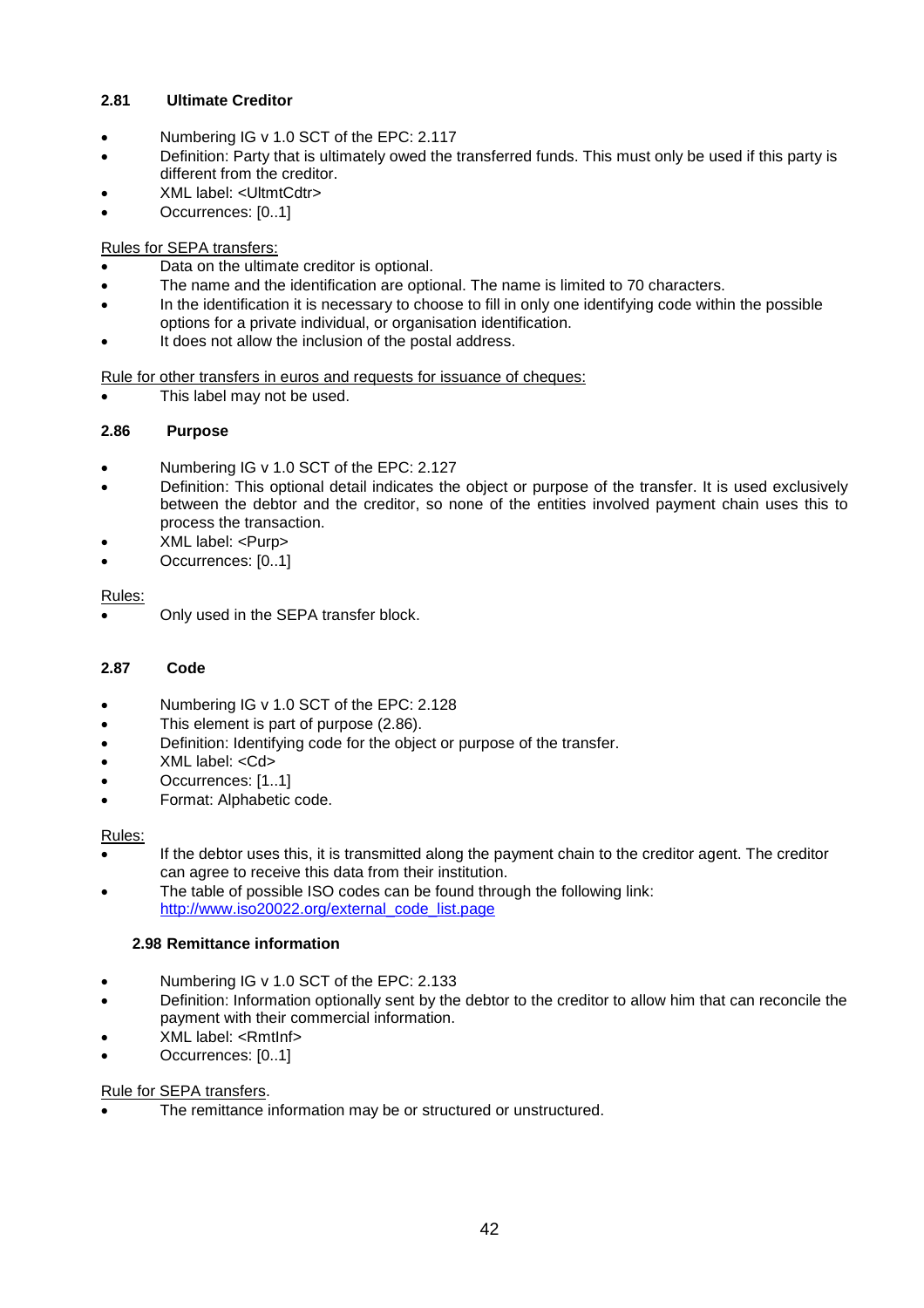## **2.99 Unstructured**

- Numbering IG v 1.0 SCT of the EPC: 2.134
- This element is part of remittance information (2.98).
- Definition: Information sent by the debtor to the creditor to reconcile the payment with their commercial information. If used in transfers, it is transmitted with no changes along the payment chain to the creditor agent.
- XML label: <Ustrd>
- Occurrences in blocks for SEPA transfers and other transfers in euros: [0..n].
- Occurrences in request for issuance of cheques block: [1..4].
- Format: Max140Text maxLength: 140, minLength: 1.

#### SEPA transfer rule:

- This label may only be used once: is free text of up to 140 characters. If this label is repeated, the debtor agent will only transmit the text from the first occurrence, ignoring the rest.
- There is an encoding standard, of free use, defined by the EACT (European Association of Corporate Treasurers), for formatting this field<sup>4</sup>

Rule for other transfers in euros:

 This label may only be used once: Although it uses free text of up to 140 characters, text longer than 70 characters may be incomplete when it reaches the creditor.

Rule for request for issuance of cheques: When the debtor requests that the cheque is accompanied by a letter, this label can be repeated up to 4 times, allowing the debtor use free text of up to 560 (140 x 4) characters, as a letter that accompanies the document.

#### **2.100 Structured**

- Numbering IG v 1.0 SCT of the EPC: 2.135
- This element is part of remittance information (2.98).
- Definition: Allows inclusion of the creditor's reference information, constructed according to the standard "ISO 11649 Financial services -- Core banking -- Structured creditor reference to remittance information". If used, it is transmitted with no changes along the payment chain to the creditor.
- XML label: <Strd>
- Occurrences: [0..n]

#### Rules:

- Applicable exclusively to SEPA transfers
- This label may only be used once. If this label is repeated, the debtor agent will only transmit the text from the first occurrence, ignoring the rest.

#### **2.120 Creditor Reference Information**

- Numbering IG v 1.0 SCT of the EPC: 2.138
- This element is part of structured (2.100).
- Definition: In SEPA transfers, information from the creditor to identify the documents relating to the transaction.
- XML label: <CdtrRefInf>
- Occurrences: [0..1]

#### Rules:

- When used, the debtor agent is not obliged to validate this information.
- When used, labels 2.121 and 2.126 must be completed.

## **2.121 Type**

Numbering IG v 1.0 SCT of the EPC: 2.139

<sup>&</sup>lt;sup>4</sup> The format can be found at: http://www.eact.eu/main.php?page=SEPA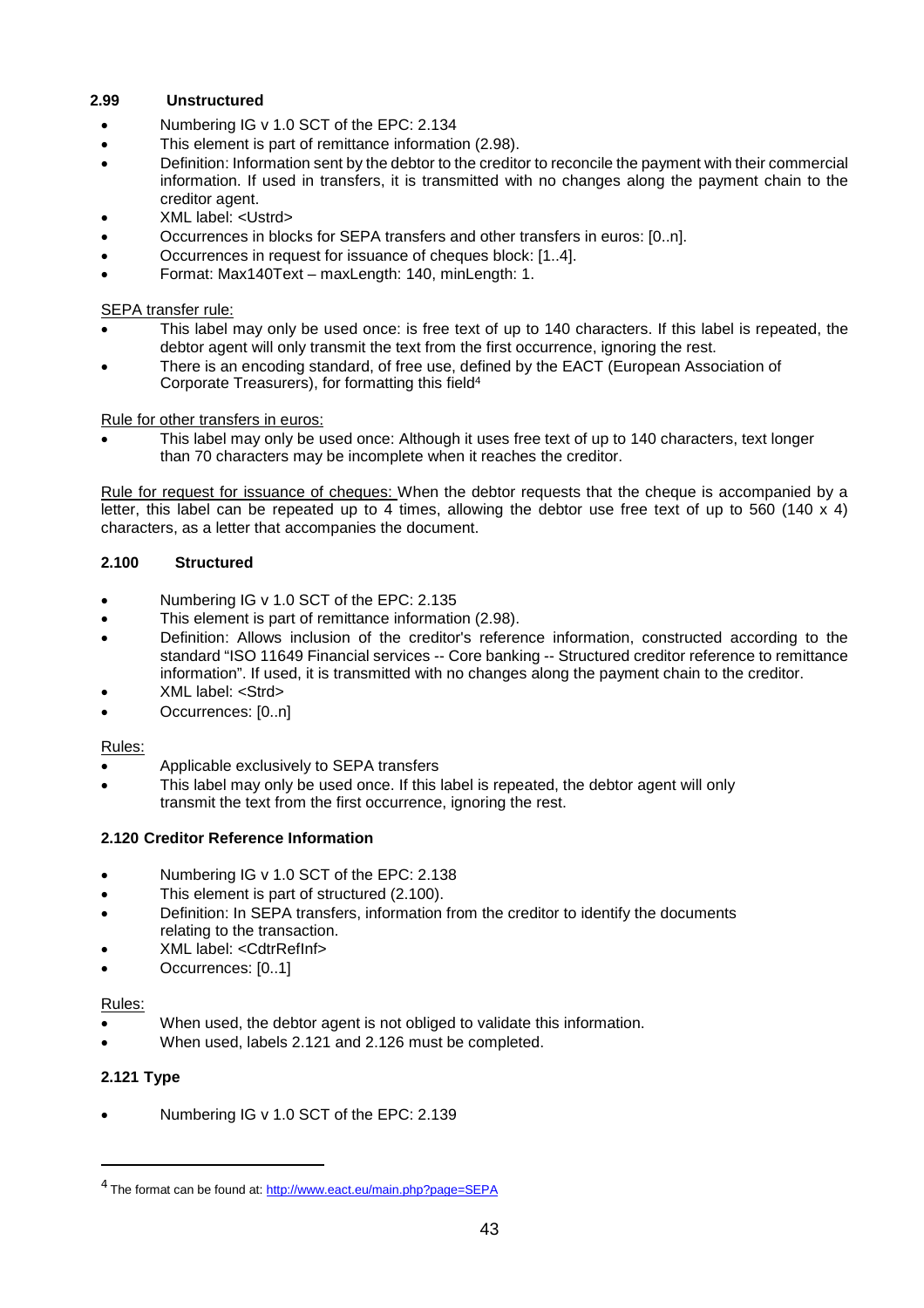- This element is part of the reference provided by the creditor (2.120).
- Definition: It indicates the creditor reference type.
- XML label: <Tp>
- Occurrences: [0..1]

#### **2.122 Code or Proprietary**

- Numbering IG v 1.0 SCT of the EPC: 2.140
- This element is part of type (2.121).
- Definition: contains the label code.
- XML label: <CdOrPrtry>
- Occurrences: [1..1]

## **2.123 Code**

- Numbering IG v 1.0 SCT of the EPC: 2.141
- This element is part of code or proprietary (2.122).
- Definition: In SEPA transfers this allows inclusion of the creditor's reference information, constructed according to the standard "ISO 11649 Financial services -- Core banking -- Structured creditor reference to remittance information". If used, it is transmitted with no changes along the payment chain to the creditor.
- XML label: <Cd>
- Occurrences: [1..1]
- Format: Alphabetic code.
- Only the following is permitted:

| Code        | Name                                      | Definition                                                                                                 |
|-------------|-------------------------------------------|------------------------------------------------------------------------------------------------------------|
| <b>SCOR</b> | <b>Structured Communication Reference</b> | This is a structured communication reference<br>provided by the creditor to identify<br>the<br>transaction |

#### **2.125 Issuer**

- Numbering IG v 1.0 SCT of the EPC: 2.143
- This element is part of type (2.121).
- Definition: Identifier of the reference issuer.
- XML label: <Issr>
- Occurrences: [0..1]
- Format: Text up to 35 characters.

#### **2.126 Reference**

- Numbering IG v 1.0 SCT of the EPC: 2.144
- This element is part of the reference provided by the creditor (2.120).
- Definition: Unique reference provided by the creditor to refer to the transaction.
- XML label: <Ref>
- Occurrences: [0..1]
- Format: Text up to 35 characters.

#### Rules:

If the reference contains a control digit, the creditor is not obliged to validate this.

#### **2. PAYMENT STATUS INFORMATION MESSAGE**

Described below are the labels and rules of use that are part of the messages, following the list of label numbering and occurrences in the pain.002.001.03 message published by ISO20022.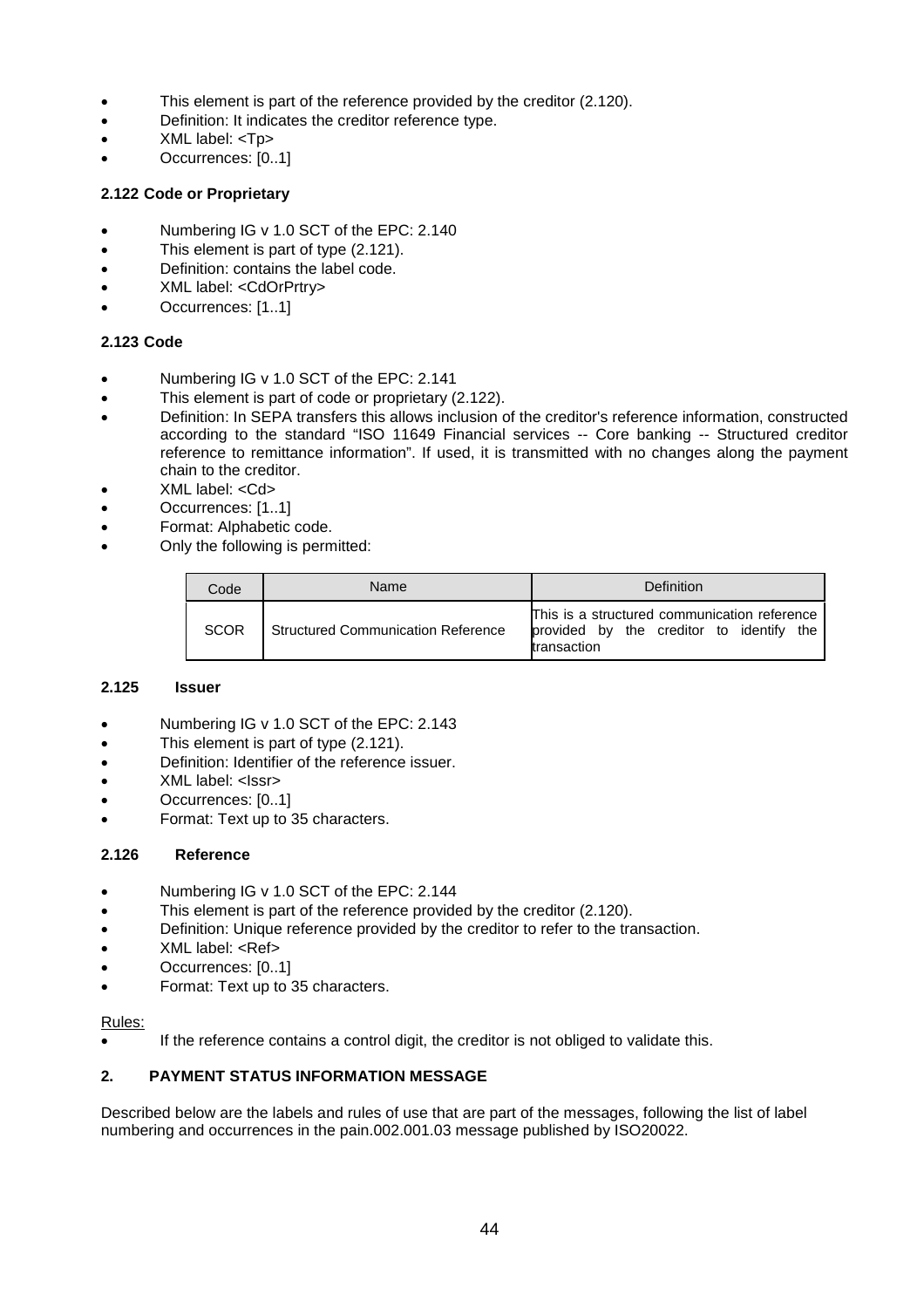"Numbering IG v 1.0 SCT of the EPC" is also exclusively included when the numbering index of ISO20022 labels differs from pain.002.001.03 published by the EPC.

## **1.0 Group Header**

- Definition: First block level, which must always be contained in the message. Set of characteristics shared by all transactions included in it.
- XML label: <GrpHdr>
- Occurrences: [1..1]

## **1.1 Message Identification**

- Definition: Customer reference for the financial institution, assigned by the financial institution, to unequivocally identify the message when sending it to its customer.
- XML label: <MsgId>
- Occurrences: [1..1]
- Format: Max35Text maxLength: 35, minLength: 1

## **1.2 Creation Date and Time**

- Definition: Date and time when the financial institution created the message.
- XML label: <CreDtTm>
- Occurrences: [1..1]
- Format: ISODateTime YYYY-MM-DDT hh: mm: ss (Year-month-day)

Example: 10 December 2010, at 08:35 and 30 seconds. <CreDtTm>2010-12-10T08:35:30</CreDtTm>

## **1.5 Debtor Agent**

- Definition: Identification of the financial institution where the debtor holds the payment account.
- XML label: <DbtrAgt>
- Occurrences: [0..1]

#### Rules:

 If used, only the code BIC ("Business Identification Code" of the debtor's financial institution) is permitted.

## **2.0 Original Group Information and Status**

- Definition: Second block level that must always be contained in the message. Original group information that the payment status information message refers to.
- XML label: <OrgnlGrpInfAndSts>
- Occurrences: [1..1]

## **2.1 Original Message Identification**

- Definition: Reference assigned by the party who originally initiated the message, to clearly identify the original group of individual transactions.
- XML label: <OrgnMsgId>
- Occurrences: [1..1]
- Format: Max35Text maxLength: 35, minLength: 1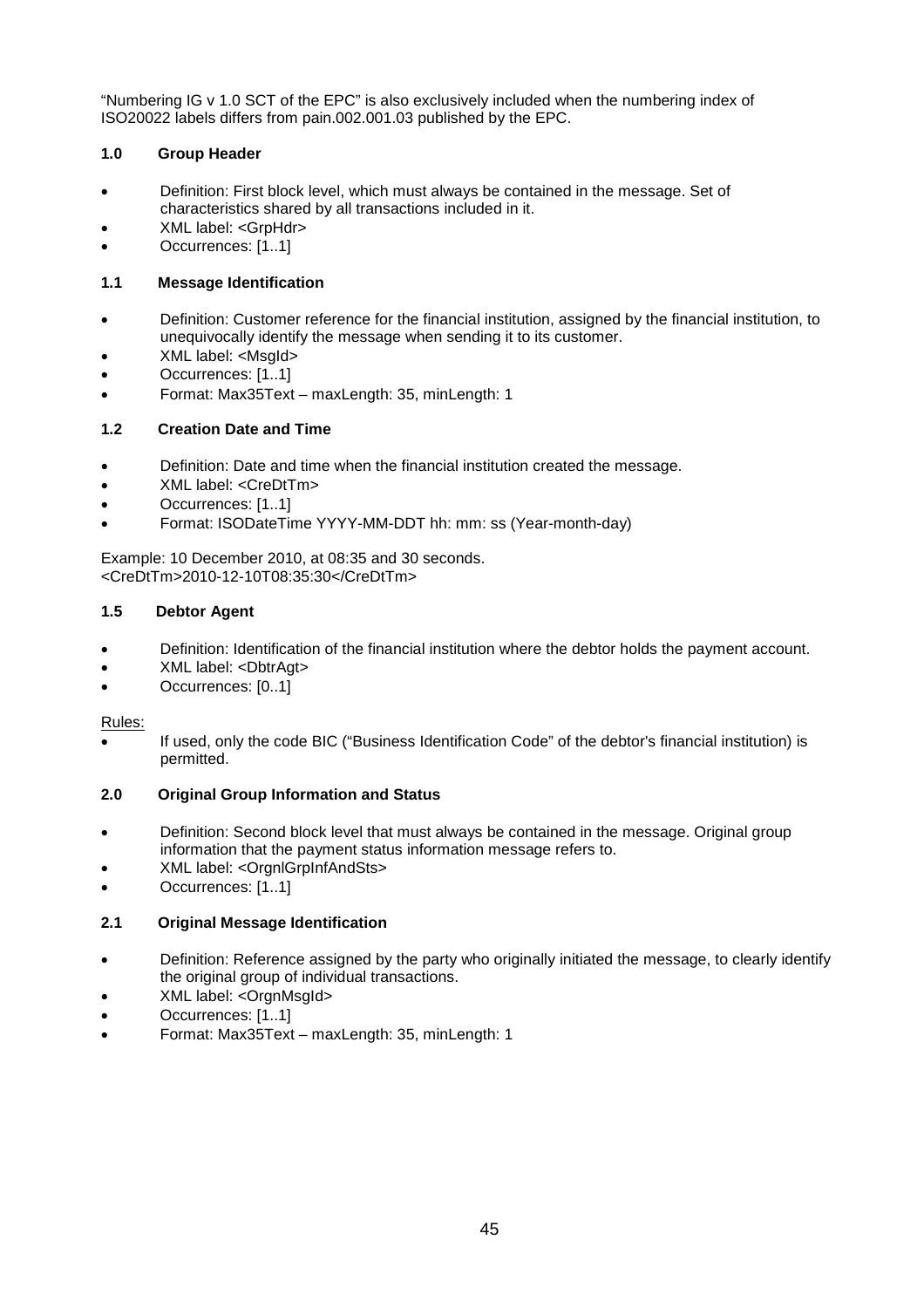## **2.2 Original Message Name Identification**

- Definition: Indicates the name identifier of the original message to which the message refers.
- XML label: <OrgnMsgNmId>
- Occurrences: [1..1]
- Format: Max35Text maxLength: 35, minLength: 1

#### Rules:

Here you must include: pain.001.001.03.

## **2.4 Original Number of Transactions**

- Definition: Individual number of transactions contained in the original message. Used as a control element.
- XML label: <OrgnlNbOfTxs>
- Occurrences: [0..1]
- Format: Max15NumericText [0-9]{1,15}

## **2.5 Original Control Sum**

- Definition: Total of all individual amounts included in the original message, without taking into account currencies. Used as a control element.
- XML Tag: <OrgnlCtrlSum>
- Occurrences: [0..1]
- Format: DecimalNumber fractionDigits: 17, total Digits: 18 It has 18 digits, 2 will be decimal. The decimal divider is a point [.].
	- The range of permitted values runs from 0.01 to 9999999999999999.99
	- Rule of use: in SEPA the decimal part permits only 2 digits

## **2.6 Group Status**

- Definition: Indicates the status of a group of transactions.
- XML label: <GrpSts>
- Occurrences: [0..1]
- Format: Alphabetic code.
- The following are permitted:

| Code        | Name                  | Definition                                                                                                                  |
|-------------|-----------------------|-----------------------------------------------------------------------------------------------------------------------------|
| <b>PART</b> | Partially<br>accepted | Some transactions have been accepted, whereas others still do not have<br>the accepted status.                              |
| <b>RJCT</b> | Rejected              | Either the payment initiation message, or an individual transfer within the<br>payment initiation message has been rejected |

#### **2.7 Status Reason Information**

- Definition: Detailed information on the reason for the status.
- XML label: <StsRsnInf>
- Occurrences: [0..n]

#### Rules:

- Use this label only when the status of the group label 2.6 is RJCT, rejected.
- When the status of the group label 2.6 is PART (Partially accepted) give the information of the individual transactions rejected in the block of information and status of the transaction (label 3.20).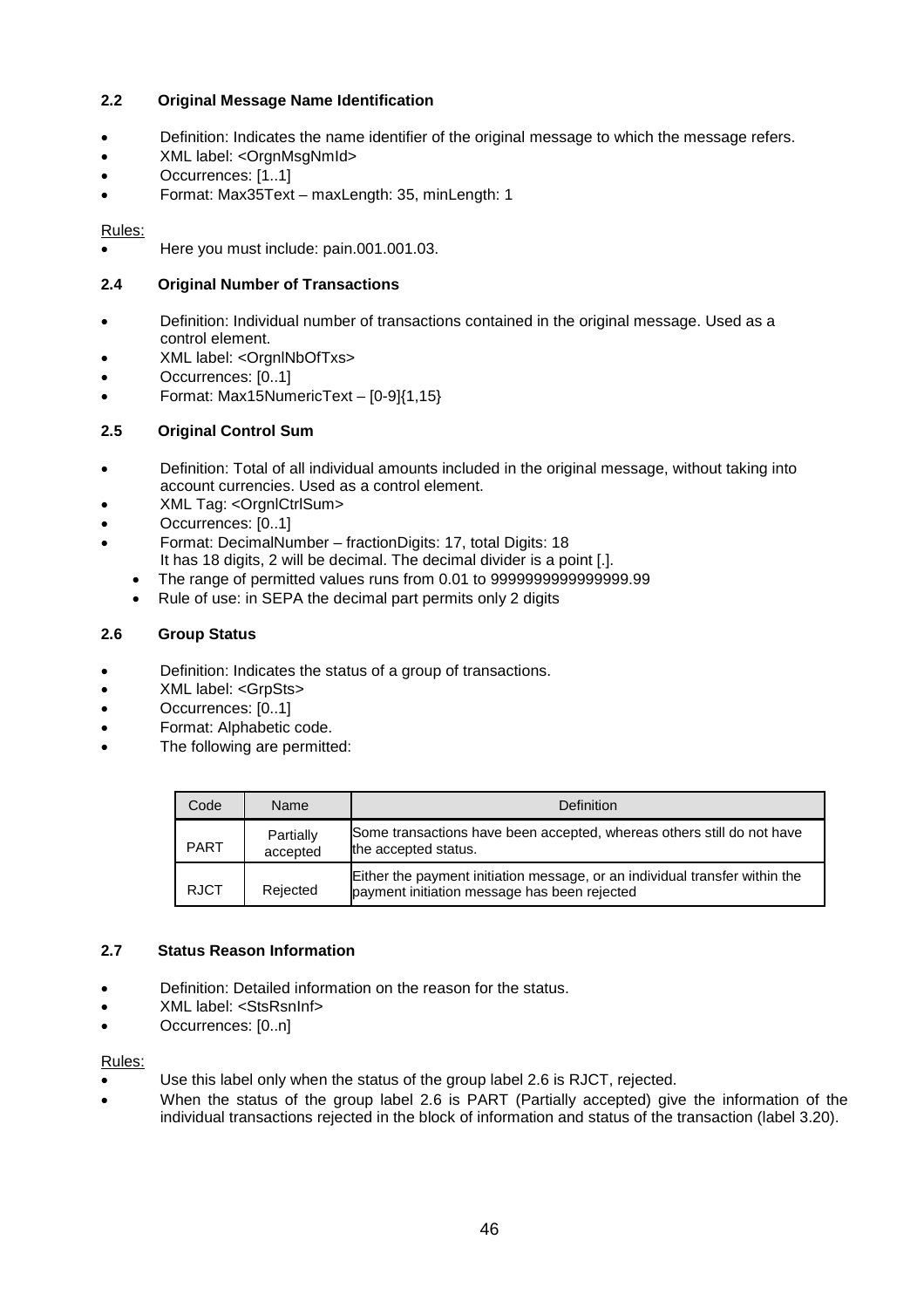## **2.8 Status Originator**

- This element is part of reason status information (2.7).
- Definition: Party that establishes the status.
- XML label: <StsOrgtr>
- Occurrences: [0..1]

## Rules:

- In SEPA this label is compulsory
- The use of this component is limited to consigning the BIC identifying the financial institution or the clearing house that has established the status.
- If the clearing house does not have a BIC, its name must be indicated in the name label.

## **2.9 Reason**

- This element is part of reason status information (2.7).
- Definition: Specifies the reason why the status report is sent.
- XML label: <Rsn>
- Occurrences: [0..1]

Rules:

In SEPA this label is compulsory

## **2.10 Code**

- This element is part of reason status information (2.9).
- **•** Definition: Code indicating the reason for the status.
- XML label: <Cd>
- Occurrences: [1..1 ]
- Format: This component contains following elements: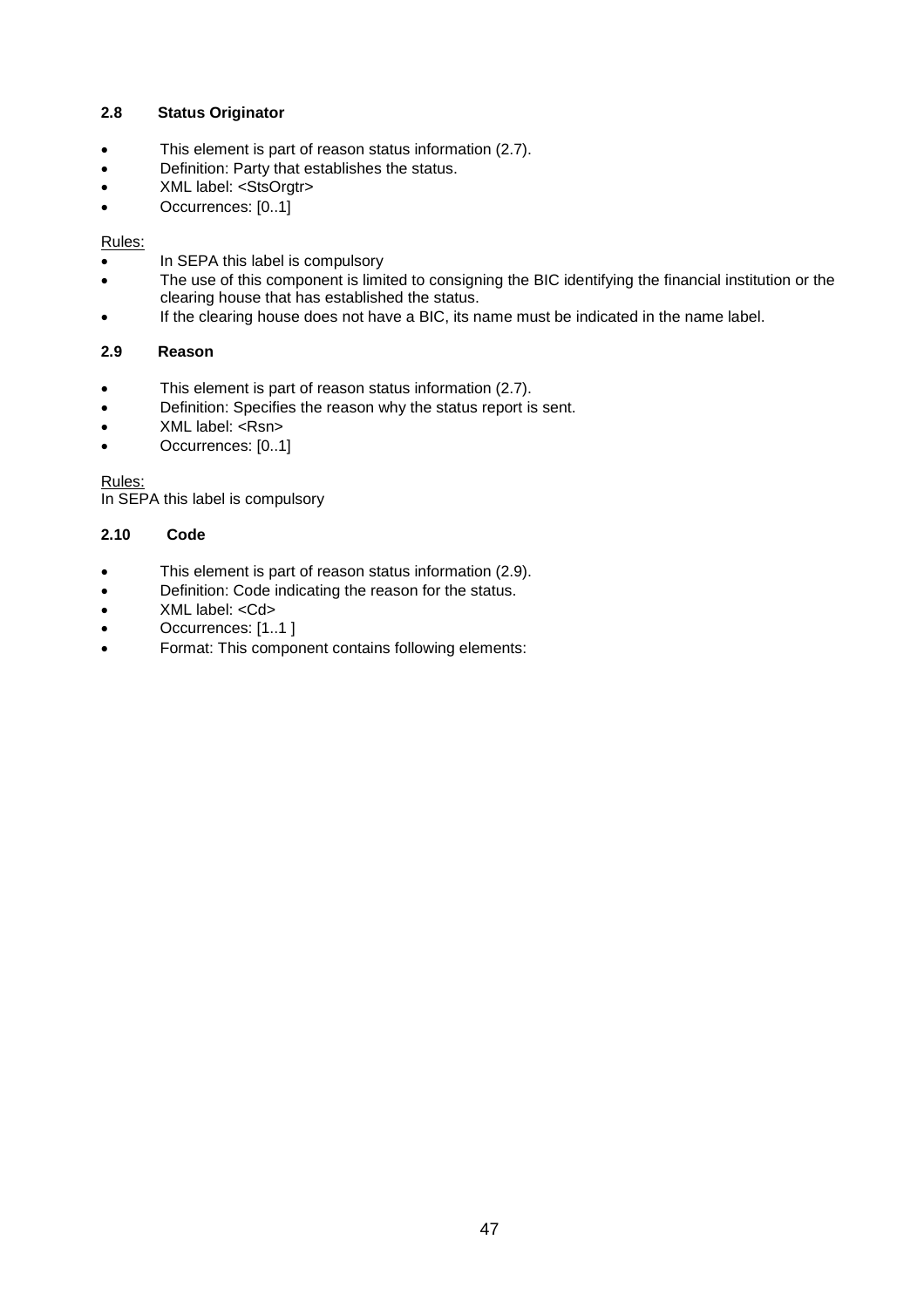| <b>ISO Code</b>                  | <b>ISO Name</b>                                                             | Reasons for rejecting a SEPA<br>transfer                         |
|----------------------------------|-----------------------------------------------------------------------------|------------------------------------------------------------------|
| AC01<br>Incorrect account number |                                                                             | Incorrect account identifier (e.g.<br>Invalid IBAN)              |
| AC <sub>04</sub>                 | Closed account                                                              |                                                                  |
| AC <sub>06</sub>                 | <b>Blocked account</b>                                                      |                                                                  |
| <b>AG01</b>                      | Forbidden transaction                                                       |                                                                  |
| AG02                             | Financial transaction code invalid                                          | Incorrect transaction code                                       |
| <b>AM01</b>                      | Amount is zero                                                              |                                                                  |
| AM02                             | Amount not permitted                                                        |                                                                  |
| AM03                             | Currency not permitted                                                      |                                                                  |
| AM04                             | Insufficient funds                                                          |                                                                  |
| AM05                             | Duplicate                                                                   | Duplicate payment                                                |
| AM06                             | Amount too low                                                              |                                                                  |
| AM07                             | <b>Blocked amount</b>                                                       |                                                                  |
| AM09                             | Wrong amount                                                                |                                                                  |
| AM10                             | Invalid control sum                                                         |                                                                  |
| <b>BE01</b>                      | Inconsistent with end customer                                              |                                                                  |
| BE04                             | Creditor's address missing                                                  |                                                                  |
| <b>BE05</b>                      | Initiating party not recognised                                             |                                                                  |
| <b>BE06</b>                      | Unknown end customer                                                        |                                                                  |
| <b>BE07</b>                      | Debtor's address missing                                                    |                                                                  |
| <b>CNOR</b>                      | Creditor agent not registered                                               |                                                                  |
| <b>DNOR</b>                      | Debtor agent not registered                                                 |                                                                  |
| DT01                             | Date invalid                                                                |                                                                  |
| ED <sub>01</sub>                 | Corresponding bank not permitted                                            |                                                                  |
| ED03                             | Balance information requested                                               |                                                                  |
| <b>ED05</b>                      | <b>Failed settlement</b>                                                    |                                                                  |
| FF01                             | Invalid file format                                                         | Invalid file format                                              |
| MD <sub>01</sub>                 | Direct debit order missing                                                  |                                                                  |
| MD <sub>02</sub>                 | Direct debit order missing compulsory<br>information                        |                                                                  |
| MD03                             | Format of the file invalid for reasons<br>Other than the grouping indicator |                                                                  |
| MD <sub>04</sub>                 | Format of the file invalid because of the<br>grouping indicator             |                                                                  |
| MD06                             | Reimbursement request made by the<br>end customer                           |                                                                  |
| MD07                             | End customer deceased                                                       |                                                                  |
| <b>MS02</b>                      | Reason not specified, generated by the<br>customer                          |                                                                  |
| MS <sub>03</sub>                 | Reason not specified, generated by the<br>agent                             | Unspecified reason                                               |
| <b>NARR</b>                      | Text                                                                        |                                                                  |
| <b>RC01</b>                      | Financial institution identifier incorrect                                  | Financial institution identifier<br>incorrect (e.g. BIC invalid) |
| RF <sub>01</sub>                 | Transaction reference is not unique                                         |                                                                  |
| <b>RR01</b>                      | Debtor account identifier missing                                           | Regulatory reasons                                               |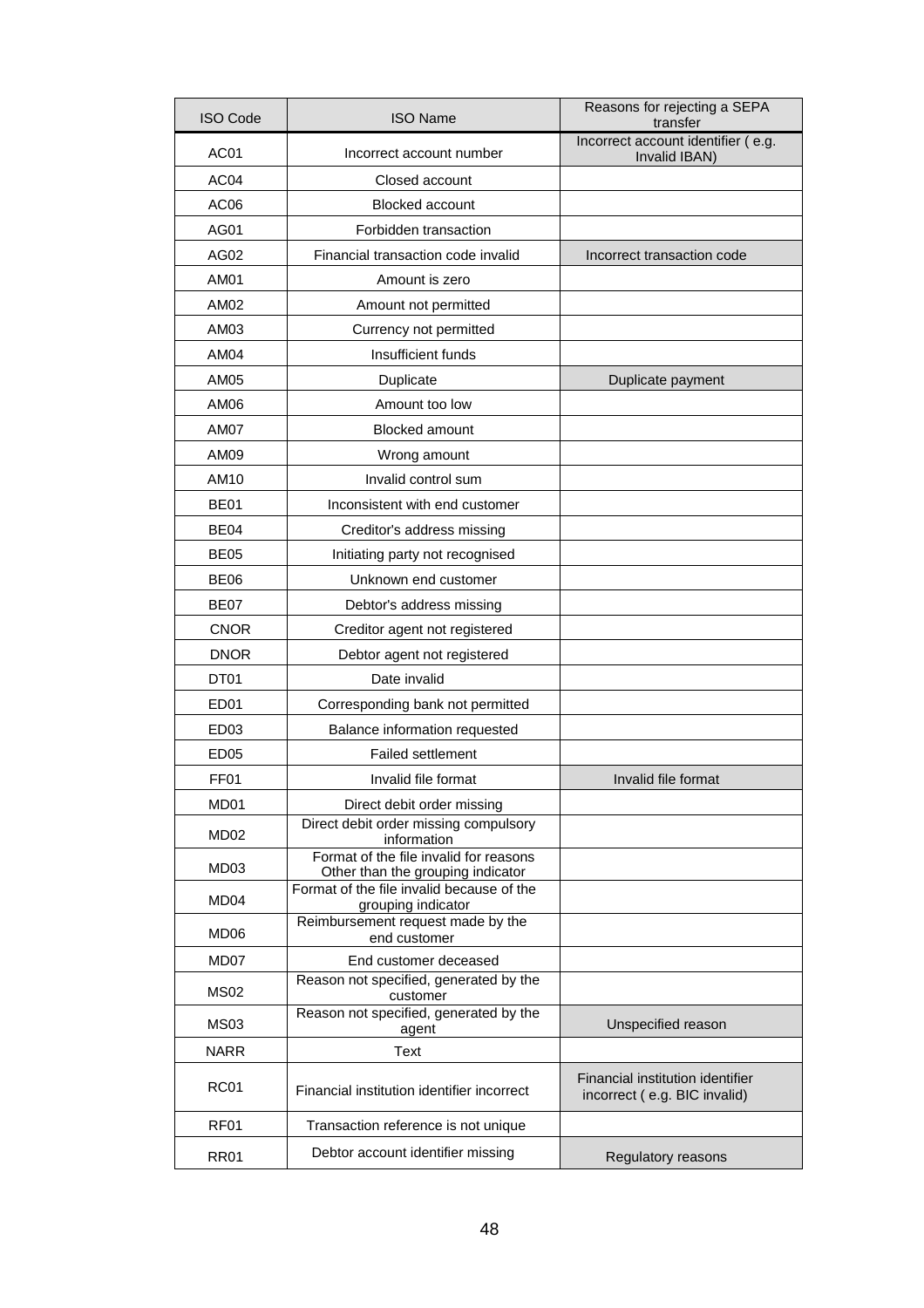| <b>RR02</b>      | Debtor name or address missing   | Regulatory reasons               |
|------------------|----------------------------------|----------------------------------|
| <b>RR03</b>      | Creditor name or address missing | Regulatory reasons               |
| RR <sub>04</sub> | Regulatory reasons               | Regulatory reasons               |
| TM01             | Cut-off time                     | File received after cut-off time |

- The debtor's financial institution can use any codes from the table above, according to that agreed with its customer.
- The shaded items in the right column are used to report the rejection of a SEPA transfer generated by a clearing house or financial institution other than that of the debtor.

#### **3.1 Original Payment Information Identification**

- Definition: Only identifier in the payment information block assigned by the debtor.
- XML label: <OrgnlPmtInfId>
- Occurrences: [0..1]
- Format: Max35Text maxLength: 35, minLength: 1

## **3.2 Original Number of Transactions**

- Definition: Individual number of transactions contained in the payment information block. Used as a control element.
- XML label: <OrgnlNbOfTxs>
- Occurrences: [0..1]
- Format: Max5NumericText [0-9]{1,15}
- Rule of use: In the status information message it is necessary to include the number of transactions in the original file

#### **3.3 Original Control Sum**

- Definition: Total of all individual amounts included in the payment information block, without taking into account currencies. Used as a control element.
- XML Tag: <OrgnlCtrlSum>
- Occurrences: [0..1]
- Format: DecimalNumber fractionDigits: 17, total Digits: 18
- It has 18 digits, 2 will be decimal. The decimal divider is a point [.].
	- The range of permitted values runs from 0.01 to 999999999999999.99.
	- Rule of use: in SEPA the decimal part permits only 2 digits.
- Rule of use: In the status information message it is necessary to include the control of sum of the original file

#### **3.15 Transaction Information and Status**

- Numbering IG v 1.0 SCT of the EPC: 3.12
- Definition: Third level block, optional in the message. Includes all the information on the transaction or transaction that the status information message refers to.
- XML label: <TxInfAndSts>
- Occurrences: [0..n]

#### **3.16 Status Identification**

- Numbering IG v 1.0 SCT EPC Scheme: 3.13
- Definition: Unique identification assigned by a debtor to a creditor in order to unambiguously identify the status being reported.
- XML label: <StsId>
- Occurrences: [0..1]
- Format: Max35Text maxLength: 35, minLength: 1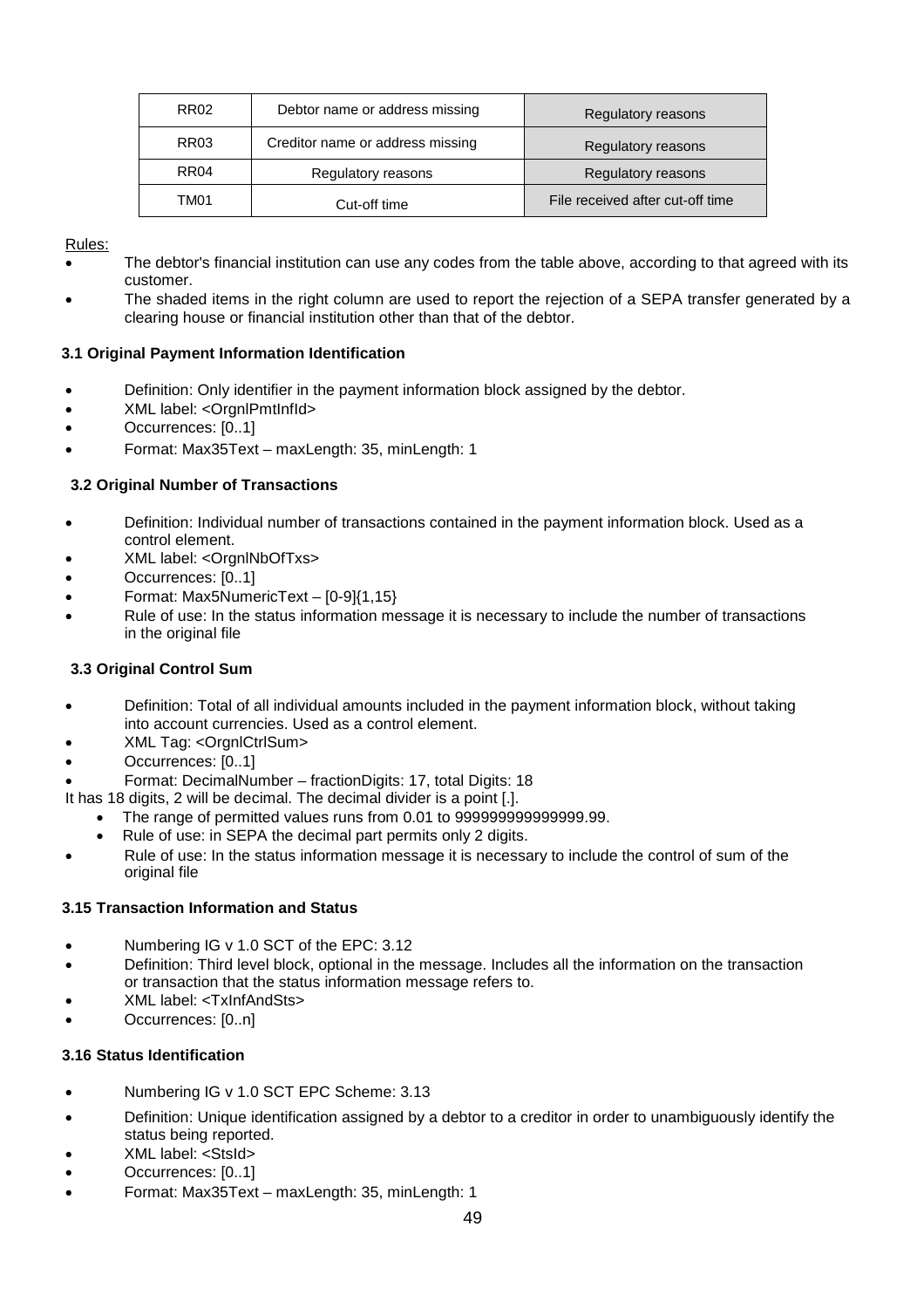## **3.17 Original Instruction Identification**

- Numbering IG v 1.0 SCT of the EPC: 3.14
- Definition: Unique original identification assigned by a debtor to a creditor in order to unambiguously identify the original instruction.
- XML label: <OrgnlInstrId>
- Occurrences: [0..1]
- Format: Max35Text maxLength: 35, minLength: 1

#### Rules:

 This information is the original point-to-point reference used between the debtor and the creditor to refer to the original instruction.

## **3.18 Original End To End Identification**

- Numbering IG v 1.0 SCT of the EPC: 3.15
- Definition: Unique original identification assigned by the initiating party to unambiguously refer to the original transaction. This information is transmitted with no changes throughout the payment chain.
- XML label: <OrgnlEndToEndId>
- Occurrences: [0..1]
- Format: Max35Text maxLength: 35, minLength: 1

## **3.19 Transaction Status**

- Numbering IG v 1.0 SCT of the EPC: 3.16
- Definition: Specifies the status of a transaction by use of codes.
- XML label: <TxSts>
- Occurrences: [0..1]
- Format: Alphabetic code.
- Only this code is permitted:

| Code        | <b>Name</b> | Definition                                                                                                                  |
|-------------|-------------|-----------------------------------------------------------------------------------------------------------------------------|
| <b>RJCT</b> | Rejected    | Either the payment initiation message, or an individual transfer within the<br>payment initiation message has been rejected |

#### **3.20 Status Reason Information**

- Numbering IG v 1.0 SCT of the EPC: 3.17
- Definition: Detailed information on the reason for the status.
- XML label: <StsRsnInf>
- Occurrences: [0..n]

#### SEE LABELS 2.7, TO 2.10 IN THIS SECTION

#### **3.32 Original Transaction Reference**

- Numbering IG v 1.0 SCT of the EPC: 3.27
- Definition: Set of key data for the original transaction referred to.
- XML label: <OrgnlTxRef>
- Occurrences: [0..1]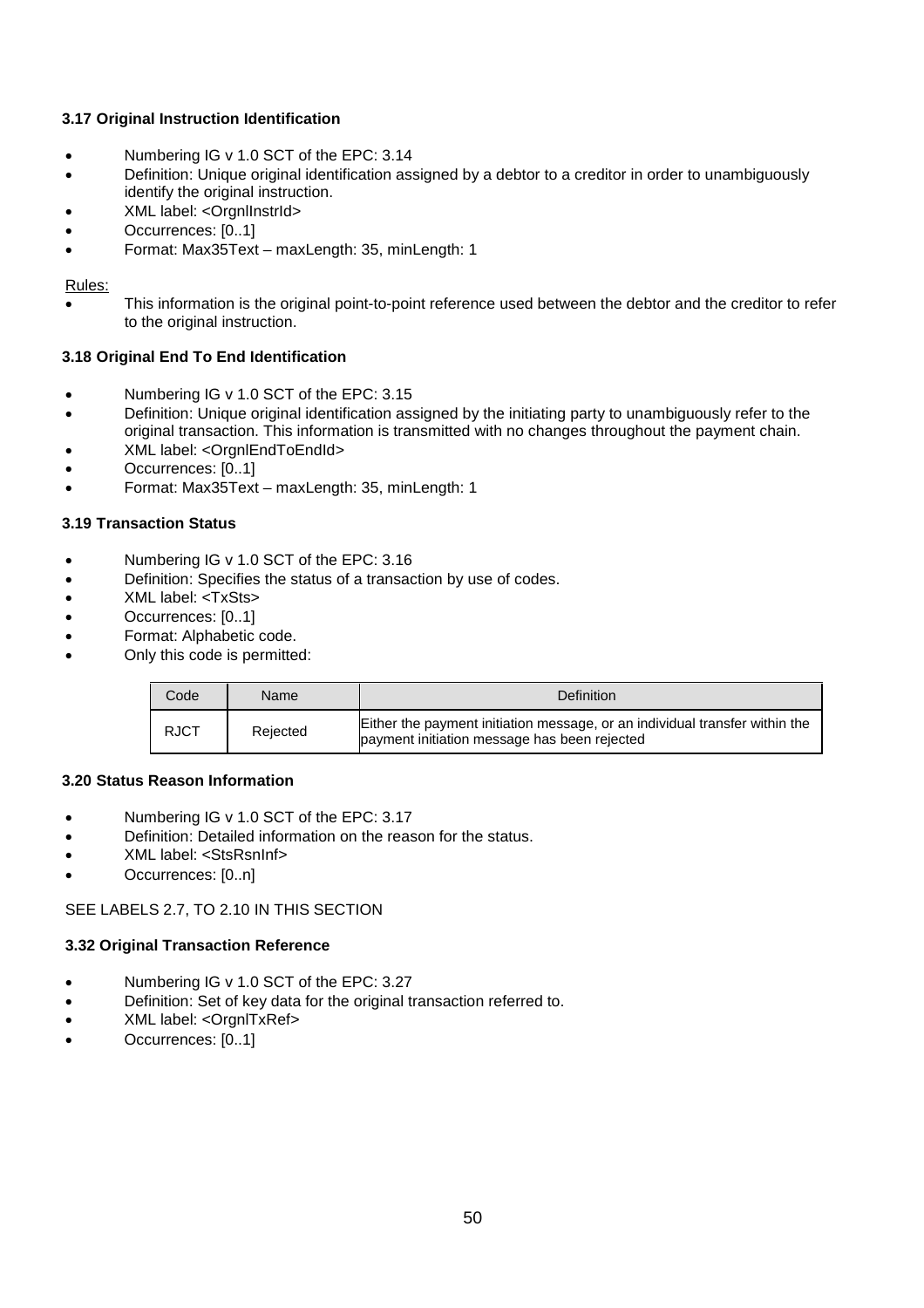All the elements in the preceding table that are used in the message must contain the same data as the message elements in the original instruction.

## **3.34 Amount**

- Numbering IG v 1.0 SCT of the EPC: 3.29
- Definition: Amount of the original transaction
- XML label: <Amt>
- Occurrences: [0..1]

SEE LABEL 2.42 OF SECTION 1 OF THIS ANNEX.

## **3.41 Requested Execution Date**

- Numbering IG v 1.0 SCT of the EPC: 3.32
- Definition: Requested execution date of the original transaction.
- XML label: <ReqdExctnDt>
- Occurrences: [0..1]

SEE LABEL 2.17 OF SECTION 1 OF THIS ANNEX.

## **3.55 Payment Type Information**

- Numbering IG v 1.0 SCT of the EPC: 3.35
- Definition: Original transaction payment type information.
- XML label: <PmtTpInf>
- Occurrences: [0..1]

SEE LABELS 2.6 TO 2.15 OF SECTION 1 OF THIS ANNEX.

#### **3.68 Payment Method**

- Numbering IG v 1.0 SCT of the EPC: 3.36
- **•** Definition: Payment method of the original transaction.
- XML label: <PmtMtd>
- Occurrences: [0..1]

SEE LABEL 2.2 OF SECTION 1 OF THIS ANNEX.

#### **3.88 Remittance Information**

- Numbering IG v 1.0 SCT of the EPC: 3.38
- Definition: Remittance information from the original transaction.
- XML label: <Rmtlnf>
- Occurrences: [0..1]

SEE LABELS 2.98 TO 2.126 OF SECTION 1 OF THIS ANNEX.

#### **3.120 Ultimate Debtor**

- Numbering IG v 1.0 SCT of the EPC: 3.39
- Definition: Party that ultimately owes money to the creditor or ultimate creditor. In Spain, it is usual to designate this to the party on whose behalf the transaction is performed (On behalf of).
- XML label: <UltmtDbtr>
- Occurrences: [0..1]

SEE LABEL 2.23 OF SECTION 1 OF THIS ANNEX